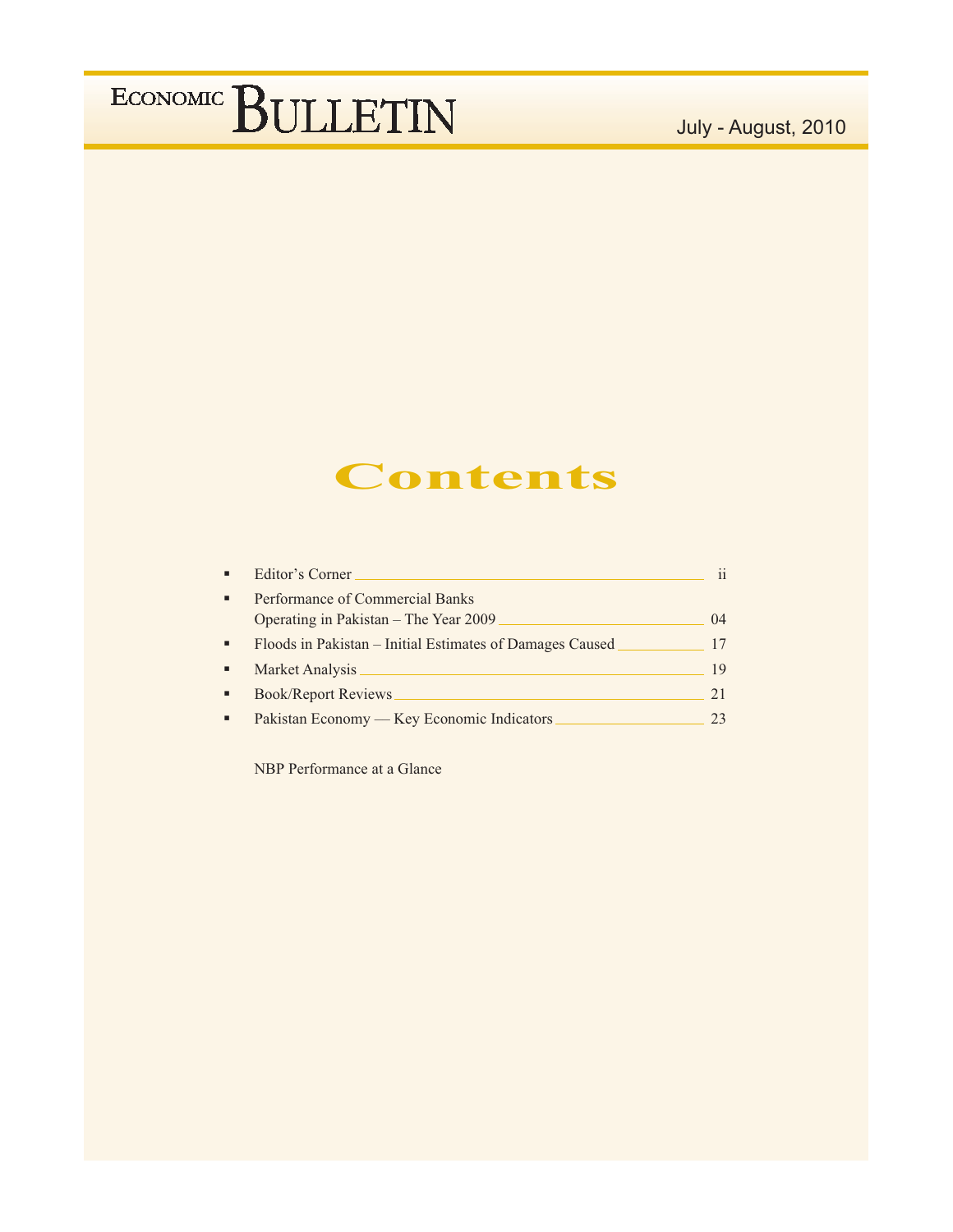## **Editor's Corner**

Dear Readers,

Torrential rains during the current monsoon season have brought floods unprecedented in Pakistan's history. After having devastated villages and farmland in Khyber-Pakhtunkhwa and inundating Punjab, waters have surged down the Indus river to the southern province of Sindh, a distance of more than a thousand kilometers. Hundreds of thousands of people have had to flee rising flood waters, as it made its way down towards Sindh.

The floods have displaced people and caused widespread damages. These damages are all encompassing and include the agricultural farmland, residential property, businesses and infrastructure. Estimates show that 20-21 million people have been affected, bridges have collapsed, road links cut, shops and houses washed away or destroyed, entire villages wiped out, drinking water wells have been flooded with mud and sewage, communication network destroyed, and muddy waters have submerged fields, dealing a crippling blow to the agricultural crops and threatening a food crisis.

The scale of the devastation has not been seen before, as the floods are the worst in the nation's history. In terms of damages, the floods could affect more people and overshadow the world's last three great disasters combined; 2004 Indian Ocean tsunami, the 2005 Kashmir earthquake and the 2010 Haiti earthquake. The comparison indicates the devastating scale of the crisis.

The government faces the daunting task of undertaking a massive rehabilitation strategy to solve the damage the rains and floods have caused. It would have huge budgetary consequences. This is a huge blow to the faltering economy which is already suffering because of war on terror and the large security related expenditure and the acute energy crisis. The severe energy shortage during the last fiscal year is estimated to have reduced overall GDP growth by approximately 2.0 percent in 2009-10, while the fall out of the war on terror on the country's economic front has been immense, having an impact to the extent of \$43 billion between 2005-10. It is premature to assess the exact scale of destruction.

There is growing concern over the disaster's impact on Pakistan's economy. A Damage and Needs Assessment report prepared (as done for the 2005 Earthquake) for the flood affected areas would give an assessment of the damage caused by the floods and its related economic implications. It would also assess the emerging needs of the affected people which would help decision makers design a comprehensive reconstruction strategy and devise ways to finance it. Priorities could be set which would help in early recovery. Some work has already begun, as the government has sent out assessment teams.

Preliminary investigations show that large sums would be needed to develop physical infrastructure, including roads, bridges, electricity transmission lines, telecommunication networks, water facilities, educational institutions, and agricultural fields would have to be cleared of silt. Financial assistance would have to be provided for the displaced persons to enable them to be in a position to rebuild their homes, buy livestock and start farming. While it is too early to assess the full extent of damage to the agricultural sector, preliminary statistics show colossal loss of about Rs250 billion in the agricultural and livestock sub-sectors. Its major crops wheat, rice, cotton have been severely hit. This would cause a setback to the crop production targets and subsequently the agricultural growth target would be difficult to achieve. With agriculture contributing 21 percent to the GDP, a contraction in the sector, would affect the GDP target for the year.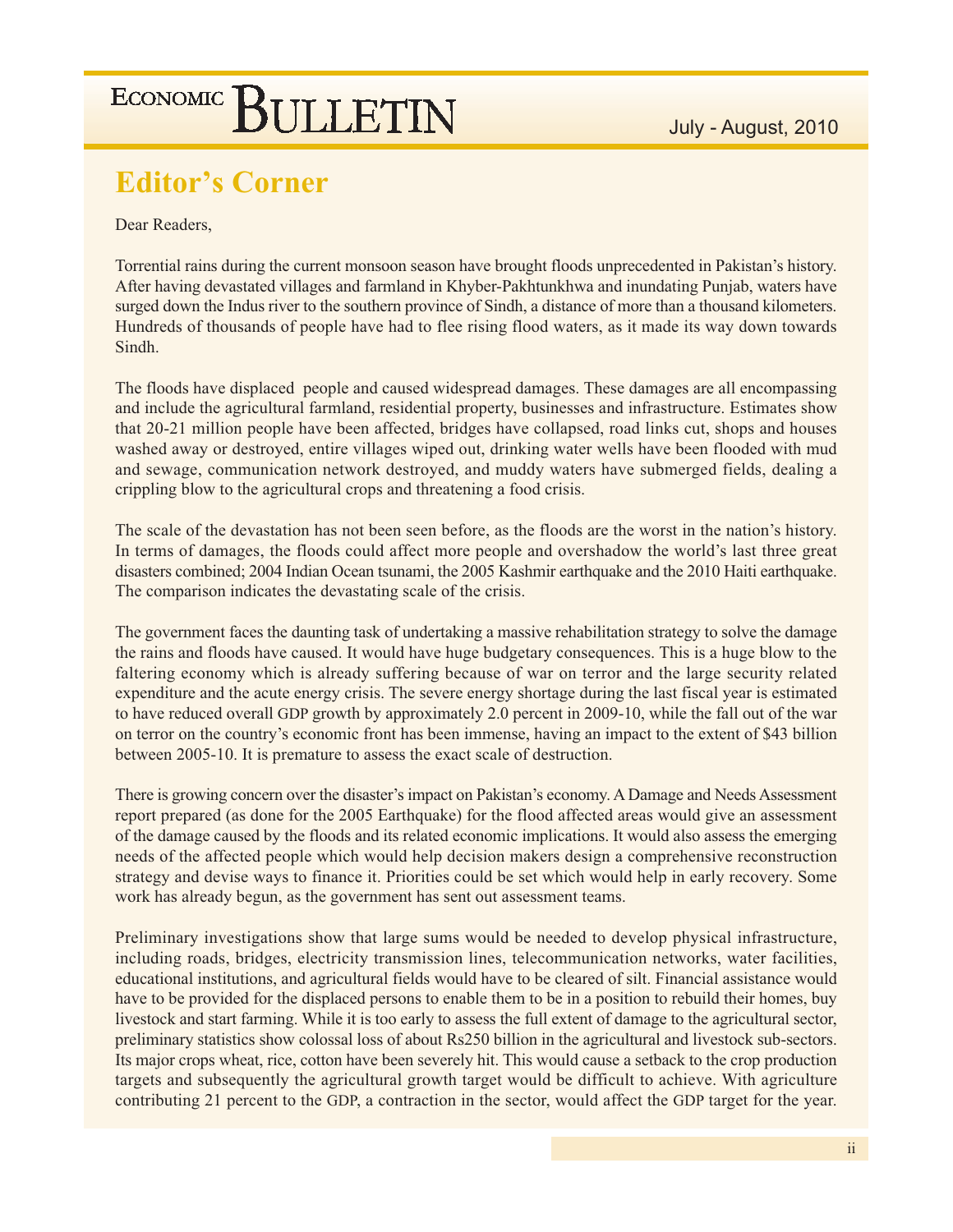The growth target of 4.5 percent would have to be revised downwards once the extent of the damage caused by floods is known.

Agriculture is the livelihood of approximately 80 percent of flood affected people across the country. Millions of acres of agricultural land (about 17 million acres) have been affected. Many areas are still under water and in some areas from where waters have receded the land and canals are filled with silt. In hilly areas of Khyber-Pakhtunkhwa the soil has become less productive as the top fertile soil has been washed away.

Many animals used for tilling land have died and this loss alongwith loss of savings is going to affect the farmer's ability to prepare land for sowing of winter wheat crop. This could have an impact on food security.

Rural people engaged in small handicrafts have suffered greatly. For instance, in Kalabagh, district Mianwali, basketry is a popular craft. Made of reeds it flourishes in towns situated near rivers and lakes where it grows in abundance. Due to floods, this raw material has been completely destroyed and the villagers don't have the capacity to purchase more raw materials. In this district there were artisans who were working in salt factories and producing salt products such as lamps and decoration pieces; they are now left with nothing, as their basic raw material and the machines are completely destroyed. Similar is the story of men engaged in pottery making and eking out a meager income. The clay used, is taken from the rivers. This alongwith kiln and basic tools have been destroyed.

The human suffering is immense. In such crisis it is the women and children who are the most vulnerable. Destruction of their homes, educational institutions and health facilities has forced them to flee and live in camps where they are exposed to the threat of infectious diseases, malnutrition, and unhygienic living conditions. According to reports over 2.5 million children under the age of five have been affected by floods.

The government is now faced with the daunting challenge of rehabilitation of the flood affectees. These people have to be provided with shelter and assistance to enable them to resume agricultural activities and others to start their small scale business that they were earlier engaged in. These people cannot take help from their friends/relatives as they themselves are helpless. It is now the biggest responsibility of the government to study and assess what measures can be taken for the rehabilitation of these affected people.

The ILO has launched cash for work programme for flood affected people in Nowshera, Peshawar and plans to start one in Sukkur. The programme will organize affected youth to clean and fumigate the camps and also establish sanitation facilities in the camps during relief period. Later, they will clean debris from market places, roads and local infrastructure. This would help the flood affected communities in quickly restarting livelihoods and employment through these programmes.

Ayesha Mahm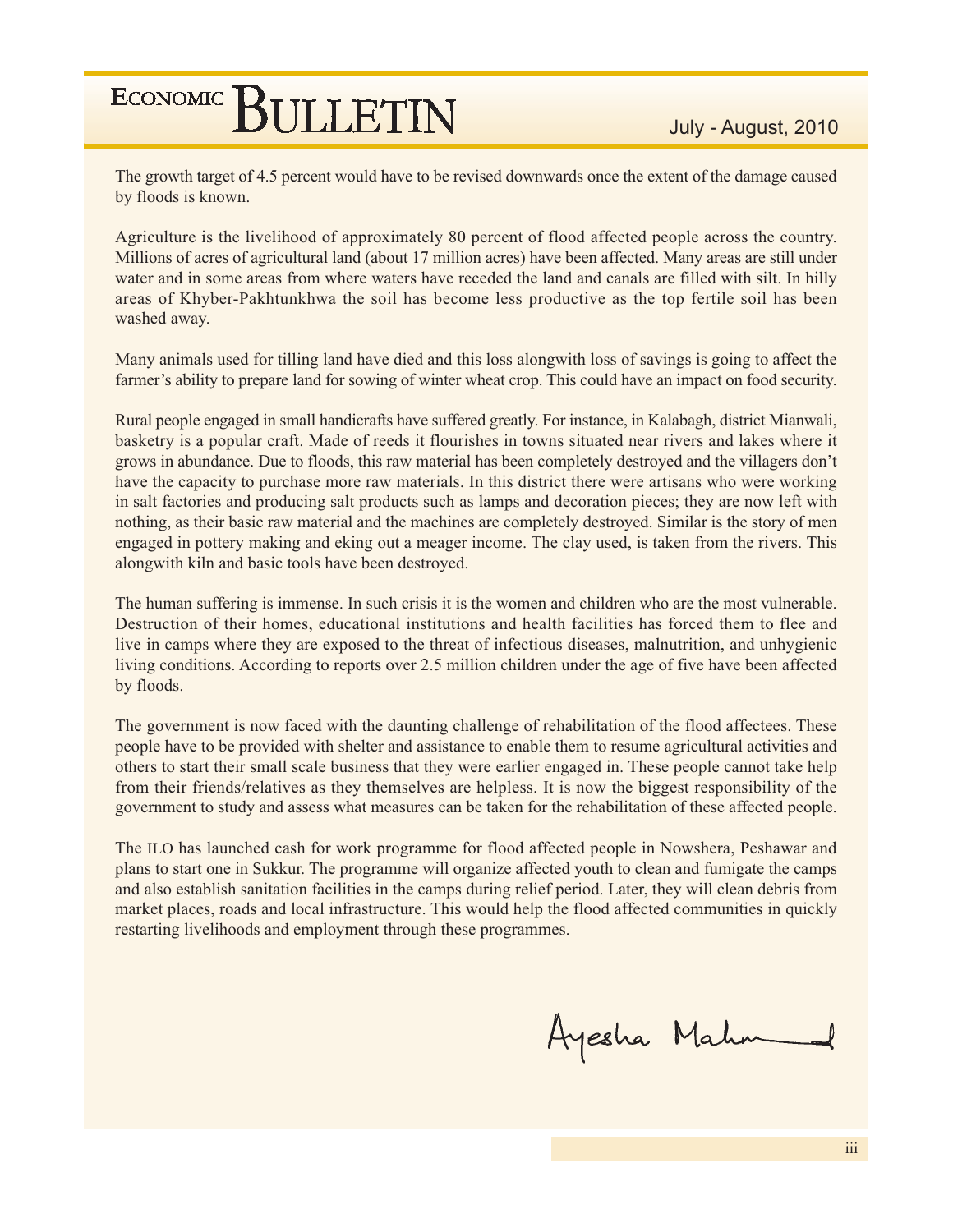### **Performance of Commercial Banks Operating in Pakistan — The Year 2009**

Implemen

tation of

**Basel II** 

SBP polic

rate cut

As economic activity picked up last year, there was improvement in some macroeconomic indicators. GDP grew by 4.1 percent, industrial output expanded and services sector grew by 4.6 percent. There was a narrowing of the current account deficit and stronger inflows of workers' remittances. However, there has been a resurgence in inflation, public finances remain under strain, energy sector circular debt continues to plague the power sector, government borrowings from the State Bank of Pakistan (SBP) remain high, poverty has risen, there is uncertainty surrounding foreign inflows and security environment remains precarious.

Economy presents mixed picture

Pakistan's banking sector remained stable during 2009. The wide range of structural reforms that have taken place in recent years have strengthened the sector and made it strong and resilient. It has recorded significant growth in key areas of business and continues to show enormous growth potential. The sector has attracted a substantial amount of foreign direct investment, with established global financial institutions now active participants in the domestic financial sector.

Implementation of the minimum capital requirements in a phased manner has strengthened the capital base of the banks. The on-going consolidation has largely been among small and medium sized financial institutions, which has served to strengthen the capital base of the banking system and also helped to improve competition. Increase in capital requirement was one of the regulatory measures of the State Bank of Pakistan aimed at establishing larger and more resilient financial institutions.

Various regulatory measures were undertaken during the year, which included issuance Regulatory of new regulations and guidelines, and measures revision of existing ones. These were undertaken issued in the areas of consumer finance, by SBP corporate governance, Islamic banking, risk management and internal control, SMEs, agriculture, consumer facilitation and capital adequacy. During the year, the State Bank of Pakistan made amendments in the Prudential Regulations for Corporate/Commercial Banking, in Prudential Regulations for Consumer Financing. A scheme, Pakistan Remittance Initiative, a joint effort of SBP, Ministry of Finance, and Ministry of Overseas Pakistanis was launched to facilitate inflow of remittance through formal channels.

There has been strengthening of regulatory and supervisory framework alongwith stricter enforcement. Banks are laying emphasis on risk management by ensuring meticulous compliance of prudential regulations and other directives issued by SBP from time of time. A major on-going development is the implementation of the Basel II capital accord by banks in Pakistan. This would help enhance the quality of risk management as it requires strong internal systems for evaluating credit and other risks. The SBP has emphasized the involvement of the Board of Directors in the risk management in a bank; policies regarding risk management have to clearly and effectively be communicated down the line.

During the year 2009, the State Bank of Pakistan brought the policy rate down from 15 percent to 12.5 percent (100 basis point) cut in April, 100 basis point cut in August and 50 basis point cut in November 2010). The policy rate is the rate at which banks borrow from SBP on an overnight basis. Frequency of monetary policy decisions was increased from four to six times a year. The KIBOR rates used as a benchmark for pricing most of the

bank loans came down. The 6 month KIBOR rate came down from 15 percent at end January 2009 to 12 percent at end December 2009. The weighted average lending rate on outstanding loans came down from 14.66 percent in January 2009 to 13.35 percent by December 2009.

This paper discusses the performance of commercial banks operating in Pakistan during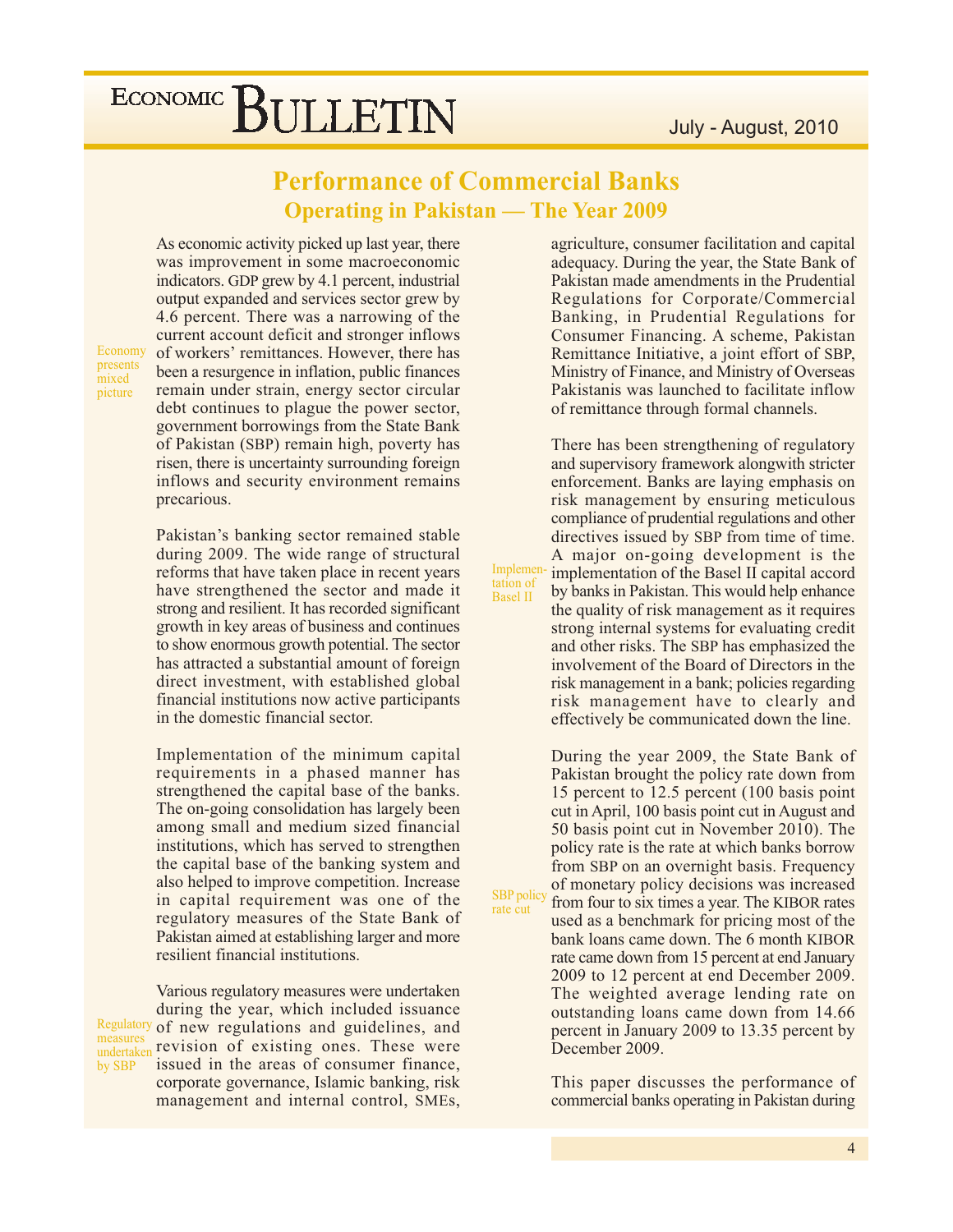2009. The banks have been divided into three categories, major banks, private and provincial banks and foreign banks. The statistical information has been obtained from the published financial statements of the banks. The financial statement of Bank of Punjab was not published, and accordingly has not been included in the write up.

The year 2009 saw a rise in the profitability of the banking sector. The profit before tax of banks increased by nearly 39 percent to Rs82 billion from Rs59 billion in 2008. The profitability, however, varies across banks. The top five banks have the major share, while a good number of banks posted losses. The main contributors to the increase in the sector's profitability were NIB Bank, which recorded a profit of Rs644 million against a loss of nearly Rs11 billion in previous year, HBL (Rs3.66 billion) and ABL (Rs4.4 billion). In terms of percentage improvement, Askari Bank's profit before tax increased by 256 percent, followed by Meezan 75 percent. Increase in spread has been a major contributor to increase in profitability.

Rise in profitability

ABL & **HBL** post highest profit growth

In the major bank's category, while MCB and National Bank of Pakistan (NBP) recorded the highest profit, ABL and HBL posted highest profit growth. ABL's interest spread and noninterest income increased during the year, as accompanying tables show. HBL's spread has increased, while non-mark up interest income declined.

In the private/provincial banks category, the major change was seen for NIB, where charge for bad debts was reduced and its non-mark interest expenses declined, mainly due to no impairment loss in respect of good will as against Rs1 billion in 2008. In this category, banks like mybank, Silkbank, Atlas Bank, Bank Islami Pakistan, Arif Habib Bank suffered increased losses over their respective losses in 2008.

For foreign banks, loss before tax jumped from Rs551 million in 2008 to Rs.2.75 billion in 2009. Barclays loss almost doubled from Rs1.2 billion to Rs2.3 billion, while for RBS

#### July - August, 2010

it rose significantly from Rs559 million to Rs1.9 billion. RBS loss was mainly due to decrease in spread and non-mark/ interest income.

Analysis of the components of the profit and loss show that net-interest income continues to grow but at a slow rate due to increasing interest expense. On the other hand, non interest income has declined. Nearly all banks under review have shown an increase in their interest expenses, while non-interest income has either grown slowly or fallen for some banks.

The rising non-performing loans (NPLs) have significantly increased the loan loss provisioning over the last few years, affecting the overall earnings of the banking system. However, provisions for end December 09 were lower than CY08. Operating expenses to gross income increased due to high administrative expenses for all categories of banks. As a result, cost to income ratio has increased. The administrative expenses have remained high due to increase in operating overheads.

**Rising NPLs** 

rises

In 2009, profit after tax increased to Rs57 billion against Rs41 billion in 2008, a rise of 39 percent. This is attributable to the growth in profit of major banks, as the other two categories — private & provincial banks and Profit (AT) foreign banks showed declines. ABL showed a Rs2.9 billion growth in profit (AT), NBP Rs2.7 billion HBL Rs2.3 billion. Among the private banks, after tax losses of KASB jumped to Rs4.2 billion from Rs973 million a year earlier, while of Arif Habib it rose to Rs2.1 billion against Rs191 million in 2008.

The return on equity of banks increased by 1.8 percent to 10.2 percent by end December 09 compared to 8.4 percent at end December RoE rises 08. Return on equity for major banks was 18.6 percent, for private/provincial banks it was negative (3.1 percent), while for foreign banks it turned negative (-5.0 percent) from positive RoA 0.4 percent in 2008. The Return on Asset declines (ROA) ratio shows a marginal decline of 0.3 percent to 2.4 percent at end December 2009,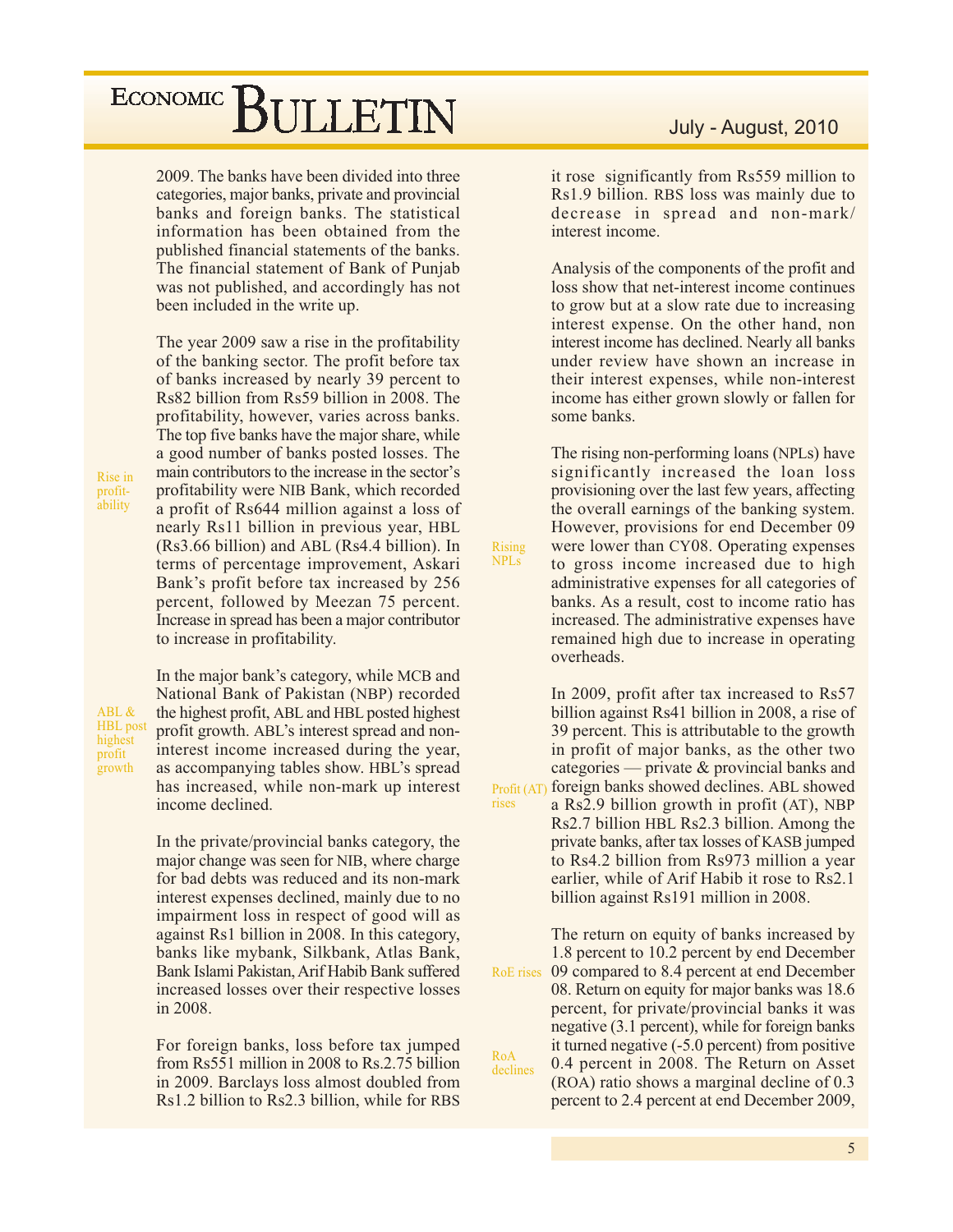from 2.7 percent a year ago. Only major banks showed a slight increase, while the other two categories of banks showed declines.

In the major banks category, MCB had the highest ROA (3.3 percent), followed by NBP at 2.1 percent, while in the private banks category it was negative for most banks with a few exceptions. Bank Al-Habib, Askari Commercial, Habib Metropolitan were among such banks.

For foreign banks, both the profitability ratios, ROE and ROA were negative. ROE turned negative (-5.0 percent) in 2009 from a positive 0.4 percent in 2008, as RBS and Barclays showed large declines. ROA also turned negative  $(0.6$  percent) from a positive  $0.04$ percent, because of negative ROA for Barclays, RBS, Oman International and Al-Baraka Islamic Bank. For Deutsche Bank ROA increased from 2.7 percent in 2008 to 4.4 percent in 2009.

During the year 2009, net assets of banks increased by 11.7 percent to Rs6140 billion. The growth of assets of major banks and private/provincial banks were 12.7 percent and 12.6 percent respectively, while foreign banks showed a decline of 2.4 percent against a substantial increase of 22.4 percent in 2008.

In the major banks category, the largest increase in assets was witnessed in NBP: Rs126.4 billion, HBL Rs103.7 billion, followed by MCB Rs65.6 billion. UBL recorded lowest growth Rs14.2 billion and in terms of percentage 2.3 percent. In terms of percentage, Standard Chartered Bank recorded highest asset growth of 18.2 percent.

In the private/provincial banks category, Bank al Habib recorded the highest increase in terms of amount, Rs72.5 billion, followed by Habib Metropolitan Rs55 billion, Askari Rs48.1 billion, Faysal Rs42.7 billion and NIB Rs29.2 billion.

Assets declined by 2.4 percent for foreign banks, falling to Rs334.4 billion in 2009 compared with Rs342.6 billion in 2008. RBS

#### July - August, 2010

and Citi showed decreases of 13.6 percent and 11.7 percent respectively. Barclays showed a jump of nearly 73 percent, with its assets rising to Rs42.5 billion, against Rs24.6 billion in 2008.

Net advances of banks declined by 2.5 percent in 2009 against a growth of 18.2 percent a year earlier. The growth in advances of major banks slowed down to 2.6 percent, against a advances growth of 19.8 percent a year earlier, while private and foreign banks showed declines. NBP posted an increase of 15.0 percent, ABL 11.4 percent, while other major banks showed decreases.

**Net** 

decline

Advance

deposit

Slower

growth in

deposits

ratio

Advances to deposit ratio of banks has decreased by 1.4 percent to 69.6 percent from 71.0 percent in 2008. This ratio is higher for private banks at 70.4 percent. Among major banks, the ratio was the highest (74.3 percent) for UBL, followed by MCB (73.9 percent) and ABL (71.9 percent). Among private banks, Atlas Bank has a ratio of 88.7 percent and NIB 82.8 percent. First Women Bank has a ratio of 44.8 percent.

The ratio of non-performing loans as percentage of gross advances of all banks increased to 10.9 percent compared to 9.7 percent in 2008. The ratio for major banks increased to 10.6 percent as against 9.2 percent a year earlier. For foreign banks it rose to 9.8 percent from 6.4 percent in 2008, while the ratio declined for private/provincial banks to 11.4 percent against 14.2 percent. This category of banks has shown an improvement in the ratio.

Deposit growth slowed to 8.9 percent in 2009 against a growth of 9.5 percent a year earlier. Deposits have crossed Rs4.5 trillion, with the major banks share at 67.7 percent, private and provincial banks at 27.4 percent and foreign banks 4.9 percent. NBP surpasses all other banks with a deposit base of Rs726.5 billion, followed by HBL at Rs653.5 billion.

Among private/provincial banks, Askari has a deposit base of Rs206.0 billion, which rose by 22.8 percent in 2009, Meezan showed a growth of 42.8 percent to Rs100.3 billion,

Foreign banks hav negative RoE & RoA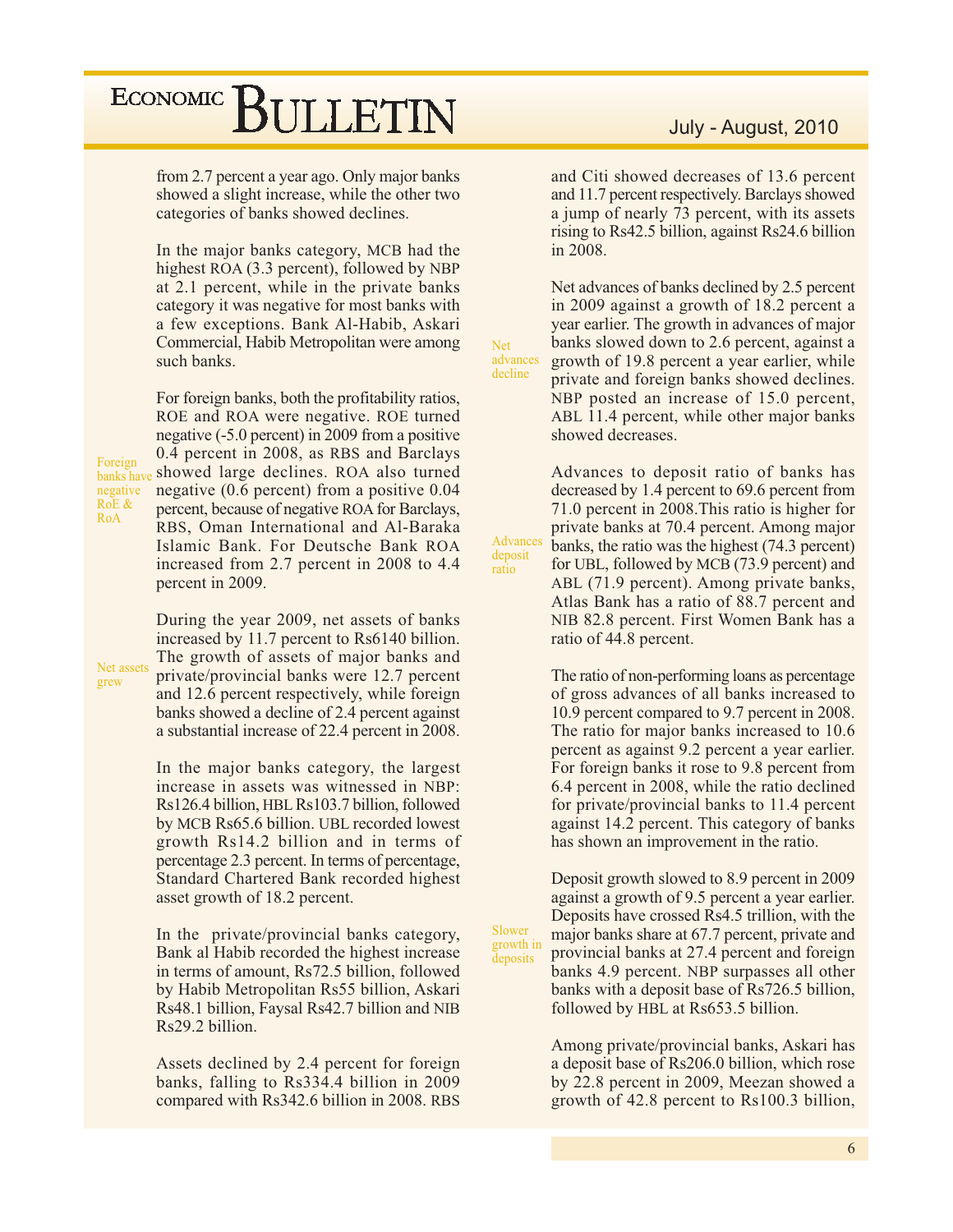Bank al Habib showed a growth of 31 percent with its deposits rising to Rs189.3 billion, Habib Metropolitan recorded a growth of 11 percent and deposits rose to Rs142.5 billion. Among the foreign banks, deposits of RBS, and Citi declined, while it rose for HSBC (10.2) percent), Barclays (105 percent) and al Baraka  $(23.4$  percent).

Cost of funds ratio higher

Growth of

interest

income slows

down

In 2009, the cost of funds ratio has increased for all categories of banks to 6.1 percent from 5.4 percent in 2008. While the ratio was 5.5 percent for major banks, it was higher at 7.6 percent for private/provincial banks. Among major banks, Bank al Falah had a cost of funds ratio of 7.5 percent, while for MCB it was 4.1 percent. Atlas bank had a ratio of 12.5 percent, KASB 11.7 percent, Arif Habib 11.2 percent, Oman International 8.5 percent and al Baraka Islamic bank 9.0 percent. Deutsche had a ratio of 2.7 percent,

The cost to income ratio for all banks shows a slight increase to 48.5 percent against 47.5 percent in 2008. While this ratio showed a minor change for major banks, an increase was seen for the other two categories of banks. In the major banks category, MCB continues to have a low cost/income ratio compared to the other banks like Bank al Falah which had a higher ratio of 67.9 percent, and Standard Chartered 52.9 percent.

Interest income continued to be the major contributor towards Banks' total income. Its growth however, slowed to 19.1 percent in 2009, compared with 26.9 percent in 2008. There was a marked slowdown in private banks interest income where the growth fell to 11.5 percent against 36.5 percent in 2008. For foreign banks, the growth was higher at 13.3 percent over 11.1 percent a year earlier. All banks income expense ratio remained at last year's level. Category-wise breakup shows a marginal increase in the ratio for private banks but a decline for foreign banks, implying higher expenses incurred over the income earned for the later category of banks.

Interest spread has increased for all categories of banks; it is highest for foreign banks (7.2) percent). In this category, Citibank witnessed

#### July - August, 2010

an increase in the ratio to 9.3 percent against 7.0 percent in 2007, while al-Baraka Islamic bank had the lowest ratio (2.3 percent). Among major banks, the interest spread was 8.8 percent in case of MCB, 7.6 percent for Standard Chartered (against 9.0 percent in 2008) and was the lowest at 4.0 percent for Bank al Falah. NBP has reduced its interest spread to  $5.8$  percent in 2009 against  $6.1$ percent in 2007. Among private banks, the ratio varied between 1.5 percent for Atlas Bank to 6.7 percent for Dubai Islamic Bank. The ratio was small for a large number of private banks  $2.4 - 4.0$  percent.

Interest

spread

foreign

banks

Inter-

cost

**Staff** 

strengh

small for

Administrative expenses witnessed a slower growth  $(11.4 \text{ percent})$  in 2009 rising to Rs172 billion compared with an increase of 28.3 percent in 2008 and 25.0 percent in 2007. Among the major banks, administrative expenses in terms of amount are the highest for NBP (Rs22.6 billion), with HBL closely following at Rs21.7 billion. For the last three years Standard Chartered has maintained its admn expenses at Rs12 billion with slight changes.

The intermediation cost ratio was recorded at 3.5 percent for the banks last year. For major banks it was 3.3 percent, for private/provincial banks 3.5 percent and for foreign banks 5.3 percent. Among major banks it was 6 percent mediation for Standard Chartered and 2.6 percent for MCB. The ratio was much higher for private/provincial banks. For the foreign banks, the ratio ranged between  $2 - 7$  percent, while for the newly established Barclays it was 20.0 percent.

> For all banks, staff strength declined by 4.2 percent in 2009. HBL reduced the number of its employees by 6.4 percent, UBL by 4.3 percent, MCB 7.5 percent, RBS 11.7 percent, Citibank 27.6 percent, and Barclays 7.0 percent among others. On the other hand, banks like NBP, Bank Al Habib, Meezan Bank and Faysal Bank increased their staff strength Staff per branch ratio remained stagnant for major banks, while it declined both for private and foreign banks. The details of other ratios for all banks in given in the accompanying tables.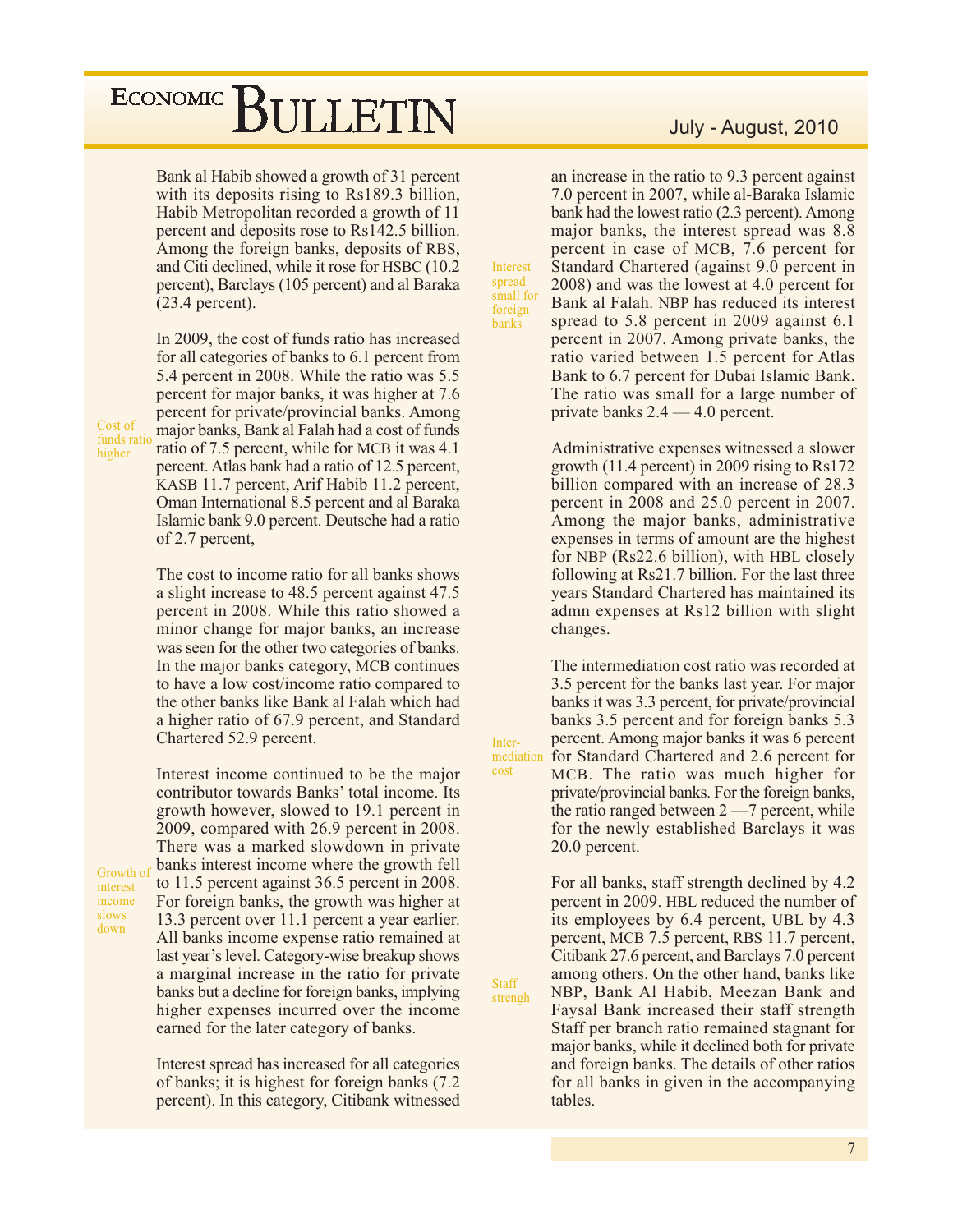### July - August, 2010

| $\mathbb{R}$ external ratio $\mathbb{R}$ in the call $\mathbb{R}$ of $\mathbb{R}$ in $\mathbb{R}$ ball $\mathbb{R}$<br>(Rs. Bn) |       |             |       |       |                            |       |        |               |      |        |           |        |  |  |
|---------------------------------------------------------------------------------------------------------------------------------|-------|-------------|-------|-------|----------------------------|-------|--------|---------------|------|--------|-----------|--------|--|--|
|                                                                                                                                 |       | Major Banks |       |       | Private & Provincial Banks |       |        | Foreign Banks |      |        | All Banks |        |  |  |
|                                                                                                                                 | 2007  | 2008        | 2009  | 2007  | 2008                       | 2009  | 2007   | 2008          | 2009 | 2007   | 2008      | 2009   |  |  |
| <b>Assets Net</b>                                                                                                               | 3263  | 3564        | 4015  | 1501  | 1590                       | 1791  | 280    | 343           | 334  | 5044   | 5497      | 6140   |  |  |
| Equity                                                                                                                          | 275   | 317         | 370   | 148   | 172                        | 167   | 25     | 43            | 43   | 448    | 532       | 580    |  |  |
| Deposits                                                                                                                        | 2508  | 2784        | 3100  | 1124  | 1193                       | 1254  | 208    | 227           | 225  | 3840   | 4204      | 4579   |  |  |
| Advances(Net)                                                                                                                   | 1680  | 2013        | 2616  | 3093  | 3017                       |       |        |               |      |        |           |        |  |  |
| Investments                                                                                                                     | 825   | 699         | 1008  | 392   | 333                        | 577   | 43     | 42            | 80   | 1260   | 1074      | 1665   |  |  |
| <b>Gross Advances</b>                                                                                                           | 1765  | 2117        | 2204  | 821   | 990                        | 889   | 159    | 178           | 151  | 2745   | 3285      | 3244   |  |  |
| Non Performing Loans                                                                                                            | 122   | 178         | 229   | 45    | 128                        | 107   | 6      | 11            | 16   | 173    | 317       | 352    |  |  |
| <b>Interest Income</b>                                                                                                          | 241   | 299         | 369   | 104   | 143                        | 160   | 27     | 30            | 34   | 372    | 472       | 562    |  |  |
| <b>Interest Expense</b>                                                                                                         | 93    | 130         | 174   | 71    | 97                         | 109   | 13     | 15            | 19   | 177    | 242       | 302    |  |  |
| Net Interest Income                                                                                                             | 148   | 169         | 194   | 33    | 46                         | 51    | 13     | 15            | 15   | 194    | 230       | 260    |  |  |
| Non Interest Income                                                                                                             | 53    | 60          | 64    | 27    | 24                         | 19    |        | 10            | 8    | 87     | 94        | 91     |  |  |
| Revenue                                                                                                                         | 201   | 229         | 259   | 61    | 71                         | 70    | 20     | 24            | 24   | 282    | 324       | 353    |  |  |
| Admn Expense                                                                                                                    | 77    | 92          | 104   | 30    | 45                         | 50    | 13     | 17            | 18   | 120    | 154       | 172    |  |  |
| Profit/(Loss)B.T                                                                                                                | 90    | 84          | 92    | 14    | $-24$                      | $-8$  |        | $-1$          | $-3$ | 105    | 59        | 81     |  |  |
| Profit/(Loss)A.T                                                                                                                | 61    | 55          | 64    | 12    | $-14$                      | $-5$  | $-0.4$ | 0.1           | $-2$ | 73     | 41        | 57     |  |  |
| Employees (Nos)                                                                                                                 | 66798 | 67815       | 66558 | 30312 | 37155                      | 34347 | 4536   | 4693          | 4125 | 101646 | 109663    | 105030 |  |  |
| Branches (Nos)                                                                                                                  | 6002  | 6189        | 6260  | 1595  | 2079                       | 2109  | 141    | 159           | 163  | 7738   | 8427      | 8532   |  |  |

### Key Performance Indicators - All Banks

#### Growth Rates - All Banks

 $(\ln \frac{9}{6})$ 

|                         |        | Major Banks |      |         | Private & Provincial Banks |         |          | Foreign Banks |                          | All Banks |         |        |  |
|-------------------------|--------|-------------|------|---------|----------------------------|---------|----------|---------------|--------------------------|-----------|---------|--------|--|
|                         | 2007   | 2008        | 2009 | 2007    | 2008                       | 2009    | 2007     | 2008          | 2009                     | 2007      | 2008    | 2009   |  |
| <b>Assets Net</b>       | 17.2   | 9.2         | 12.7 | 24.8    | 5.9                        | 12.6    | 1.4      | 22.4          | $-2.4$                   | 18.3      | 9.0     | 11.7   |  |
| Equity                  | 19.6   | 15.3        | 16.6 | 48.0    | 16.2                       | $-2.9$  | $-3.8$   | 72.0          | $\overline{\phantom{a}}$ | 25.8      | 18.8    | 9.0    |  |
| Deposits                | 15.9   | 11.0        | 11.4 | 24.6    | 6.1                        | 5.1     | 8.9      | 9.1           | $-1.1$                   | 17.9      | 9.5     | 8.9    |  |
| Advances                | 8.7    | 19.8        | 2.6  | 15.8    | 16.3                       | $-10.7$ | 0.7      | 11.1          | $-18.3$                  | 10.2      | 18.2    | $-2.5$ |  |
| Investments             | 56.5   | $-15.3$     | 44.2 | 63.3    | $-15.0$                    | 73.3    | $-14.0$  | $-2.3$        | 89.8                     | 54.2      | $-14.8$ | 55.0   |  |
| Interest Income         | 20.5   | 24.1        | 23.2 | 25.3    | 36.5                       | 11.5    | 17.4     | 11.1          | 13.3                     | 21.6      | 26.9    | 19.1   |  |
| <b>Interest Expense</b> | 32.9   | 39.8        | 34.2 | 36.5    | 36.6                       | 12.1    | 18.2     | 15.4          | 26.7                     | 33.1      | 36.5    | 24.9   |  |
| Net Interest Income     | 13.8   | 14.2        | 14.9 | 6.5     | 36.4                       | 11.3    | 8.3      | 15.4          | $\overline{\phantom{a}}$ | 12.1      | 18.5    | 13.2   |  |
| Non Interest Income     | 26.2   | 12.4        | 8.0  | 58.8    | $-11.1$                    | $-20.8$ | 16.7     | 42.9          | $-20.0$                  | 33.8      | 7.5     | $-2.4$ |  |
| Revenue                 | 17.5   | 13.9        | 13.0 | 27.1    | 16.4                       | $-1.4$  | 11.1     | 20.0          | $\overline{\phantom{a}}$ | 19.0      | 14.9    | 8.9    |  |
| Admn Expense            | 18.5   | 19.5        | 12.6 | 36.4    | 50.0                       | 11.1    | 44.4     | 30.8          | 5.9                      | 25.0      | 28.3    | 11.4   |  |
| Profit/(Loss)B.T        | $-5.3$ | $-6.7$      | 9.5  | $-33.3$ | $-271.4$                   | $-66.7$ | $-85.7$  | $-233.9$      | 143.7                    | $-14.6$   | $-43.8$ | 37.2   |  |
| Profit(Loss)A.T         | $-3.2$ | $-9.8$      | 16.4 | $-20.0$ | $-216.7$                   | $-62.0$ | $-108.9$ | $-175.0$      | $-1713.5$                | $-13.1$   | $-43.8$ | 39.0   |  |

### Selected Ratios - All Banks

 $(\ln 0/\lambda)$ 

|                                       |       | Major Banks |       |       | Private & Provincial Banks |        |        | Foreign Banks |         | All Banks |       |       |  |
|---------------------------------------|-------|-------------|-------|-------|----------------------------|--------|--------|---------------|---------|-----------|-------|-------|--|
|                                       | 2007  | 2008        | 2009  | 2007  | 2008                       | 2009   | 2007   | 2008          | 2009    | 2007      | 2008  | 2009  |  |
| Cost of Funds                         | 3.7   | 4.5         | 5.5   | 6.2   | 7.5                        | 7.6    | 5.7    | 5.1           | 5.5     | 4.5       | 5.4   | 6.1   |  |
| <b>Intermediation Cost</b>            | 3.0   | 3.2         | 3.3   | 2.6   | 3.5                        | 3.5    | 5.4    | 5.9           | 5.3     | 3.0       | 3.5   | 3.5   |  |
| Pre Tax Margin                        | 30.6  | 23.3        | 21.2  | 10.7  | $-14.4$                    | $-4.4$ | 3.2    | $-1.4$        | $-6.5$  | 22.9      | 10.5  | 12.6  |  |
| Non Interest Income Ratio             | 26.3  | 26.0        | 24.8  | 44.4  | 33.9                       | 27.3   | 34.4   | 38.9          | 34.6    | 30.7      | 28.7  | 26.0  |  |
| <b>Gross Spread Ratio</b>             | 61.5  | 56.6        | 52.8  | 31.9  | 31.9                       | 31.9   | 49.8   | 50.4          | 45.1    | 52.4      | 48.7  | 46.5  |  |
| Cost/Income Ratio                     | 38.0  | 40.1        | 40.0  | 49.0  | 63.3                       | 71.2   | 62.0   | 68.7          | 74.0    | 42.1      | 47.5  | 48.5  |  |
| Income/Expense Ratio (IER)            | 1.4   | 1.3         | 1.3   | 1.1   | 0.9                        | 1.0    | 1.3    | 1.2           | 1.1     | 1.3       | 1.1   | 1.1   |  |
| Return on Equity                      | 24.1  | 18.7        | 18.6  | 9.4   | $-9.1$                     | $-3.1$ | $-1.7$ | 0.4           | $-5.0$  | 17.9      | 8.4   | 10.2  |  |
| <b>Return on Assets</b>               | 2.0   | 1.6         | 1.7   | 0.9   | $-0.9$                     | $-0.3$ | $-0.2$ | 0.04          | $-0.6$  | 2.9       | 2.7   | 2.4   |  |
| Return on Deposits                    | 2.6   | 2.1         | 2.2   | 1.1   | $-1.3$                     | $-0.4$ | $-0.2$ | 0.1           | $-0.1$  | 0.3       | 0.3   | 0.3   |  |
| Earning Assets/Deposits               | 107.4 | 106.4       | 105.4 | 115.1 | 113.1                      | 116.6  | 115.3  | 113.3         | 117.5   | 107.4     | 106.4 | 105.4 |  |
| <b>Capital Ratio</b>                  | 8.3   | 8.7         | 9.1   | 9.2   | 10.4                       | 9.9    | 9.2    | 10.8          | 12.6    | 8.6       | 9.3   | 9.5   |  |
| Deposits Time Capital                 | 7.8   | 7.5         | 7.5   | 11.0  | 8.1                        | 7.0    | 7.8    | 6.4           | 5.3     | 8.5       | 7.8   | 7.2   |  |
| Equity Multiplier (Time)              | 12.0  | 11.5        | 11.0  | 10.9  | 9.6                        | 10.1   | 10.9   | 9.3           | 7.9     | 11.6      | 10.8  | 10.5  |  |
| Capital to Risk Assets (CRA)          | 15.6  | 16.0        | 16.8  | 17.0  | 19.0                       | 19.4   | 16.7   | 20.9          | 27.7    | 16.1      | 17.2  | 18.1  |  |
| Advances+Investment/Assets            | 75.7  | 76.4        | 76.3  | 77.4  | 78.2                       | 77.9   | 71.5   | 65.3          | 63.5    | 76.0      | 76.3  | 76.0  |  |
| Earning Assets/Assets                 | 83.0  | 82.5        | 81.9  | 86.3  | 84.7                       | 84.4   | 82.6   | 79.1          | 78.4    | 83.9      | 82.9  | 82.4  |  |
| Advances/Deposits(CDR)                | 69.0  | 69.8        | 69.3  | 72.0  | 73.1                       | 70.4   | 76.5   | 74.1          | 68.3    | 70.3      | 71.0  | 69.6  |  |
| Avg. Liabilities/Avg. Assets          | 89.6  | 89.7        | 89.7  | 93.2  | 90.8                       | 89.7   | 90.9   | 89.0          | 87.3    | 91.0      | 90.3  | 89.6  |  |
| Liabilities/Equity (Time)             | 10.8  | 10.4        | 9.9   | 10.1  | 8.7                        | 9.1    | 9.9    | 8.2           | 6.9     | 10.5      | 9.7   | 9.4   |  |
| Net Profit Margin                     | 30.1  | 24.2        | 24.7  | 19.2  | $-20.4$                    | $-7.6$ | $-2.0$ | 0.6           | $-8.8$  | 25.4      | 12.7  | 16.0  |  |
| Net Interest Margin (NIM)             | 5.9   | 6.0         | 6.3   | 2.9   | 3.5                        | 3.6    | 5.8    | 6.1           | 6.0     | 5.0       | 5.3   | 3.6   |  |
| <b>Cost of Funding Earning Assets</b> | 3.7   | 4.6         | 5.6   | 6.1   | 7.4                        | 7.6    | 5.8    | 6.0           | 7.0     | 4.5       | 5.5   | 6.3   |  |
| <b>Yield on Earning Assets</b>        | 9.6   | 10.6        | 11.9  | 9.0   | 10.9                       | 11.2   | 11.6   | 12.1          | 12.6    | 9.6       | 10.8  | 11.7  |  |
| <b>Interest Spread</b>                | 6.0   | 6.1         | 6.4   | 2.7   | 3.4                        | 3.6    | 5.9    | 6.9           | 7.2     | 4.3       | 5.0   | 5.0   |  |
| <b>NPLs/Gross Advances</b>            | 7.3   | 9.2         | 10.6  | 5.9   | 14.2                       | 11.4   | 2.6    | 6.4           | 9.8     | 6.3       | 9.7   | 10.9  |  |
| <b>NPLs Provisions/Net Advances</b>   | 5.7   | 7.0         | 8.5   | 5.5   | 9.4                        | 8.8    | 2.8    | 5.0           | 7.8     | 5.3       | 7.1   | 8.8   |  |
| Admn Expenses/Employee (Rs.Mn)        | 1.1   | 1.4         | 1.6   | 1.0   | 1.2                        | 1.5    | 2.8    | 3.6           | 4.3     | 1.2       | 1.4   | 1.6   |  |
| Staff / Branch (Nos)                  | 11    | 11          | 11    | 19    | 18                         | 16     | 32     | 30            | 25      | 13        | 13    | 12    |  |
| Profit After Tax/Branch (Rs.Mn)       | 10.1  | 8.9         | 10.2  | 7.3   | $-7.0$                     | $-2.5$ | $-3.1$ | 0.8           | $-13.2$ | 9.3       | 4.9   | 6.6   |  |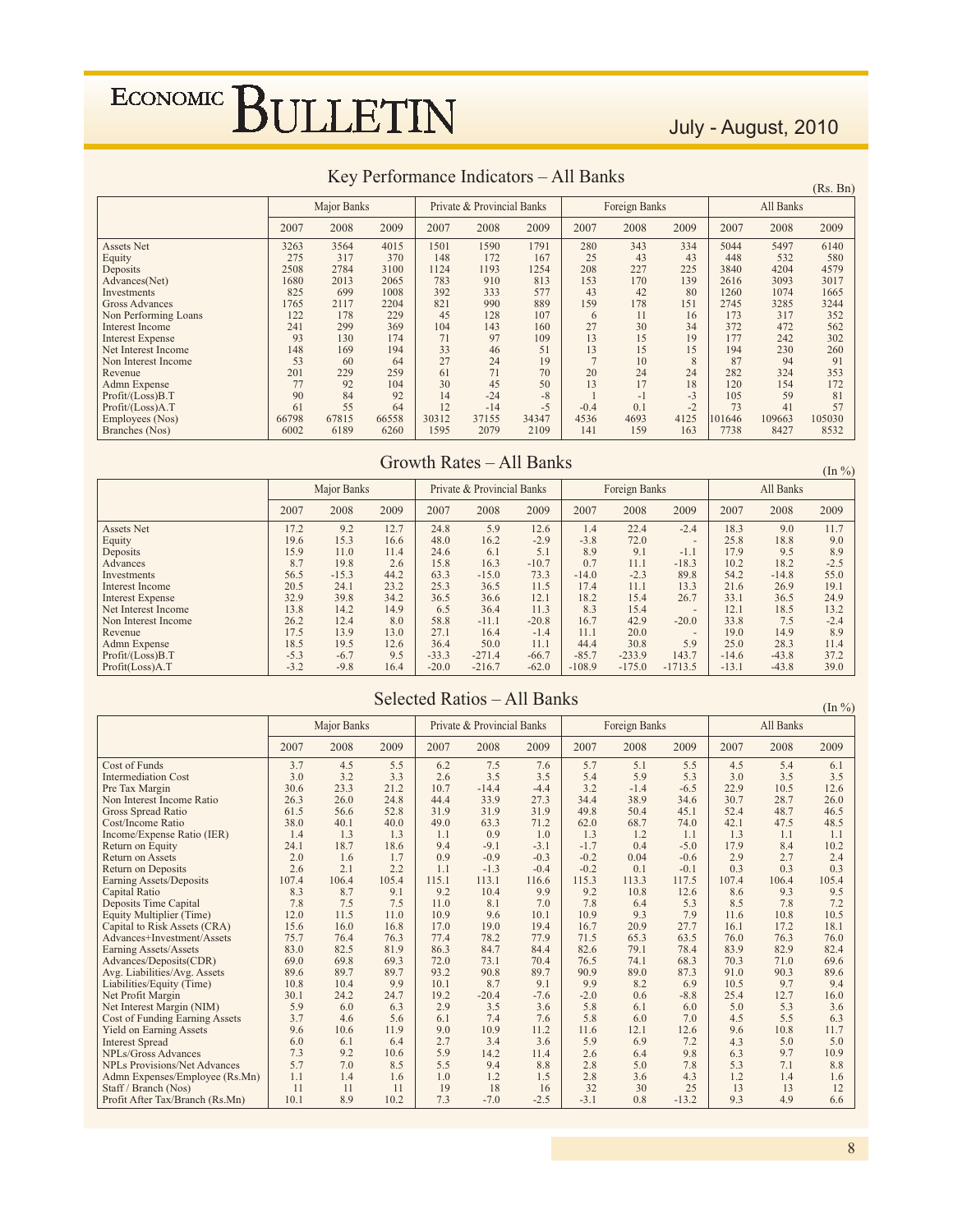### July - August, 2010

| Key Performance Indicators - Major Banks |  |  |
|------------------------------------------|--|--|
|                                          |  |  |

|                                |                      |               |        |       |        |       |        |          |        |        |               |       |       |             | (Rs. Bn) |
|--------------------------------|----------------------|---------------|--------|-------|--------|-------|--------|----------|--------|--------|---------------|-------|-------|-------------|----------|
|                                |                      | Assets        |        |       | Equity |       |        | Deposits |        |        | Advances      |       |       | Investments |          |
| <b>Banks</b>                   | 2009<br>2007<br>2008 |               |        | 2007  | 2008   | 2009  | 2007   | 2008     | 2009   | 2007   | 2008          | 2009  | 2007  | 2008        | 2009     |
| <b>NBP</b>                     | 762.2                | 817.8         | 944.2  | 69.3  | 81.4   | 94.8  | 591.9  | 624.9    | 726.5  | 340.3  | 413.0         | 475.2 | 211.1 | 170.8       | 217.6    |
| <b>HBL</b>                     | 655.8                | 717.3         | 821.0  | 50.7  | 61.3   | 71.2  | 509.0  | 572.4    | 653.5  | 362.3  | 435.7         | 432.3 | 171.9 | 127.8       | 209.4    |
| <b>UBL</b>                     | 530.1                | 605.5         | 619.7  | 34.0  | 42.2   | 52.3  | 401.0  | 483.6    | 492.0  | 299.4  | 371.1         | 354.1 | 115.6 | 116.3       | 136.1    |
| <b>MCB</b> Bank                | 410.5                | 443.6         | 509.2  | 45.4  | 52.2   | 61.1  | 292.1  | 330.3    | 367.6  | 219.0  | 262.1         | 253.2 | 113.1 | 96.3        | 167.1    |
| ABL                            | 320.1                | 366.7         | 418.4  | 18.4  | 20.8   | 25.9  | 264.0  | 297.5    | 328.9  | 168.4  | 213.0         | 237.3 | 84.0  | 82.6        | 94.8     |
| Bank Al Falah                  | 329.0                | 349.0         | 389.1  | 13.8  | 14.6   | 19.8  | 273.2  | 300.7    | 324.8  | 171.2  | 192.7         | 188.0 | 88.5  | 76.0        | 99.2     |
| <b>Standard Chartered Bank</b> | 255.5                | 264.6         | 312.9  | 43.3  | 44.0   | 44.7  | 177.2  | 174.5    | 207.0  | 119.5  | 125.6         | 124.4 | 40.7  | 29.6        | 83.8     |
| <b>Total</b>                   |                      | 3263.2 3564.5 | 4014.5 | 274.9 | 316.5  | 369.8 | 2508.4 | 2783.9   | 3100.3 | 1680.1 | 2013.2 2064.5 |       | 824.9 | 699.4       | 1008.0   |

| <b>Banks</b>                   | Interest Income         |      |      | Interest Expense |       |       |       | Net Interest Income |       |      | Non Interest Income |      |       | Revenue |       |
|--------------------------------|-------------------------|------|------|------------------|-------|-------|-------|---------------------|-------|------|---------------------|------|-------|---------|-------|
|                                | 2007                    | 2008 | 2009 | 2007             | 2008  | 2009  | 2007  | 2008                | 2009  | 2007 | 2008                | 2009 | 2007  | 2008    | 2009  |
| <b>NBP</b>                     | 50.6                    | 60.9 | 77.9 | 16.9             | 23.9  | 39.5  | 33.6  | 37.1                | 38.5  | 13.5 | 16.4                | 19.0 | 47.1  | 53.5    | 57.5  |
| <b>HBL</b>                     | 48.3                    | 61.2 | 74.8 | 18.0             | 25.5  | 33.1  | 30.3  | 35.6                | 41.7  | 8.0  | 10.3                | 9.9  | 38.3  | 45.9    | 51.6  |
| <b>UBL</b>                     | 41.0                    | 51.9 | 60.9 | 16.9             | 24.1  | 28.2  | 24.1  | 27.9                | 32.7  | 9.0  | 10.7                | 11.7 | 33.1  | 38.6    | 44.4  |
| <b>MCB</b> Bank                | 31.8                    | 40.0 | 51.6 | 7.9              | 11.6  | 15.8  | 23.9  | 28.5                | 35.8  | 6.4  | 5.8                 | 5.6  | 30.3  | 34.3    | 41.4  |
| ABL                            | 21.2                    | 30.6 | 41.1 | 10.1             | 17.3  | 22.4  | 11.1  | 13.3                | 18.7  | 3.9  | 4.9                 | 6.0  | 15.0  | 18.2    | 24.7  |
| Bank Al Falah                  | 25.8                    | 31.0 | 35.6 | 16.6             | 20.5  | 24.7  | 9.2   | 10.5                | 10.9  | 6.0  | 4.8                 | 5.2  | 15.2  | 15.3    | 16.1  |
| <b>Standard Chartered Bank</b> | 22.5                    | 23.3 | 26.7 | 6.3              | 6.9   | 10.4  | 16.2  | 16.4                | 16.3  | 6.1  | 6.6                 | 6.9  | 22.3  | 23.0    | 23.2  |
| <b>Total</b>                   | 368.6<br>298.9<br>241.2 |      |      | 92.7             | 129.8 | 174.1 | 148.4 | 169.3               | 194.6 | 52.9 | 59.5                | 64.3 | 201.3 | 228.8   | 258.9 |

| <b>Banks</b>                   | Admn Expenses         |      |      | <b>Operating Profit</b> |       |       |      | Provisions/Other Expenses |      |      | Profit / Loss (B.T) |      |      | Profit / Loss (A.T) |      |
|--------------------------------|-----------------------|------|------|-------------------------|-------|-------|------|---------------------------|------|------|---------------------|------|------|---------------------|------|
|                                | 2007                  | 2008 | 2009 | 2007                    | 2008  | 2009  | 2007 | 2008                      | 2009 | 2007 | 2008                | 2009 | 2007 | 2008                | 2009 |
| <b>NBP</b>                     | 14.2                  | 18.2 | 22.6 | 32.9                    | 35.3  | 34.9  | 4.9  | 12.3                      | 12.6 | 28.1 | 23.0                | 22.3 | 19.0 | 15.5                | 18.2 |
| <b>HBL</b>                     | 17.4<br>20.3<br>21.7  |      |      | 20.9                    | 25.6  | 29.9  | 7.8  | 9.9                       | 10.4 | 13.1 | 15.9                | 19.5 | 8.0  | 10.0                | 12.3 |
| <b>UBL</b>                     | 13.4                  | 15.5 | 16.6 | 19.7                    | 23.1  | 27.8  | 6.7  | 9.1                       | 13.7 | 13.0 | 13.9                | 14.1 | 8.4  | 8.3                 | 9.2  |
| <b>MCB</b> Bank                | 5.4                   | 7.5  | 10.1 | 24.9                    | 26.8  | 31.3  | 3.6  | 4.9                       | 8.2  | 21.3 | 21.9                | 23.2 | 15.3 | 15.4                | 15.5 |
| ABL                            | 5.9                   | 8.1  | 9.4  | 9.1                     | 10.1  | 15.3  | 3.1  | 4.0                       | 4.8  | 6.0  | 6.1                 | 10.5 | 4.1  | 4.2                 | 7.1  |
| Bank Al Falah                  | 8.3                   | 9.8  | 10.9 | 6.9                     | 5.5   | 5.2   | 2.4  | 3.7                       | 4.1  | 4.5  | 1.8                 | 1.0  | 3.1  | 1.3                 | 0.9  |
| <b>Standard Chartered Bank</b> | 12.1                  | 12.4 | 12.2 | 10.2                    | 10.6  | 11.0  | 6.1  | 9.5                       | 9.7  | 4.1  | 1.1                 | 1.3  | 2.8  | 0.7                 | 0.7  |
| <b>Total</b>                   | 103.5<br>91.8<br>76.7 |      |      | 124.6                   | 137.0 | 155.4 | 34.6 | 53.4                      | 63.5 | 90.1 | 83.7                | 91.9 | 60.7 | 55.4                | 63.9 |

NBP National Bank of Pakistan

HBL Habib Bank Limited

UBL United Bank Limited

ABL Allied Bank Limited

Source: Annual Reports of the Banks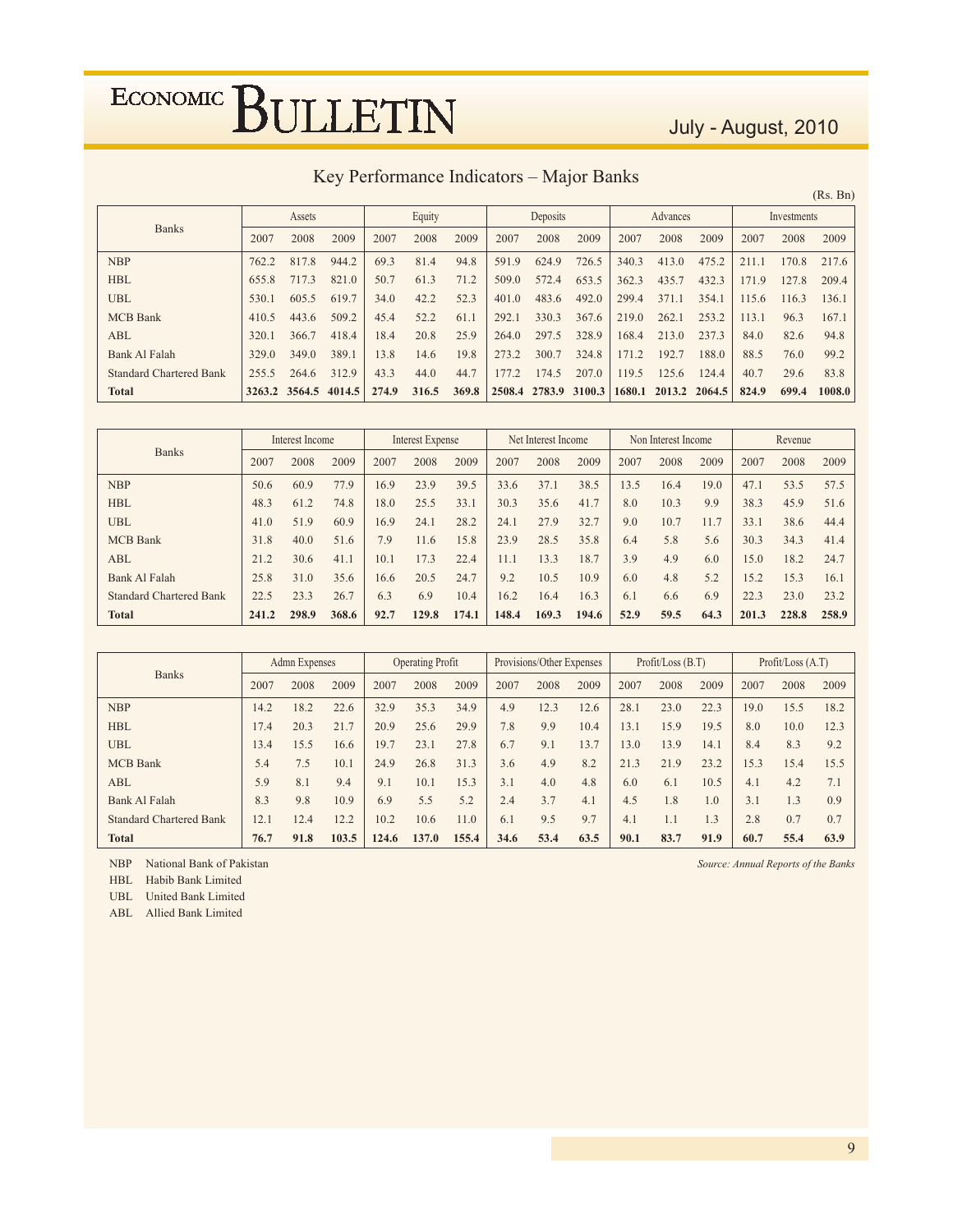### July - August, 2010

 $(\mathrm{In}~\%)$ 

| <b>Banks</b>                               | Cost of Fund   |                         |                | Intermediation Cost |                           |                                    | Pre-Tax Margin |                                    |              |              | Non Interest Income Ratio (NIR) |                             | Gross Spread Ratio (GSR) |                           |                                 |  |
|--------------------------------------------|----------------|-------------------------|----------------|---------------------|---------------------------|------------------------------------|----------------|------------------------------------|--------------|--------------|---------------------------------|-----------------------------|--------------------------|---------------------------|---------------------------------|--|
|                                            | 2007           | 2008                    | 2009           | 2007                | 2008                      | 2009                               | 2007           | 2008                               | 2009         | 2007         | 2008                            | 2009                        | 2007                     | 2008                      | 2009                            |  |
| <b>NBP</b>                                 | 3.0            | 3.8                     | 5.5            | 2.5                 | 2.9                       | 3.1                                | 43.8           | 29.7                               | 23.0         | 28.7         | 30.7                            | 33.1                        | 66.5                     | 60.8                      | 49.3                            |  |
| <b>HBL</b>                                 | 3.5            | 4.3                     | 5.0            | 3.2                 | 3.4                       | 3.3                                | 23.3           | 22.2                               | 23.0         | 20.7         | 22.5                            | 19.3                        | 62.1                     | 58.3                      | 55.7                            |  |
| <b>UBL</b>                                 | 4.1            | 4.9                     | 5.3            | 3.2                 | 3.1                       | 3.1                                | 26.0           | 22.2                               | 19.4         | 27.2         | 27.7                            | 26.3                        | 58.7                     | 53.7                      | 53.7                            |  |
| <b>MCB</b> Bank<br>ABL                     | 2.6<br>3.9     | 3.4<br>5.6              | 4.1<br>6.5     | 1.8<br>2.3          | 2.2<br>2.7                | 2.6<br>2.7                         | 55.7<br>23.7   | 47.7<br>17.3                       | 40.4<br>22.4 | 21.2<br>26.1 | 16.9<br>26.9                    | 13.6<br>24.2                | 75.3<br>52.4             | 71.1<br>43.5              | 69.3<br>45.5                    |  |
| <b>Bank Al-Falah</b>                       | 6.1            | 6.7                     | 7.5            | 3.1                 | 3.2                       | 3.3                                | 14.3           | 5.0                                | 2.5          | 39.7         | 31.5                            | 32.2                        | 35.5                     | 33.8                      | 30.7                            |  |
| <b>Standard Chartered</b>                  | 3.5            | 3.8                     | 5.1            | 6.7                 | 6.8                       | 6.0                                | 14.3           | 3.7                                | 3.8          | 27.4         | 28.7                            | 29.7                        | 71.9                     | 70.4                      | 61.1                            |  |
| Total                                      | 3.7            | 4.5                     | 5.5            | 3.0                 | 3.2                       | 3.3                                | 30.6           | 23.3                               | 21.2         | 26.3         | 26.0                            | 24.8                        | 61.4                     | 56.6                      | 52.8                            |  |
|                                            |                | Cost / Income Ratio     |                |                     | Income Expense Ratio      |                                    |                | <b>ROE</b>                         |              |              | <b>ROA</b>                      |                             |                          | <b>ROD</b>                |                                 |  |
| <b>Banks</b>                               | 2007           | 2008                    | 2009           | 2007                | 2008                      | 2009                               | 2007           | 2008                               | 2009         | 2007         | 2008                            | 2009                        | 2007                     | 2008                      | 2009                            |  |
| <b>NBP</b>                                 | 30.1           | 34.0                    | 39.3           | 1.8                 | 1.4                       | 1.3                                | 31.1           | 20.5                               | 20.7         | 2.7          | 2.0                             | 2.1                         | 3.5                      | 2.5                       | 2.7                             |  |
| <b>HBL</b>                                 | 45.0           | 44.1                    | 42.1           | 1.3                 | 1.3                       | 1.3                                | 16.8           | 17.9                               | 18.6         | 1.3          | 1.5                             | 1.6                         | 1.7                      | 1.8                       | 2.0                             |  |
| <b>UBL</b>                                 | 40.5           | 40.3                    | 37.4           | 1.4                 | 1.3                       | 1.2                                | 27.5           | 21.9                               | 19.5         | 1.8          | 1.5                             | 1.5                         | 2.3                      | 1.9                       | 1.9                             |  |
| <b>MCB</b> Bank                            | 17.9           | 22.0                    | 24.4           | 2.3                 | 1.9                       | 1.7                                | 37.7           | 31.5                               | 27.3         | 4.1          | 3.6                             | 3.3                         | 5.6                      | 4.9                       | 4.4                             |  |
| ABL<br>Bank Al-Falah                       | 39.6<br>54.4   | 44.6<br>64.1            | 38.2<br>67.9   | 1.3<br>1.2          | 1.2<br>1.1                | 1.3<br>1.0                         | 23.5<br>25.7   | 21.2<br>9.2                        | 30.5<br>5.2  | 1.4<br>1.0   | 1.2<br>0.4                      | 1.8<br>0.2                  | 1.7<br>1.2               | 1.5<br>0.5                | 2.3<br>0.3                      |  |
| <b>Standard Chartered</b>                  | 54.2           | 54.0                    | 52.9           | 1.2                 | 1.0                       | 1.0                                | 6.6            | 1.6                                | 1.5          | 1.1          | 0.3                             | 0.2                         | 1.7                      | 0.4                       | 0.4                             |  |
| <b>Total</b>                               | 38.0           | 40.1                    | 40.0           | 1.4                 | 1.3                       | 1.3                                | 24.1           | 18.7                               | 18.6         | 2.0          | 1.6                             | 1.7                         | 2.6                      | 2.1                       | 2.2                             |  |
|                                            |                |                         |                |                     |                           |                                    |                |                                    |              |              |                                 |                             |                          |                           |                                 |  |
|                                            |                |                         |                |                     | <b>Solvency Ratios</b>    |                                    |                |                                    |              |              | Equity Multiplier (Time)        |                             |                          |                           | Capital Risk Assets Ratio (CRA) |  |
| <b>Banks</b>                               |                | Earning Assets/Deposits |                |                     | Capital Ratio             |                                    |                | Deposit Time Capital               |              |              |                                 |                             |                          |                           |                                 |  |
|                                            | 2007           | 2008                    | 2009           | 2007                | 2008                      | 2009                               | 2007           | 2008                               | 2009         | 2007         | 2008                            | 2009                        | 2007                     | 2008                      | 2009                            |  |
| <b>NBP</b><br><b>HBL</b>                   | 103.3<br>113.6 | 102.7<br>110.2          | 102.1<br>104.3 | 8.8<br>7.7          | 9.5<br>8.2                | 10.0<br>8.6                        | 5.5<br>12.0    | 5.6<br>8.8                         | 6.1<br>8.5   | 11.4<br>13.0 | 10.5<br>12.3                    | 10.0<br>11.6                | 18.6<br>13.5             | 20.0<br>14.0              | 19.8<br>15.3                    |  |
| <b>UBL</b>                                 | 109.0          | 108.7                   | 106.3          | 6.4                 | 6.7                       | 7.7                                | 10.2           | 10.3                               | 9.3          | 15.6         | 14.9                            | 13.0                        | 11.2                     | 11.4                      | 13.0                            |  |
| <b>MCB</b> Bank                            | 114.0          | 113.1                   | 114.1          | 10.8                | 11.4                      | 11.9                               | 5.7            | 5.5                                | 5.4          | 9.3          | 8.7                             | 8.4                         | 19.4                     | 20.3                      | 22.0                            |  |
| ABL                                        | 102.8          | 104.2                   | 107.8          | 6.1                 | 5.7                       | 5.9                                | 12.5           | 13.3                               | 12.0         | 16.5         | 17.5                            | 16.8                        | 11.1                     | 10.3                      | 10.4                            |  |
| Bank Al-Falah<br><b>Standard Chartered</b> | 100.1<br>105.4 | 100.0<br>103.8          | 98.7<br>109.8  | 4.0<br>16.6         | 4.2<br>16.8               | 4.7<br>15.4                        | 18.0<br>4.0    | 17.3<br>4.1                        | 16.0<br>4.2  | 24.8<br>6.0  | 23.9<br>6.0                     | 21.5<br>6.5                 | 7.6<br>33.3              | 7.8<br>35.6               | 9.1<br>35.5                     |  |
| <b>Total</b>                               | 107.4          | 106.4                   | 105.4          | 8.3                 | 8.7                       | 9.1                                | 7.8            | 7.5                                | 7.5          | 12.0         | 11.5                            | 11.0                        | 15.6                     | 16.0                      | 16.8                            |  |
|                                            |                |                         |                |                     |                           |                                    |                |                                    |              |              |                                 |                             |                          |                           |                                 |  |
|                                            |                |                         |                |                     |                           |                                    |                |                                    |              |              |                                 |                             |                          |                           |                                 |  |
|                                            |                |                         |                |                     | <b>Liquidity Ratio</b>    |                                    |                |                                    |              |              |                                 | Debt Management Ratio (DMR) |                          |                           |                                 |  |
| <b>Banks</b>                               |                | Advances+Inv./Assets    |                |                     | Earning Assets/Assets     |                                    |                | Advances/Deposits                  |              |              | Avg.Liabilities/Avg.Assets      |                             |                          | Liabilities/Equity (Time) |                                 |  |
|                                            | 2007           | 2008                    | 2009           | 2007                | 2008                      | 2009                               | 2007           | 2008                               | 2009         | 2007         | 2008                            | 2009                        | 2007                     | 2008                      | 2009                            |  |
| <b>NBP</b>                                 | 72.7           | 71.9                    | 72.5           | 80.9                | 79.1                      | 78.3                               | 60.0           | 61.9                               | 65.7         | 85.8         | 86.2                            | 87.4                        | 9.8                      | 9.0                       | 8.7                             |  |
| <b>HBL</b><br><b>UBL</b>                   | 80.3<br>76.5   | 79.9<br>79.5            | 78.3<br>79.8   | 88.0<br>84.1        | 86.7<br>84.7              | 83.1<br>84.6                       | 73.5<br>74.3   | 73.8<br>75.8                       | 70.8<br>74.3 | 93.6<br>92.4 | 91.0<br>92.4                    | 90.6<br>91.4                | 12.2<br>14.4             | 11.2<br>13.8              | 10.5<br>11.9                    |  |
| <b>MCB</b> Bank                            | 78.9           | 80.8                    | 81.7           | 83.2                | 82.4                      | 83.6                               | 75.9           | 77.3                               | 73.9         | 87.2         | 86.7                            | 86.5                        | 8.1                      | 7.6                       | 7.3                             |  |
| ABL                                        | 77.5           | 79.8                    | 80.0           | 84.5                | 85.2                      | 86.0                               | 66.5           | 67.9                               | 71.9         | 93.4         | 93.9                            | 93.3                        | 15.4                     | 16.4                      | 15.7                            |  |
| Bank Al-Falah                              | 77.1           | 77.8                    | 75.2           | 84.9                | 84.7                      | 83.7                               | 62.7           | 63.2                               | 60.7         | 95.3         | 95.1                            | 94.7                        | 23.7                     | 22.7                      | 20.3                            |  |
| <b>Standard Chartered</b><br><b>Total</b>  | 64.8<br>75.7   | 60.6<br>76.4            | 62.9<br>76.3   | 69.6<br>83.0        | 70.2<br>82.5              | 72.5<br>81.9                       | 75.5<br>69.0   | 69.7<br>69.8                       | 65.5<br>69.3 | 83.3<br>89.6 | 83.5<br>89.7                    | 84.3<br>89.7                | 5.0<br>10.8              | 5.0<br>10.4               | 5.5<br>9.9                      |  |
|                                            |                |                         |                |                     |                           |                                    |                |                                    |              |              |                                 |                             |                          |                           |                                 |  |
| <b>Banks</b>                               |                | Net Profit Margin       |                |                     | Net Interest Margin (NIM) |                                    |                | <b>Cost of Fund Earning Assets</b> |              |              | <b>Yield on Earning Assets</b>  |                             |                          | <b>Interest Spread</b>    |                                 |  |
|                                            | 2007           | 2008                    | 2009           | 2007                | 2008                      | 2009                               | 2007           | 2008                               | 2009         | 2007         | 2008                            | 2009                        | 2007                     | 2008                      | 2009                            |  |
| <b>NBP</b>                                 | 40.3           | 28.9                    | 31.7           | 6.0                 | 5.9                       | 5.6                                | 3.0            | 3.8                                | 5.7          | 8.9          | 9.8                             | 11.3                        | 6.1                      | 6.0                       | 5.8                             |  |
| <b>HBL</b>                                 | 20.8           | 21.8                    | 23.8           | 5.5                 | 6.0                       | 6.5                                | 3.3            | 4.3                                | 5.2          | 8.8          | 10.3                            | 11.7                        | 5.5                      | 6.0                       | 6.7                             |  |
| UBL                                        | 25.4           | 21.6                    | 20.7           | 6.0                 | 5.8                       | 6.3                                | 4.2            | 5.0                                | 5.4          | 10.2         | 10.8                            | 11.7                        | 6.0                      | 5.9                       | 6.4                             |  |
| <b>MCB</b> Bank                            | 50.3           | 44.9                    | 37.4           | 7.6                 | 8.1                       | 9.0                                | 2.5            | 3.3                                | 4.0          | 10.2         | 11.4                            | 13.0                        | 7.6                      | 8.0                       | 8.8                             |  |
| ABL<br><b>Bank Al-Falah</b>                | 27.1<br>20.6   | 22.8<br>8.5             | 28.9<br>5.6    | 4.6<br>3.6          | 4.5<br>3.6                | 5.5<br>3.5                         | 4.2<br>6.5     | 5.9<br>7.1                         | 6.6<br>8.0   | 8.8<br>10.0  | 10.5<br>10.8                    | 12.2<br>11.5                | 4.8<br>3.9               | 4.8<br>4.1                | 5.7<br>4.0                      |  |
| <b>Standard Chartered</b>                  | 12.4           | 2.9                     | 2.9            | 9.2                 | 9.0                       | 7.8                                | 3.6            | 3.8                                | 5.0          | 12.8         | 12.8                            | 12.7                        | 9.3                      | 9.0                       | 7.6                             |  |
| <b>Total</b>                               | 30.1           | 24.2                    | 24.7           | 5.9                 | 6.0                       | 6.3                                | 3.7            | 4.6                                | 5.6          | 9.6          | 10.6                            | 11.9                        | 6.0                      | 6.1                       | 6.4                             |  |
|                                            |                |                         |                |                     |                           |                                    |                |                                    |              |              |                                 |                             |                          |                           |                                 |  |
| <b>Banks</b>                               |                | NPLs/Gross Advances     |                |                     |                           | <b>NPLs</b> Provisons/Net Advances |                | Admn Exp./Employee                 | (Rs.Mn)      |              | Staff/Branch                    |                             |                          | Profit (A.T)/Branch       | (Rs.Mn)                         |  |
|                                            | 2007           | 2008                    | 2009           | 2007                | 2008                      | 2009                               | 2007           | 2008                               | 2009         | 2007         | 2008                            | 2009                        | 2007                     | 2008                      | 2009                            |  |
| <b>NBP</b>                                 | 10.6           | 13.6                    | 14.3           | 10.5                | 11.9                      | 12.5                               | 1.0            | 1.2                                | 1.4          | 11           | 12                              | 13                          | 15.1                     | 12.1                      | 14.2                            |  |
| <b>HBL</b>                                 | 6.7            | 8.8                     | 9.7            | 5.4                 | 6.3                       | 7.7                                | 1.2            | 1.4                                | 1.7          | 10           | 9                               | 9                           | 5.4                      | 6.6                       | 8.2                             |  |
| <b>UBL</b>                                 | 8.1            | 8.1                     | 10.1           | 0.5                 | 5.9                       | 7.8                                | 1.4            | 1.8                                | 2.0          | 9            | 8                               | $\boldsymbol{7}$            | 7.7                      | 7.3                       | 8.1                             |  |
| <b>MCB</b> Bank<br>ABL                     | 4.9<br>6.9     | 7.3<br>6.8              | 8.6<br>6.9     | 5.2<br>6.5          | 4.5<br>5.6                | 6.4<br>5.6                         | 0.6<br>0.7     | 0.7<br>1.0                         | 1.1<br>1.1   | 10<br>11     | 10<br>11                        | 9<br>11                     | 14.9<br>5.4              | 14.7<br>5.4               | 14.3<br>9.1                     |  |
| Bank Al-Falah<br><b>Standard Chartered</b> | 2.9<br>7.7     | 4.8<br>12.3             | 8.2<br>15.3    | 2.8<br>9.2          | 3.4<br>9.9                | 4.9<br>13.4                        | 1.1<br>3.4     | 1.3<br>3.8                         | 1.5<br>4.1   | 32<br>25     | 27<br>19                        | 23<br>18                    | 13.6<br>19.3             | 4.6<br>3.9                | 2.8<br>4.1                      |  |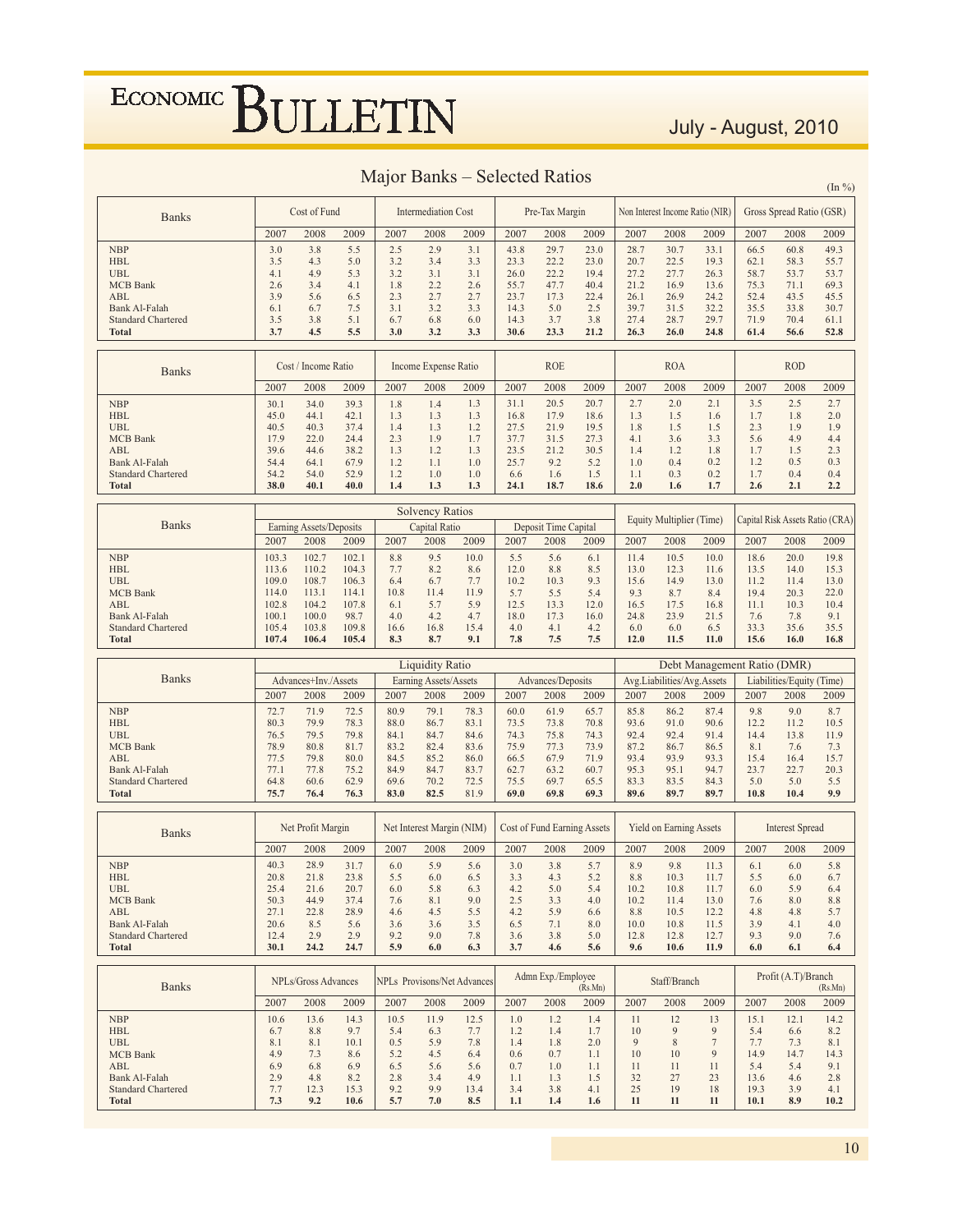### July - August, 2010

 $(Rs.Bn)$ 

| <b>Banks</b>                   |        | Assets |                |       | Equity |                          |        | Deposits |                          |       | Advances |                |       | Investments |       |
|--------------------------------|--------|--------|----------------|-------|--------|--------------------------|--------|----------|--------------------------|-------|----------|----------------|-------|-------------|-------|
|                                | 2007   | 2008   | 2009           | 2007  | 2008   | 2009                     | 2007   | 2008     | 2009                     | 2007  | 2008     | 2009           | 2007  | 2008        | 2009  |
| Askari Commercial Bank         | 182.2  | 206.2  | 254.3          | 12.1  | 12.0   | 13.1                     | 143.0  | 167.7    | 206.0                    | 100.8 | 128.8    | 135            | 39.4  | 35.7        | 67.0  |
| Soneri Bank                    | 76.9   | 81.0   | 95.3           | 6.2   | 7.0    | 7.2                      | 60.1   | 61.6     | 73.5                     | 40.2  | 47.6     | 48.7           | 19.2  | 14.1        | 29.5  |
| <b>Bank Al-Habib</b>           | 141.2  | 177.3  | 249.8          | 8.0   | 10.0   | 12.3                     | 114.8  | 144.4    | 189.3                    | 79.2  | 100.2    | 106.0          | 35.3  | 48.2        | 111.0 |
| Bank of Khyber                 | 29.7   | 31.3   | 38.8           | 5.5   | 5.7    | 5.0                      | 21.4   | 24.7     | 26.3                     | 10.1  | 12.6     | 11.8           | 8.9   | 9.0         | 17.9  |
| Bank of Punjab*                | 235.0  | 186.0  | $\overline{a}$ | 15.1  | 5.1    | $\overline{\phantom{a}}$ | 192.0  | 164.1    | $\overline{\phantom{a}}$ | 133.9 | 131.7    | $\overline{a}$ | 73.5  | 22.7        | ٠     |
| <b>KASB Bank</b>               | 40.9   | 51.8   | 59.2           | 4.2   | 8.8    | 4.5                      | 33.1   | 35.1     | 43.9                     | 25.1  | 32.2     | 29.5           | 7.3   | 9.5         | 15.1  |
| Habib Metropolitan Bank Ltd    | 172.9  | 182.4  | 237.4          | 13.5  | 16.2   | 18.9                     | 121.1  | 128.4    | 142.5                    | 89.8  | 108.3    | 102.3          | 61.7  | 53.6        | 111.7 |
| Faysal Bank                    | 141.3  | 138.2  | 180.9          | 10.3  | 10.1   | 11.3                     | 102.1  | 102.8    | 123.7                    | 87.3  | 83.5     | 91.3           | 31.6  | 36.2        | 56.5  |
| mybank                         | 40.6   | 39.8   | 35.5           | 5.1   | 5.9    | 4.2                      | 30.2   | 28.0     | 26.8                     | 20.8  | 20.9     | 17.4           | 11.6  | 10.3        | 10.0  |
| <b>SILKBANK</b>                | 53.7   | 55.6   | 68.7           | 1.1   | 3.1    | 0.2                      | 42.4   | 41.1     | 49.6                     | 25.9  | 31.1     | 32.1           | 17.9  | 12.0        | 20.2  |
| Meezan Bank                    | 67.2   | 85.3   | 124.2          | 5.7   | 6.3    | 9.1                      | 54.6   | 70.2     | 100.3                    | 34.6  | 39.5     | 44.2           | 10.5  | 14.5        | 23.3  |
| <b>NIB</b>                     | 176.9  | 178.9  | 208.1          | 22.5  | 41.0   | 41.6                     | 116.7  | 104.6    | 93.9                     | 81.9  | 80.3     | 84.0           | 40.4  | 35.2        | 62.4  |
| Atlas Bank                     | 23.0   | 29.0   | 30.9           | 5.3   | 4.2    | 2.6                      | 15.3   | 18.6     | 26.2                     | 9.2   | 20.6     | 19.2           | 5.6   | 3.0         | 4.8   |
| Dubai Islamic Bank             | 21.3   | 32.0   | 35.4           | 4.3   | 5.1    | 6.0                      | 16.1   | 25.5     | 28.0                     | 11.3  | 18.1     | 20.6           | 3.0   | 3.0         | 2.8   |
| Bank Islami Pakistan           | 14.4   | 19.1   | 34.3           | 3.2   | 5.2    | 4.7                      | 9.9    | 12.5     | 28.0                     | 4.0   | 6.5      | 13.3           | 3.9   | 5.0         | 6.8   |
| Arif Habib Bank                | 18.1   | 24.8   | 38.2           | 6.3   | 6.1    | 4.1                      | 9.5    | 16.6     | 31.3                     | 8.0   | 15.8     | 18.5           | 5.4   | 5.1         | 12.4  |
| JS Bank                        | 20.3   | 21.6   | 32.9           | 5.1   | 5.8    | 5.7                      | 13.7   | 15.3     | 21.3                     | 6.5   | 9.7      | 11.7           | 6.3   | 5.1         | 9.5   |
| Emirates Global Islamic Bank   | 8.9    | 16.5   | 19.8           | 3.8   | 4.1    | 3.5                      | 4.6    | 10.9     | 15.1                     | 2.6   | 7.8      | 9.4            | 2.3   | 2.8         | 3.4   |
| Dawood Islamic Bank Ltd        | 6.8    | 9.6    | 13.1           | 3.7   | 4.1    | 4.8                      | 2.9    | 5.1      | 6.8                      | 3.7   | 5.6      | 4.8            | 1.3   | 2.0         | 2.9   |
| Samba Bank Limited             | 20.7   | 16.5   | 23.7           | 6.2   | 5.5    | 7.1                      | 12.6   | 9.9      | 12.5                     | 4.7   | 6.2      | 9.7            | 3.9   | 3.8         | 5.8   |
| <b>First Women Bank</b>        | 9.0    | 7.3    | 10.3           | 1.0   | 1.1    | 1.1                      | 7.6    | 5.9      | 8.8                      | 3.1   | 3.3      | 3.2            | 3.2   | 2.3         | 4.1   |
| <b>All Private/Prov. Banks</b> | 1501.0 | 1590.2 | 1790.8         | 148.2 | 172.4  | 167.0                    | 1123.7 | 1193.0   | 1253.8                   | 782.7 | 910.3    | 812.7          | 392.2 | 333.1       | 577.1 |

#### Private/Provincial/Government Banks

|                                |        |                        |        |                         |                  |        |                          |                     |                          |       |                     |                          |       |                     | (Rs.Mr) |  |
|--------------------------------|--------|------------------------|--------|-------------------------|------------------|--------|--------------------------|---------------------|--------------------------|-------|---------------------|--------------------------|-------|---------------------|---------|--|
| <b>Banks</b>                   |        | <b>Interest Income</b> |        |                         | Interest Expense |        |                          | Net Interest Income |                          |       | Non Interest Income |                          |       | Revenue             |         |  |
|                                | 2007   | 2008                   | 2009   | 2007                    | 2008             | 2009   | 2007                     | 2008                | 2009                     | 2007  | 2008                | 2009                     | 2007  | 2008                | 2009    |  |
| Askari Commercial Bank         | 15143  | 18393                  | 22662  | 8686                    | 10651            | 13629  | 6458                     | 7743                | 9033                     | 4565  | 2707                | 2555                     | 11023 | 10450               | 11588   |  |
| Soneri Bank                    | 6272   | 7823                   | 9337   | 4334                    | 4878             | 6603   | 1937                     | 2945                | 2734                     | 1068  | 1226                | 1168                     | 3005  | 4171                | 3903    |  |
| Bank Al-Habib                  | 9946   | 14587                  | 22120  | 5765                    | 8004             | 13053  | 4181                     | 6583                | 9067                     | 2131  | 2454                | 1836                     | 6312  | 9037                | 10903   |  |
| Bank of Khyber                 | 2380   | 2959                   | 3390   | 1845                    | 1898             | 2390   | 535                      | 1061                | 1000                     | 746   | 340                 | 384                      | 1295  | 1401                | 1384    |  |
| Bank of Punjab*                | 17539  | 17753                  | ٠      | 13939                   | 16614            |        | 3600                     | 1139                | $\overline{\phantom{a}}$ | 5423  | 4183                | $\overline{\phantom{m}}$ | 9023  | 5322                |         |  |
| <b>KASB Bank</b>               | 2917   | 4861                   | 5062   | 2285                    | 4448             | 5490   | 632                      | 413                 | $-428$                   | 821   | 616                 | 555                      | 1453  | 2307                | 126     |  |
| Habib Metropolitan Bank Ltd    | 11984  | 17158                  | 21376  | 8259                    | 11839            | 14665  | 3724                     | 5319                | 6711                     | 3176  | 3928                | 3702                     | 6900  | 9247                | 10413   |  |
| Faysal Bank                    | 11611  | 13404                  | 16958  | 7459                    | 8455             | 11968  | 4151                     | 4949                | 4990                     | 3441  | 2311                | 2813                     | 7592  | 7260                | 7803    |  |
| mybank                         | 2907   | 3641                   | 3368   | 2208                    | 2830             | 2882   | 699                      | 811                 | 486                      | 911   | 943                 | 384                      | 1610  | 1754                | 870     |  |
| <b>SILKBANK</b>                | 4800   | 4588                   | 5913   | 4440                    | 4219             | 5855   | 360                      | 369                 | 58                       | 777   | 384                 | 662                      | 1137  | 753                 | 720     |  |
| Meezan Bank                    | 4574   | 6803                   | 10102  | 2452                    | 3088             | 4970   | 2122                     | 3715                | 5132                     | 1348  | 708                 | 1598                     | 3470  | 4423                | 6730    |  |
| <b>NIB</b>                     | 7000   | 15202                  | 18272  | 4996                    | 10800            | 12872  | 2004                     | 4402                | 5400                     | 599   | 2422                | 1682                     | 2931  | 6824                | 7082    |  |
| Atlas Bank                     | 1338   | 2976                   | 3388   | 1294                    | 2421             | 3189   | 44                       | 555                 | 199                      | 347   | 245                 | 49                       | 391   | 800                 | 248     |  |
| Dubai Islamic Bank             | 1120   | 2724                   | 3647   | 469                     | 1377             | 1806   | 650                      | 1346                | 1841                     | 336   | 336                 | 365                      | 986   | 1682                | 2206    |  |
| Bank Islami Pakistan           | 602    | 1469                   | 2194   | 304                     | 729              | 1222   | 298                      | 739                 | 972                      | 140   | 196                 | 343                      | 438   | 935                 | 1315    |  |
| Arif Habib Bank                | 618    | 2472                   | 3514   | 252                     | 1586             | 2878   | 365                      | 886                 | 637                      | 346   | 167                 | 196                      | 711   | 1053                | 833     |  |
| JS Bank                        | 1130   | 1975                   | 2527   | 864                     | 1362             | 1807   | 266                      | 613                 | 721                      | 418   | 492                 | 339                      | 684   | 1105                | 1060    |  |
| Emirates Global Islamic Bank   | 381    | 1060                   | 1914   | 125                     | 598              | 1235   | 256                      | 462                 | 679                      | 64    | 95                  | 302                      | 320   | 557                 | 981     |  |
| Dawood Islamic Bank Ltd        | 250    | 855                    | 1132   | 58                      | 403              | 651    | 192                      | 452                 | 481                      | 9     | 46                  | 57                       | 201   | 498                 | 538     |  |
| Samba Bank Limited             | 1183   | 1758                   | 1879   | 838                     | 1071             | 1209   | 345                      | 687                 | 670                      | 128   | 125                 | 92                       | 473   | 812                 | 762     |  |
| <b>First Women Bank</b>        | 685    | 736                    | 896    | 172                     | 213              | 408    | 514                      | 523                 | 488                      | 82    | 90                  | 67                       | 596   | 613                 | 555     |  |
| <b>All Private/Prov. Banks</b> | 104380 | 143197                 | 159651 | 71044                   | 97484            | 108782 | 33333                    | 45712               | 50871                    | 26876 | 24014               | 19149                    | 60551 | 71004               | 70019   |  |
|                                |        |                        |        |                         |                  |        |                          |                     |                          |       |                     |                          |       |                     |         |  |
| <b>Banks</b>                   |        | Admn Expense           |        | <b>Operating Profit</b> |                  |        | Provision/Other Expenses |                     |                          |       | Profit/Loss (B.T)   |                          |       | Profit / Loss (A.T) |         |  |
|                                | 2007   | 2008                   | 2009   | 2007                    | 2008             | 2009   | 2007                     | 2008                | 2009                     | 2007  | 2008                | 2009                     | 2007  | 2008                | 2009    |  |

| <b>Banks</b>                   |       | Admn Expense |                          |        | <b>Operating Profit</b> |                          |                | Provision/Other Expenses |                          |         | Profit/Loss (B.T) |         |         | Protit/Loss(A.T) |         |
|--------------------------------|-------|--------------|--------------------------|--------|-------------------------|--------------------------|----------------|--------------------------|--------------------------|---------|-------------------|---------|---------|------------------|---------|
|                                | 2007  | 2008         | 2009                     | 2007   | 2008                    | 2009                     | 2007           | 2008                     | 2009                     | 2007    | 2008              | 2009    | 2007    | 2008             | 2009    |
| Askari Commercial Bank         | 4789  | 5904         | 6996                     | 6234   | 4546                    | 4592                     | 3933           | 4084                     | 2949                     | 2300    | 461               | 1642    | 2681    | 386              | 1108    |
| Soneri Bank                    | 1279  | 1674         | 2114                     | 1726   | 2497                    | 1788                     | 249            | 1544                     | 1599                     | 1477    | 953               | 190     | 1000    | 701              | 145     |
| Bank Al-Habib                  | 3166  | 4307         | 5046                     | 3146   | 4730                    | 5857                     | 94             | 1151                     | 1345                     | 3052    | 3579              | 4512    | 2211    | 2425             | 2856    |
| <b>Bank of Khyber</b>          | 523   | 655          | 719                      | 772    | 746                     | 665                      | 680            | 540                      | 1463                     | 77      | 206               | $-799$  | 213     | 68               | $-162$  |
| Bank of Punjab*                | 2251  | 2800         | $\overline{\phantom{a}}$ | 6772   | 2522                    | $\overline{\phantom{a}}$ | 1926           | 19355                    | $\overline{\phantom{a}}$ | 4846    | $-16833$          | $\sim$  | 4446    | $-10059$         |         |
| <b>KASB Bank</b>               | 1154  | 1759         | 2379                     | 299    | 548                     | $-2252$                  | 234            | 2397                     | 2549                     | 66      | $-1849$           | $-5943$ | 198     | $-973$           | $-4228$ |
| Habib Metropolitan Bank Ltd    | 2254  | 3087         | 3524                     | 4646   | 6160                    | 6889                     | 443            | 1397                     | 2676                     | 4204    | 4764              | 4214    | 2797    | 3293             | 2739    |
| Faysal Bank                    | 2800  | 3258         | 4284                     | 4792   | 4002                    | 3519                     | 2095           | 2206                     | 2219                     | 2698    | 1796              | 1300    | 2272    | 1115             | 1200    |
| mybank                         | 726   | 923          | 1064                     | 884    | 831                     | $-194$                   | 659            | 1592                     | 1962                     | 225     | $-761$            | $-2156$ | 340     | $-350$           | $-1640$ |
| <b>SILKBANK</b>                | 1270  | 1936         | 2748                     | $-133$ | $-1183$                 | $-2028$                  | 3186           | 1652                     | 2225                     | $-3320$ | $-2835$           | $-4252$ | $-3041$ | $-2014$          | $-2903$ |
| Meezan Bank                    | 1756  | 2627         | 3530                     | 1714   | 1796                    | 3200                     | 445            | 804                      | 1460                     | 1269    | 992               | 1740    | 963     | 621              | 1025    |
| <b>NIB</b>                     | 2141  | 6433         | 5345                     | 790    | 391                     | 1737                     | 1500           | 11388                    | 1092                     | $-710$  | $-10997$          | 644     | $-490$  | $-7475$          | 691     |
| Atlas Bank                     | 665   | 1865         | 1894                     | $-274$ | $-1065$                 | $-1646$                  | 275            | 529                      | 1081                     | $-550$  | $-1594$           | $-2727$ | $-309$  | $-1011$          | $-1703$ |
| Dubai Islamic Bank             | 1454  | 1791         | 1724                     | $-468$ | $-109$                  | 482                      | 101            | 162                      | 130                      | $-568$  | $-271$            | 352     | $-369$  | $-182$           | 227     |
| Bank Islami Pakistan           | 507   | 1028         | 1755                     | $-69$  | $-93$                   | $-440$                   | 32             | 136                      | 122                      | $-100$  | $-229$            | $-563$  | $-37$   | $-53$            | $-479$  |
| Arif Habib Bank                | 383   | 775          | 1065                     | 328    | 278                     | $-232$                   | 0.1            | 625                      | 2053                     | 327     | $-347$            | $-2286$ | 230     | $-191$           | $-2067$ |
| JS Bank                        | 736   | 983          | 1735                     | $-52$  | 122                     | $-675$                   | 10             |                          | 774                      | $-62$   | 111               | $-1449$ | 35      | 55               | $-595$  |
| Emirates Global Islamic Bank   | 395   | 950          | 1411                     | $-75$  | $-393$                  | $-430$                   | 8              | $-2$                     | 369                      | $-84$   | $-391$            | $-799$  | $-57$   | $-260$           | $-564$  |
| Dawood Islamic Bank Ltd        | 166   | 434          | 686                      | 35     | 64                      | $-148$                   | $\overline{c}$ | $\overline{4}$           | 257                      | 32      | 60                | $-405$  | 51      | 33               | $-293$  |
| Samba Bank Limited             | 892   | 1461         | 1415                     | $-419$ | $-649$                  | $-653$                   | 954            | 362                      | 415                      | $-1373$ | $-1011$           | $-1068$ | $-1323$ | $-742$           | $-593$  |
| First Women Bank               | 332   | 368          | 452                      | 264    | 245                     | 103                      | 25             | 56                       | 190                      | 238     | 190               | $-86$   | 158     | 106              | $-80$   |
| <b>All Private/Prov. Banks</b> | 29639 | 45018        | 49886                    | 30912  | 25986                   | 20134                    | 16851          | 49994                    | 26930                    | 14044   | $-24008$          | $-7939$ | 11969   | $-14507$         | $-5316$ |

\* Punjab Bank's Annual Report 2009 has not been published

Source : Annual Reports of the Banks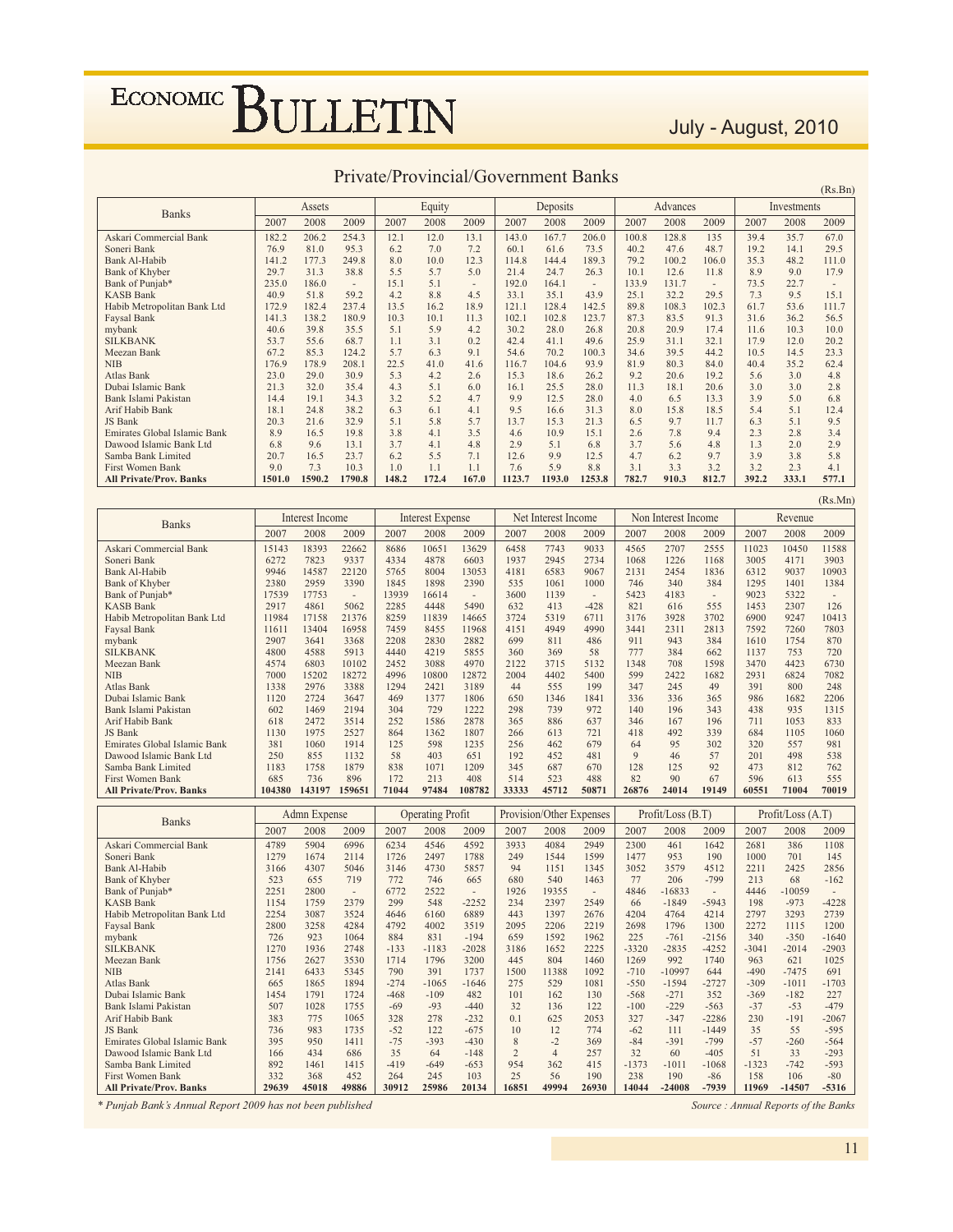#### July - August, 2010

| <b>Banks</b><br>2008<br>2008<br>2008<br>2009<br>2007<br>2007<br>2007<br>2009<br>2007<br>2009<br>2007<br>2008<br>2009<br>2008<br>2009<br>5.7<br>6.2<br>3.1<br>3.4<br>2.2<br>41.4<br>42.6<br>42.1<br>6.7<br>3.4<br>11.7<br>6.5<br>25.9<br>22.0<br>39.9<br>Askari Commercial Bank<br>7.2<br>2.0<br>2.5<br>2.8<br>20.1<br>10.5<br>1.8<br>35.5<br>29.4<br>29.9<br>30.9<br>37.6<br>29.3<br>Soneri Bank<br>6.8<br>8.6<br>25.3<br>Bank Al-Habib<br>5.1<br>5.7<br>6.9<br>2.8<br>3.0<br>2.7<br>21.0<br>18.8<br>33.8<br>27.2<br>16.8<br>42.0<br>45.1<br>41.0<br>8.0<br>2.3<br>2.5<br>58.2<br>22.5<br>35.9<br>29.5<br><b>Bank of Khyber</b><br>7.8<br>8.4<br>2.7<br>2.5<br>6.2<br>$-21.2$<br>24.3<br>27.7<br>7.9<br>Bank of Punjab<br>8.6<br>1.3<br>1.5<br>21.1<br>$-76.7$<br>60.1<br>78.6<br>20.5<br>6.4<br>$\sim$<br>$\overline{\phantom{a}}$<br>$\overline{\phantom{a}}$<br>$\sim$<br>$\overline{\phantom{a}}$<br>5.1<br>$-87.2$<br>$-8.5$<br><b>KASB Bank</b><br>7.8<br>11.7<br>11.7<br>4.0<br>4.6<br>1.8<br>$-33.8$<br>56.5<br>28.1<br>440.5<br>21.7<br>8.5<br>7.6<br>1.9<br>Habib Metropolitan Bank Ltd<br>5.8<br>7.9<br>1.6<br>2.0<br>27.7<br>22.6<br>16.8<br>46.0<br>42.5<br>35.6<br>31.1<br>31.0<br>31.4<br>7.4<br>2.8<br>17.9<br>29.4<br>7.4<br>8.7<br>2.9<br>3.1<br>11.4<br>45.3<br>31.8<br>36.1<br>35.8<br>36.9<br>Faysal Bank<br>6.6<br>8.2<br>9.3<br>2.7<br>5.9<br>22.3<br>mybank<br>8.6<br>2.8<br>3.4<br>$-16.6$<br>$-57.5$<br>56.6<br>53.8<br>44.1<br>24.0<br>14.4<br>8.7<br>8.5<br>10.2<br>2.5<br>3.9<br>$-59.5$<br>$-57.0$<br>68.3<br>51.0<br>91.9<br>7.5<br>8.0<br><b>SILKBANK</b><br>4.8<br>$-64.7$<br>1.0<br>4.7<br>3.7<br>4.0<br>3.9<br>21.4<br>54.6<br>50.8<br>Meezan Bank<br>5.1<br>5.4<br>13.2<br>14.9<br>38.8<br>16.0<br>23.7<br>46.4<br>8.9<br>9.3<br>9.3<br>9.5<br>10.9<br>$-104.7$<br>$-54.2$<br>27.1<br>15.4<br>12.1<br>29.2<br>39.1<br>35.7<br>Samba Bank<br>12.6<br>$-53.7$<br>2.5<br>$-9.3$<br>20.4<br>29.6<br>NIB<br>5.8<br>8.3<br>9.0<br>4.9<br>3.8<br>$-62.4$<br>3.2<br>35.5<br>23.8<br>28.6<br>29.0<br>4.5<br>9.2<br>$-32.6$<br>$-49.5$<br>$-79.3$<br>88.7<br><b>Atlas Bank Limited</b><br>8.8<br>11.9<br>12.5<br>7.4<br>30.6<br>19.8<br>3.3<br>18.6<br>5.9<br>14.2<br>$-39.0$<br>$-8.9$<br>20.0<br>58.0<br>49.4<br>50.5<br>Dubai Islamic Bank<br>4.6<br>6.6<br>6.7<br>8.6<br>6.4<br>8.8<br>34.1<br>16.5<br>Bank Islami<br>5.1<br>6.4<br>6.0<br>8.6<br>9.0<br>$-13.5$<br>$-13.8$<br>$-22.2$<br>32.0<br>21.0<br>26.1<br>49.5<br>50.3<br>44.3<br>8.6<br>33.9<br>48.7<br>Arif Habib Rupali Bank<br>3.7<br>10.7<br>11.2<br>5.6<br>5.2<br>4.1<br>$-13.2$<br>$-61.6$<br>15.9<br>23.5<br>59.1<br>35.8<br>18.1<br>9.1<br>28.5<br>JS Bank<br>7.8<br>8.6<br>8.2<br>$-4.0$<br>4.5<br>$-50.6$<br>61.1<br>44.5<br>32.0<br>23.5<br>31.0<br>6.6<br>6.6<br>7.4<br>9.2<br>17.1<br>$-18.7$<br>$-33.9$<br>20.0<br>67.2<br>35.5<br><b>Emirates Global</b><br>5.4<br>11.7<br>10.6<br>$-36.1$<br>17.1<br>30.8<br>43.6<br>10.1<br>10.0<br>11.5<br>12.4<br>4.5<br>9.2<br>76.8<br>52.9<br>42.5<br>Dawood Islamic Bank<br>4.0<br>10.8<br>10.6<br>6.6<br>$-34.1$<br>10.6<br>2.2<br>3.1<br>4.3<br>31.0<br>23.0<br>$-8.9$<br>14.7<br>12.1<br>75.0<br>54.5<br>First Women Bank<br>5.5<br>5.4<br>6.1<br>13.8<br>71.1<br>6.2<br>7.5<br>2.6<br>3.5<br>3.5<br>10.7<br>$-3.9$<br>44.4<br>33.9<br>27.3<br>31.9<br>31.9<br>Total<br>7.6<br>$-14.4$<br>31.9<br><b>ROE</b><br><b>ROA</b><br><b>ROD</b><br>Income/Expense Ratio<br>Cost/Income Ratio<br><b>Banks</b><br>2009<br>2007<br>2008<br>2007<br>2008<br>2007<br>2007<br>2008<br>2007<br>2008<br>2009<br>2009<br>2009<br>2008<br>2009<br>43.4<br>56.5<br>3.2<br>1.5<br>0.2<br>0.5<br>0.2<br>60.4<br>1.1<br>1.0<br>1.1<br>24.7<br>8.8<br>2.0<br>0.6<br>Askari Commercial Bank<br>0.2<br>42.6<br>54.2<br>1.3<br>17.5<br>10.6<br>2.0<br>0.9<br>1.2<br>Soneri Bank<br>40.1<br>1.1<br>1.0<br>1.4<br>0.2<br>1.8<br>50.2<br>46.9<br>27.0<br>25.7<br>1.7<br>1.5<br>2.1<br>1.9<br>1.7<br><b>Bank Al-Habib</b><br>46.3<br>1.3<br>1.3<br>1.2<br>31.1<br>1.3<br>40.9<br>52.0<br>1.0<br>1.1<br>$-3.2$<br>1.2<br>$-0.5$<br>0.2<br>$-0.7$<br>0.3<br>$-0.6$<br><b>Bank of Khyber</b><br>46.8<br>0.8<br>$-3.0$<br>$-0.5$<br>24.9<br>1.3<br>34.5<br>$-99.8$<br>2.2<br>2.7<br><b>Bank of Punjab</b><br>52.6<br>0.6<br>$-4.8$<br>$-5.7$<br>$\sim$<br>$\overline{\phantom{a}}$<br>$\overline{\phantom{a}}$<br>$\overline{\phantom{a}}$<br>79.4<br>0.7<br>$-2.9$<br>$-10.7$<br>KASB Bank<br>74.8<br>1888.1<br>1.0<br>0.6<br>0.5<br>6.3<br>$-15.0$<br>$-63.5$<br>0.6<br>$-2.1$<br>$-7.6$<br>32.7<br>23.2<br>22.2<br>15.6<br>2.5<br>2.0<br>Habib Metropolitan Bank Ltd<br>33.4<br>33.8<br>1.4<br>1.3<br>1.2<br>1.7<br>1.8<br>1.3<br>2.6<br>23.3<br>10.9<br><b>Faysal Bank</b><br>36.9<br>44.9<br>54.9<br>1.2<br>1.1<br>1.1<br>11.2<br>1.8<br>0.8<br>0.8<br>2.6<br>1.1<br>1.1<br>45.1<br>1.1<br>0.9<br>0.6<br>7.6<br>$-29.6$<br>mybank<br>52.6<br>122.3<br>$-6.4$<br>1.0<br>$-0.9$<br>$-4.4$<br>1.4<br>$-1.2$<br>$-6.0$<br>$-5.4$<br><b>SILKBANK</b><br>111.7<br>257.1<br>381.7<br>0.6<br>0.6<br>0.6<br>$-148.8$<br>$-96.1$<br>$-176.6$<br>$-3.7$<br>$-4.7$<br>$-6.7$<br>$-4.8$<br>$-6.4$<br>18.4<br>1.7<br>2.2<br>Meezan Bank<br>50.6<br>59.4<br>52.5<br>1.3<br>1.2<br>1.2<br>10.3<br>13.3<br>0.8<br>1.0<br>1.0<br>1.2<br>$-33.9$<br>$-9.2$<br>$-5.3$<br>188.6<br>179.9<br>0.5<br>0.7<br>$-11.2$<br>$-16.8$<br>$-4.0$<br>Samba Bank<br>185.7<br>0.6<br>$-2.9$<br>$-14.5$<br>$-6.6$<br>73.0<br>75.5<br>0.9<br>$-3.7$<br>$-23.6$<br>$-0.4$<br>$-0.7$<br>0.7<br>NIB<br>94.3<br>0.6<br>1.0<br>1.7<br>$-4.2$<br>0.4<br>$-6.8$<br>233.1<br>0.8<br>0.7<br>0.6<br>$-7.4$<br>$-21.3$<br>$-50.1$<br>$-1.5$<br>$-3.9$<br>$-2.6$<br>$-7.6$<br><b>Atlas Bank Limited</b><br>170.1<br>763.7<br>$-5.7$<br>$-6.0$<br>$-9.4$<br>Dubai Islamic Bank<br>147.5<br>106.5<br>78.2<br>0.7<br>0.9<br>1.1<br>$-3.9$<br>4.1<br>$-2.5$<br>$-0.7$<br>0.7<br>$-3.6$<br>$-0.9$<br>0.8<br>115.8<br>109.9<br>133.5<br>0.9<br>$-1.4$<br>$-9.7$<br>$-0.4$<br>$-2.4$<br>Bank Islami<br>0.9<br>0.8<br>$-1.3$<br>$-0.3$<br>$-1.8$<br>$-0.6$<br>$-0.5$<br>4.9<br>53.9<br>73.6<br>$-3.1$<br>$-40.5$<br>1.9<br>$-0.9$<br>3.8<br>$-8.6$<br>Arif Habib Rupali Bank<br>127.9<br>1.5<br>0.9<br>0.6<br>$-6.6$<br>$-1.5$<br>0.9<br>0.2<br>$-3.3$<br>JS Bank<br>107.6<br>89.0<br>163.7<br>1.0<br>1.0<br>0.7<br>1.0<br>$-10.4$<br>0.3<br>$-2.2$<br>0.3<br>0.4<br>$-1.8$<br>$-1.3$<br>$-2.5$<br>$-4.3$<br><b>Emirates Global</b><br>123.4<br>170.6<br>143.8<br>0.8<br>0.7<br>0.7<br>$-6.6$<br>$-15.0$<br>$-2.0$<br>$-3.1$<br>$-3.4$<br>82.6<br>87.1<br>0.7<br>2.8<br>1.5<br>3.5<br>$-4.9$<br>Dawood Islamic Bank<br>127.5<br>1.1<br>1.1<br>0.9<br>$-6.6$<br>0.4<br>$-2.6$<br>0.8<br>55.8<br>0.9<br>9.8<br>1.7<br>$-0.9$<br>2.2<br>First Women Bank<br>60.0<br>81.4<br>1.5<br>1.3<br>16.6<br>$-7.3$<br>1.3<br>1.6<br>$-1.1$<br>9.4<br>$-9.1$<br>$-0.4$<br>49.0<br>0.9<br>0.9<br>$-0.9$<br>$-1.3$<br>Total<br>63.3<br>71.2<br>1.1<br>1.0<br>$-3.1$<br>$-0.3$<br>1.1<br>Solvency Ratio<br>Equity Multiplier (Time)<br>Capital Risk Assets Ratio (CRA)<br>Deposit Time Capital<br>Earning Assets/Deposits<br>Capital Ratio<br><b>Banks</b><br>2008<br>2007<br>2008<br>2009<br>2007<br>2008<br>2009<br>2007<br>2008<br>2009<br>2007<br>2009<br>2007<br>2008<br>2009<br>12.3<br>18.3<br>109.8<br>106.6<br>103.8<br>6.2<br>6.2<br>5.5<br>11.8<br>13.4<br>16.0<br>16.1<br>10.9<br>10.5<br>9.5<br>Askari Commercial Bank<br>7.7<br>8.4<br>9.3<br>9.1<br>12.5<br>15.1<br>14.7<br>Soneri Bank<br>113.8<br>112.0<br>112.5<br>8.0<br>8.9<br>12.9<br>12.0<br>15.0<br>104.8<br>112.1<br>5.5<br>5.6<br>5.2<br>13.9<br>13.0<br>13.0<br>18.0<br>17.7<br>19.2<br>9.5<br>10.0<br>10.8<br>Bank Al-Habib<br>106.1<br><b>Bank of Khyber</b><br>122.4<br>114.5<br>120.1<br>14.7<br>18.4<br>15.3<br>4.6<br>4.4<br>4.8<br>6.8<br>5.4<br>6.5<br>43.2<br>49.4<br>43.8<br>Bank of Punjab<br>108.2<br>103.6<br>9.4<br>15.7<br>15.5<br>20.9<br>7.6<br>6.4<br>4.8<br>11.0<br>$\overline{\phantom{a}}$<br>$\overline{\phantom{a}}$<br><b>KASB Bank</b><br>105.3<br>113.3<br>113.9<br>9.4<br>14.0<br>12.0<br>8.5<br>5.1<br>5.6<br>10.6<br>7.1<br>8.3<br>16.1<br>22.6<br>21.6<br>Habib Metropolitan Bank Ltd<br>129.9<br>141.7<br>14.9<br>131.4<br>7.5<br>8.3<br>8.3<br>9.2<br>8.7<br>8.0<br>13.3<br>12.0<br>12.0<br>13.9<br>16.6<br>5.9<br>Faysal Bank<br>132.7<br>123.6<br>126.7<br>7.6<br>7.3<br>6.7<br>7.6<br>9.6<br>13.2<br>14.9<br>12.0<br>12.3<br>13.6<br>12.0<br>mybank<br>112.0<br>14.7<br>4.6<br>4.9<br>7.4<br>7.4<br>6.8<br>26.2<br>26.2<br>28.9<br>113.4<br>116.5<br>13.4<br>13.6<br>4.8<br><b>SILKBANK</b><br>103.9<br>107.1<br>108.3<br>3.6<br>3.8<br>2.6<br>27.6<br>26.1<br>7.4<br>7.4<br>5.2<br>14.8<br>12.7<br>14.7<br>37.8<br>Meezan Bank<br>107.2<br>105.1<br>106.0<br>9.2<br>7.9<br>8.5<br>10.7<br>11.3<br>10.8<br>12.6<br>13.6<br>17.0<br>16.3<br>18.4<br>7.4<br>Samba Bank<br>123.6<br>132.9<br>143.0<br>27.1<br>35.8<br>17.6<br>2.3<br>1.9<br>3.7<br>2.8<br>5.7<br>110.2<br>122.4<br>44.5<br>1.8 |            |       | Cost of Fund |       |      | <b>Intermediation Cost</b> |      |     | Pre-Tax Margin |     |     |     | Non Interest Income Ratio(NIR) |      | Gross Spread Ratio(GSR) |      |
|-----------------------------------------------------------------------------------------------------------------------------------------------------------------------------------------------------------------------------------------------------------------------------------------------------------------------------------------------------------------------------------------------------------------------------------------------------------------------------------------------------------------------------------------------------------------------------------------------------------------------------------------------------------------------------------------------------------------------------------------------------------------------------------------------------------------------------------------------------------------------------------------------------------------------------------------------------------------------------------------------------------------------------------------------------------------------------------------------------------------------------------------------------------------------------------------------------------------------------------------------------------------------------------------------------------------------------------------------------------------------------------------------------------------------------------------------------------------------------------------------------------------------------------------------------------------------------------------------------------------------------------------------------------------------------------------------------------------------------------------------------------------------------------------------------------------------------------------------------------------------------------------------------------------------------------------------------------------------------------------------------------------------------------------------------------------------------------------------------------------------------------------------------------------------------------------------------------------------------------------------------------------------------------------------------------------------------------------------------------------------------------------------------------------------------------------------------------------------------------------------------------------------------------------------------------------------------------------------------------------------------------------------------------------------------------------------------------------------------------------------------------------------------------------------------------------------------------------------------------------------------------------------------------------------------------------------------------------------------------------------------------------------------------------------------------------------------------------------------------------------------------------------------------------------------------------------------------------------------------------------------------------------------------------------------------------------------------------------------------------------------------------------------------------------------------------------------------------------------------------------------------------------------------------------------------------------------------------------------------------------------------------------------------------------------------------------------------------------------------------------------------------------------------------------------------------------------------------------------------------------------------------------------------------------------------------------------------------------------------------------------------------------------------------------------------------------------------------------------------------------------------------------------------------------------------------------------------------------------------------------------------------------------------------------------------------------------------------------------------------------------------------------------------------------------------------------------------------------------------------------------------------------------------------------------------------------------------------------------------------------------------------------------------------------------------------------------------------------------------------------------------------------------------------------------------------------------------------------------------------------------------------------------------------------------------------------------------------------------------------------------------------------------------------------------------------------------------------------------------------------------------------------------------------------------------------------------------------------------------------------------------------------------------------------------------------------------------------------------------------------------------------------------------------------------------------------------------------------------------------------------------------------------------------------------------------------------------------------------------------------------------------------------------------------------------------------------------------------------------------------------------------------------------------------------------------------------------------------------------------------------------------------------------------------------------------------------------------------------------------------------------------------------------------------------------------------------------------------------------------------------------------------------------------------------------------------------------------------------------------------------------------------------------------------------------------------------------------------------------------------------------------------------------------------------------------------------------------------------------------------------------------------------------------------------------------------------------------------------------------------------------------------------------------------------------------------------------------------------------------------------------------------------------------------------------------------------------------------------------------------------------------------------------------------------------------------------------------------------------------------------------------------------------------------------------------------------------------------------------------------------------------------------------------------------------------------------------------------------------------------------------------------------------------------------------------------------------------------------------------------------------------------------------------------------------------------------------------------------------------------------------------------------------------------------------------------------------------------------------------------------------------------------------------------------------------------------------------------------------------------------------------------------------------------------------------------------------------------------------------------------------------------------------------------------------------------------------------------------------------------------------------------------------------------------------------------------------------------------------------------------------------------------------------------------------------------------------------------------------------------------------------------------------------------------------------------------------------------------------------------------------------------------------------------------------------------------------------------------------------------------------------------------------------------------------------------------------------------------------------------------------------------------------------------------------------------------------------------------------------------------------------------------------------------------------------------------------------------------------------------------------------------------------------------------------------------------|------------|-------|--------------|-------|------|----------------------------|------|-----|----------------|-----|-----|-----|--------------------------------|------|-------------------------|------|
|                                                                                                                                                                                                                                                                                                                                                                                                                                                                                                                                                                                                                                                                                                                                                                                                                                                                                                                                                                                                                                                                                                                                                                                                                                                                                                                                                                                                                                                                                                                                                                                                                                                                                                                                                                                                                                                                                                                                                                                                                                                                                                                                                                                                                                                                                                                                                                                                                                                                                                                                                                                                                                                                                                                                                                                                                                                                                                                                                                                                                                                                                                                                                                                                                                                                                                                                                                                                                                                                                                                                                                                                                                                                                                                                                                                                                                                                                                                                                                                                                                                                                                                                                                                                                                                                                                                                                                                                                                                                                                                                                                                                                                                                                                                                                                                                                                                                                                                                                                                                                                                                                                                                                                                                                                                                                                                                                                                                                                                                                                                                                                                                                                                                                                                                                                                                                                                                                                                                                                                                                                                                                                                                                                                                                                                                                                                                                                                                                                                                                                                                                                                                                                                                                                                                                                                                                                                                                                                                                                                                                                                                                                                                                                                                                                                                                                                                                                                                                                                                                                                                                                                                                                                                                                                                                                                                                                                                                                                                                                                                                                                                                                                                                                                                                                                                                                                                                                                                                                                                                                                                                                                                                                                                                                                                                                                                                                                                                                                                                     |            |       |              |       |      |                            |      |     |                |     |     |     |                                |      |                         |      |
|                                                                                                                                                                                                                                                                                                                                                                                                                                                                                                                                                                                                                                                                                                                                                                                                                                                                                                                                                                                                                                                                                                                                                                                                                                                                                                                                                                                                                                                                                                                                                                                                                                                                                                                                                                                                                                                                                                                                                                                                                                                                                                                                                                                                                                                                                                                                                                                                                                                                                                                                                                                                                                                                                                                                                                                                                                                                                                                                                                                                                                                                                                                                                                                                                                                                                                                                                                                                                                                                                                                                                                                                                                                                                                                                                                                                                                                                                                                                                                                                                                                                                                                                                                                                                                                                                                                                                                                                                                                                                                                                                                                                                                                                                                                                                                                                                                                                                                                                                                                                                                                                                                                                                                                                                                                                                                                                                                                                                                                                                                                                                                                                                                                                                                                                                                                                                                                                                                                                                                                                                                                                                                                                                                                                                                                                                                                                                                                                                                                                                                                                                                                                                                                                                                                                                                                                                                                                                                                                                                                                                                                                                                                                                                                                                                                                                                                                                                                                                                                                                                                                                                                                                                                                                                                                                                                                                                                                                                                                                                                                                                                                                                                                                                                                                                                                                                                                                                                                                                                                                                                                                                                                                                                                                                                                                                                                                                                                                                                                                     |            |       |              |       |      |                            |      |     |                |     |     |     |                                |      |                         |      |
|                                                                                                                                                                                                                                                                                                                                                                                                                                                                                                                                                                                                                                                                                                                                                                                                                                                                                                                                                                                                                                                                                                                                                                                                                                                                                                                                                                                                                                                                                                                                                                                                                                                                                                                                                                                                                                                                                                                                                                                                                                                                                                                                                                                                                                                                                                                                                                                                                                                                                                                                                                                                                                                                                                                                                                                                                                                                                                                                                                                                                                                                                                                                                                                                                                                                                                                                                                                                                                                                                                                                                                                                                                                                                                                                                                                                                                                                                                                                                                                                                                                                                                                                                                                                                                                                                                                                                                                                                                                                                                                                                                                                                                                                                                                                                                                                                                                                                                                                                                                                                                                                                                                                                                                                                                                                                                                                                                                                                                                                                                                                                                                                                                                                                                                                                                                                                                                                                                                                                                                                                                                                                                                                                                                                                                                                                                                                                                                                                                                                                                                                                                                                                                                                                                                                                                                                                                                                                                                                                                                                                                                                                                                                                                                                                                                                                                                                                                                                                                                                                                                                                                                                                                                                                                                                                                                                                                                                                                                                                                                                                                                                                                                                                                                                                                                                                                                                                                                                                                                                                                                                                                                                                                                                                                                                                                                                                                                                                                                                                     |            |       |              |       |      |                            |      |     |                |     |     |     |                                |      |                         |      |
|                                                                                                                                                                                                                                                                                                                                                                                                                                                                                                                                                                                                                                                                                                                                                                                                                                                                                                                                                                                                                                                                                                                                                                                                                                                                                                                                                                                                                                                                                                                                                                                                                                                                                                                                                                                                                                                                                                                                                                                                                                                                                                                                                                                                                                                                                                                                                                                                                                                                                                                                                                                                                                                                                                                                                                                                                                                                                                                                                                                                                                                                                                                                                                                                                                                                                                                                                                                                                                                                                                                                                                                                                                                                                                                                                                                                                                                                                                                                                                                                                                                                                                                                                                                                                                                                                                                                                                                                                                                                                                                                                                                                                                                                                                                                                                                                                                                                                                                                                                                                                                                                                                                                                                                                                                                                                                                                                                                                                                                                                                                                                                                                                                                                                                                                                                                                                                                                                                                                                                                                                                                                                                                                                                                                                                                                                                                                                                                                                                                                                                                                                                                                                                                                                                                                                                                                                                                                                                                                                                                                                                                                                                                                                                                                                                                                                                                                                                                                                                                                                                                                                                                                                                                                                                                                                                                                                                                                                                                                                                                                                                                                                                                                                                                                                                                                                                                                                                                                                                                                                                                                                                                                                                                                                                                                                                                                                                                                                                                                                     |            |       |              |       |      |                            |      |     |                |     |     |     |                                |      |                         |      |
|                                                                                                                                                                                                                                                                                                                                                                                                                                                                                                                                                                                                                                                                                                                                                                                                                                                                                                                                                                                                                                                                                                                                                                                                                                                                                                                                                                                                                                                                                                                                                                                                                                                                                                                                                                                                                                                                                                                                                                                                                                                                                                                                                                                                                                                                                                                                                                                                                                                                                                                                                                                                                                                                                                                                                                                                                                                                                                                                                                                                                                                                                                                                                                                                                                                                                                                                                                                                                                                                                                                                                                                                                                                                                                                                                                                                                                                                                                                                                                                                                                                                                                                                                                                                                                                                                                                                                                                                                                                                                                                                                                                                                                                                                                                                                                                                                                                                                                                                                                                                                                                                                                                                                                                                                                                                                                                                                                                                                                                                                                                                                                                                                                                                                                                                                                                                                                                                                                                                                                                                                                                                                                                                                                                                                                                                                                                                                                                                                                                                                                                                                                                                                                                                                                                                                                                                                                                                                                                                                                                                                                                                                                                                                                                                                                                                                                                                                                                                                                                                                                                                                                                                                                                                                                                                                                                                                                                                                                                                                                                                                                                                                                                                                                                                                                                                                                                                                                                                                                                                                                                                                                                                                                                                                                                                                                                                                                                                                                                                                     |            |       |              |       |      |                            |      |     |                |     |     |     |                                |      |                         |      |
|                                                                                                                                                                                                                                                                                                                                                                                                                                                                                                                                                                                                                                                                                                                                                                                                                                                                                                                                                                                                                                                                                                                                                                                                                                                                                                                                                                                                                                                                                                                                                                                                                                                                                                                                                                                                                                                                                                                                                                                                                                                                                                                                                                                                                                                                                                                                                                                                                                                                                                                                                                                                                                                                                                                                                                                                                                                                                                                                                                                                                                                                                                                                                                                                                                                                                                                                                                                                                                                                                                                                                                                                                                                                                                                                                                                                                                                                                                                                                                                                                                                                                                                                                                                                                                                                                                                                                                                                                                                                                                                                                                                                                                                                                                                                                                                                                                                                                                                                                                                                                                                                                                                                                                                                                                                                                                                                                                                                                                                                                                                                                                                                                                                                                                                                                                                                                                                                                                                                                                                                                                                                                                                                                                                                                                                                                                                                                                                                                                                                                                                                                                                                                                                                                                                                                                                                                                                                                                                                                                                                                                                                                                                                                                                                                                                                                                                                                                                                                                                                                                                                                                                                                                                                                                                                                                                                                                                                                                                                                                                                                                                                                                                                                                                                                                                                                                                                                                                                                                                                                                                                                                                                                                                                                                                                                                                                                                                                                                                                                     |            |       |              |       |      |                            |      |     |                |     |     |     |                                |      |                         |      |
|                                                                                                                                                                                                                                                                                                                                                                                                                                                                                                                                                                                                                                                                                                                                                                                                                                                                                                                                                                                                                                                                                                                                                                                                                                                                                                                                                                                                                                                                                                                                                                                                                                                                                                                                                                                                                                                                                                                                                                                                                                                                                                                                                                                                                                                                                                                                                                                                                                                                                                                                                                                                                                                                                                                                                                                                                                                                                                                                                                                                                                                                                                                                                                                                                                                                                                                                                                                                                                                                                                                                                                                                                                                                                                                                                                                                                                                                                                                                                                                                                                                                                                                                                                                                                                                                                                                                                                                                                                                                                                                                                                                                                                                                                                                                                                                                                                                                                                                                                                                                                                                                                                                                                                                                                                                                                                                                                                                                                                                                                                                                                                                                                                                                                                                                                                                                                                                                                                                                                                                                                                                                                                                                                                                                                                                                                                                                                                                                                                                                                                                                                                                                                                                                                                                                                                                                                                                                                                                                                                                                                                                                                                                                                                                                                                                                                                                                                                                                                                                                                                                                                                                                                                                                                                                                                                                                                                                                                                                                                                                                                                                                                                                                                                                                                                                                                                                                                                                                                                                                                                                                                                                                                                                                                                                                                                                                                                                                                                                                                     |            |       |              |       |      |                            |      |     |                |     |     |     |                                |      |                         |      |
|                                                                                                                                                                                                                                                                                                                                                                                                                                                                                                                                                                                                                                                                                                                                                                                                                                                                                                                                                                                                                                                                                                                                                                                                                                                                                                                                                                                                                                                                                                                                                                                                                                                                                                                                                                                                                                                                                                                                                                                                                                                                                                                                                                                                                                                                                                                                                                                                                                                                                                                                                                                                                                                                                                                                                                                                                                                                                                                                                                                                                                                                                                                                                                                                                                                                                                                                                                                                                                                                                                                                                                                                                                                                                                                                                                                                                                                                                                                                                                                                                                                                                                                                                                                                                                                                                                                                                                                                                                                                                                                                                                                                                                                                                                                                                                                                                                                                                                                                                                                                                                                                                                                                                                                                                                                                                                                                                                                                                                                                                                                                                                                                                                                                                                                                                                                                                                                                                                                                                                                                                                                                                                                                                                                                                                                                                                                                                                                                                                                                                                                                                                                                                                                                                                                                                                                                                                                                                                                                                                                                                                                                                                                                                                                                                                                                                                                                                                                                                                                                                                                                                                                                                                                                                                                                                                                                                                                                                                                                                                                                                                                                                                                                                                                                                                                                                                                                                                                                                                                                                                                                                                                                                                                                                                                                                                                                                                                                                                                                                     |            |       |              |       |      |                            |      |     |                |     |     |     |                                |      |                         |      |
|                                                                                                                                                                                                                                                                                                                                                                                                                                                                                                                                                                                                                                                                                                                                                                                                                                                                                                                                                                                                                                                                                                                                                                                                                                                                                                                                                                                                                                                                                                                                                                                                                                                                                                                                                                                                                                                                                                                                                                                                                                                                                                                                                                                                                                                                                                                                                                                                                                                                                                                                                                                                                                                                                                                                                                                                                                                                                                                                                                                                                                                                                                                                                                                                                                                                                                                                                                                                                                                                                                                                                                                                                                                                                                                                                                                                                                                                                                                                                                                                                                                                                                                                                                                                                                                                                                                                                                                                                                                                                                                                                                                                                                                                                                                                                                                                                                                                                                                                                                                                                                                                                                                                                                                                                                                                                                                                                                                                                                                                                                                                                                                                                                                                                                                                                                                                                                                                                                                                                                                                                                                                                                                                                                                                                                                                                                                                                                                                                                                                                                                                                                                                                                                                                                                                                                                                                                                                                                                                                                                                                                                                                                                                                                                                                                                                                                                                                                                                                                                                                                                                                                                                                                                                                                                                                                                                                                                                                                                                                                                                                                                                                                                                                                                                                                                                                                                                                                                                                                                                                                                                                                                                                                                                                                                                                                                                                                                                                                                                                     |            |       |              |       |      |                            |      |     |                |     |     |     |                                |      |                         |      |
|                                                                                                                                                                                                                                                                                                                                                                                                                                                                                                                                                                                                                                                                                                                                                                                                                                                                                                                                                                                                                                                                                                                                                                                                                                                                                                                                                                                                                                                                                                                                                                                                                                                                                                                                                                                                                                                                                                                                                                                                                                                                                                                                                                                                                                                                                                                                                                                                                                                                                                                                                                                                                                                                                                                                                                                                                                                                                                                                                                                                                                                                                                                                                                                                                                                                                                                                                                                                                                                                                                                                                                                                                                                                                                                                                                                                                                                                                                                                                                                                                                                                                                                                                                                                                                                                                                                                                                                                                                                                                                                                                                                                                                                                                                                                                                                                                                                                                                                                                                                                                                                                                                                                                                                                                                                                                                                                                                                                                                                                                                                                                                                                                                                                                                                                                                                                                                                                                                                                                                                                                                                                                                                                                                                                                                                                                                                                                                                                                                                                                                                                                                                                                                                                                                                                                                                                                                                                                                                                                                                                                                                                                                                                                                                                                                                                                                                                                                                                                                                                                                                                                                                                                                                                                                                                                                                                                                                                                                                                                                                                                                                                                                                                                                                                                                                                                                                                                                                                                                                                                                                                                                                                                                                                                                                                                                                                                                                                                                                                                     |            |       |              |       |      |                            |      |     |                |     |     |     |                                |      |                         |      |
|                                                                                                                                                                                                                                                                                                                                                                                                                                                                                                                                                                                                                                                                                                                                                                                                                                                                                                                                                                                                                                                                                                                                                                                                                                                                                                                                                                                                                                                                                                                                                                                                                                                                                                                                                                                                                                                                                                                                                                                                                                                                                                                                                                                                                                                                                                                                                                                                                                                                                                                                                                                                                                                                                                                                                                                                                                                                                                                                                                                                                                                                                                                                                                                                                                                                                                                                                                                                                                                                                                                                                                                                                                                                                                                                                                                                                                                                                                                                                                                                                                                                                                                                                                                                                                                                                                                                                                                                                                                                                                                                                                                                                                                                                                                                                                                                                                                                                                                                                                                                                                                                                                                                                                                                                                                                                                                                                                                                                                                                                                                                                                                                                                                                                                                                                                                                                                                                                                                                                                                                                                                                                                                                                                                                                                                                                                                                                                                                                                                                                                                                                                                                                                                                                                                                                                                                                                                                                                                                                                                                                                                                                                                                                                                                                                                                                                                                                                                                                                                                                                                                                                                                                                                                                                                                                                                                                                                                                                                                                                                                                                                                                                                                                                                                                                                                                                                                                                                                                                                                                                                                                                                                                                                                                                                                                                                                                                                                                                                                                     |            |       |              |       |      |                            |      |     |                |     |     |     |                                |      |                         |      |
|                                                                                                                                                                                                                                                                                                                                                                                                                                                                                                                                                                                                                                                                                                                                                                                                                                                                                                                                                                                                                                                                                                                                                                                                                                                                                                                                                                                                                                                                                                                                                                                                                                                                                                                                                                                                                                                                                                                                                                                                                                                                                                                                                                                                                                                                                                                                                                                                                                                                                                                                                                                                                                                                                                                                                                                                                                                                                                                                                                                                                                                                                                                                                                                                                                                                                                                                                                                                                                                                                                                                                                                                                                                                                                                                                                                                                                                                                                                                                                                                                                                                                                                                                                                                                                                                                                                                                                                                                                                                                                                                                                                                                                                                                                                                                                                                                                                                                                                                                                                                                                                                                                                                                                                                                                                                                                                                                                                                                                                                                                                                                                                                                                                                                                                                                                                                                                                                                                                                                                                                                                                                                                                                                                                                                                                                                                                                                                                                                                                                                                                                                                                                                                                                                                                                                                                                                                                                                                                                                                                                                                                                                                                                                                                                                                                                                                                                                                                                                                                                                                                                                                                                                                                                                                                                                                                                                                                                                                                                                                                                                                                                                                                                                                                                                                                                                                                                                                                                                                                                                                                                                                                                                                                                                                                                                                                                                                                                                                                                                     |            |       |              |       |      |                            |      |     |                |     |     |     |                                |      |                         |      |
|                                                                                                                                                                                                                                                                                                                                                                                                                                                                                                                                                                                                                                                                                                                                                                                                                                                                                                                                                                                                                                                                                                                                                                                                                                                                                                                                                                                                                                                                                                                                                                                                                                                                                                                                                                                                                                                                                                                                                                                                                                                                                                                                                                                                                                                                                                                                                                                                                                                                                                                                                                                                                                                                                                                                                                                                                                                                                                                                                                                                                                                                                                                                                                                                                                                                                                                                                                                                                                                                                                                                                                                                                                                                                                                                                                                                                                                                                                                                                                                                                                                                                                                                                                                                                                                                                                                                                                                                                                                                                                                                                                                                                                                                                                                                                                                                                                                                                                                                                                                                                                                                                                                                                                                                                                                                                                                                                                                                                                                                                                                                                                                                                                                                                                                                                                                                                                                                                                                                                                                                                                                                                                                                                                                                                                                                                                                                                                                                                                                                                                                                                                                                                                                                                                                                                                                                                                                                                                                                                                                                                                                                                                                                                                                                                                                                                                                                                                                                                                                                                                                                                                                                                                                                                                                                                                                                                                                                                                                                                                                                                                                                                                                                                                                                                                                                                                                                                                                                                                                                                                                                                                                                                                                                                                                                                                                                                                                                                                                                                     |            |       |              |       |      |                            |      |     |                |     |     |     |                                |      |                         |      |
|                                                                                                                                                                                                                                                                                                                                                                                                                                                                                                                                                                                                                                                                                                                                                                                                                                                                                                                                                                                                                                                                                                                                                                                                                                                                                                                                                                                                                                                                                                                                                                                                                                                                                                                                                                                                                                                                                                                                                                                                                                                                                                                                                                                                                                                                                                                                                                                                                                                                                                                                                                                                                                                                                                                                                                                                                                                                                                                                                                                                                                                                                                                                                                                                                                                                                                                                                                                                                                                                                                                                                                                                                                                                                                                                                                                                                                                                                                                                                                                                                                                                                                                                                                                                                                                                                                                                                                                                                                                                                                                                                                                                                                                                                                                                                                                                                                                                                                                                                                                                                                                                                                                                                                                                                                                                                                                                                                                                                                                                                                                                                                                                                                                                                                                                                                                                                                                                                                                                                                                                                                                                                                                                                                                                                                                                                                                                                                                                                                                                                                                                                                                                                                                                                                                                                                                                                                                                                                                                                                                                                                                                                                                                                                                                                                                                                                                                                                                                                                                                                                                                                                                                                                                                                                                                                                                                                                                                                                                                                                                                                                                                                                                                                                                                                                                                                                                                                                                                                                                                                                                                                                                                                                                                                                                                                                                                                                                                                                                                                     |            |       |              |       |      |                            |      |     |                |     |     |     |                                |      |                         |      |
|                                                                                                                                                                                                                                                                                                                                                                                                                                                                                                                                                                                                                                                                                                                                                                                                                                                                                                                                                                                                                                                                                                                                                                                                                                                                                                                                                                                                                                                                                                                                                                                                                                                                                                                                                                                                                                                                                                                                                                                                                                                                                                                                                                                                                                                                                                                                                                                                                                                                                                                                                                                                                                                                                                                                                                                                                                                                                                                                                                                                                                                                                                                                                                                                                                                                                                                                                                                                                                                                                                                                                                                                                                                                                                                                                                                                                                                                                                                                                                                                                                                                                                                                                                                                                                                                                                                                                                                                                                                                                                                                                                                                                                                                                                                                                                                                                                                                                                                                                                                                                                                                                                                                                                                                                                                                                                                                                                                                                                                                                                                                                                                                                                                                                                                                                                                                                                                                                                                                                                                                                                                                                                                                                                                                                                                                                                                                                                                                                                                                                                                                                                                                                                                                                                                                                                                                                                                                                                                                                                                                                                                                                                                                                                                                                                                                                                                                                                                                                                                                                                                                                                                                                                                                                                                                                                                                                                                                                                                                                                                                                                                                                                                                                                                                                                                                                                                                                                                                                                                                                                                                                                                                                                                                                                                                                                                                                                                                                                                                                     |            |       |              |       |      |                            |      |     |                |     |     |     |                                |      |                         |      |
|                                                                                                                                                                                                                                                                                                                                                                                                                                                                                                                                                                                                                                                                                                                                                                                                                                                                                                                                                                                                                                                                                                                                                                                                                                                                                                                                                                                                                                                                                                                                                                                                                                                                                                                                                                                                                                                                                                                                                                                                                                                                                                                                                                                                                                                                                                                                                                                                                                                                                                                                                                                                                                                                                                                                                                                                                                                                                                                                                                                                                                                                                                                                                                                                                                                                                                                                                                                                                                                                                                                                                                                                                                                                                                                                                                                                                                                                                                                                                                                                                                                                                                                                                                                                                                                                                                                                                                                                                                                                                                                                                                                                                                                                                                                                                                                                                                                                                                                                                                                                                                                                                                                                                                                                                                                                                                                                                                                                                                                                                                                                                                                                                                                                                                                                                                                                                                                                                                                                                                                                                                                                                                                                                                                                                                                                                                                                                                                                                                                                                                                                                                                                                                                                                                                                                                                                                                                                                                                                                                                                                                                                                                                                                                                                                                                                                                                                                                                                                                                                                                                                                                                                                                                                                                                                                                                                                                                                                                                                                                                                                                                                                                                                                                                                                                                                                                                                                                                                                                                                                                                                                                                                                                                                                                                                                                                                                                                                                                                                                     |            |       |              |       |      |                            |      |     |                |     |     |     |                                |      |                         |      |
|                                                                                                                                                                                                                                                                                                                                                                                                                                                                                                                                                                                                                                                                                                                                                                                                                                                                                                                                                                                                                                                                                                                                                                                                                                                                                                                                                                                                                                                                                                                                                                                                                                                                                                                                                                                                                                                                                                                                                                                                                                                                                                                                                                                                                                                                                                                                                                                                                                                                                                                                                                                                                                                                                                                                                                                                                                                                                                                                                                                                                                                                                                                                                                                                                                                                                                                                                                                                                                                                                                                                                                                                                                                                                                                                                                                                                                                                                                                                                                                                                                                                                                                                                                                                                                                                                                                                                                                                                                                                                                                                                                                                                                                                                                                                                                                                                                                                                                                                                                                                                                                                                                                                                                                                                                                                                                                                                                                                                                                                                                                                                                                                                                                                                                                                                                                                                                                                                                                                                                                                                                                                                                                                                                                                                                                                                                                                                                                                                                                                                                                                                                                                                                                                                                                                                                                                                                                                                                                                                                                                                                                                                                                                                                                                                                                                                                                                                                                                                                                                                                                                                                                                                                                                                                                                                                                                                                                                                                                                                                                                                                                                                                                                                                                                                                                                                                                                                                                                                                                                                                                                                                                                                                                                                                                                                                                                                                                                                                                                                     |            |       |              |       |      |                            |      |     |                |     |     |     |                                |      |                         |      |
|                                                                                                                                                                                                                                                                                                                                                                                                                                                                                                                                                                                                                                                                                                                                                                                                                                                                                                                                                                                                                                                                                                                                                                                                                                                                                                                                                                                                                                                                                                                                                                                                                                                                                                                                                                                                                                                                                                                                                                                                                                                                                                                                                                                                                                                                                                                                                                                                                                                                                                                                                                                                                                                                                                                                                                                                                                                                                                                                                                                                                                                                                                                                                                                                                                                                                                                                                                                                                                                                                                                                                                                                                                                                                                                                                                                                                                                                                                                                                                                                                                                                                                                                                                                                                                                                                                                                                                                                                                                                                                                                                                                                                                                                                                                                                                                                                                                                                                                                                                                                                                                                                                                                                                                                                                                                                                                                                                                                                                                                                                                                                                                                                                                                                                                                                                                                                                                                                                                                                                                                                                                                                                                                                                                                                                                                                                                                                                                                                                                                                                                                                                                                                                                                                                                                                                                                                                                                                                                                                                                                                                                                                                                                                                                                                                                                                                                                                                                                                                                                                                                                                                                                                                                                                                                                                                                                                                                                                                                                                                                                                                                                                                                                                                                                                                                                                                                                                                                                                                                                                                                                                                                                                                                                                                                                                                                                                                                                                                                                                     |            |       |              |       |      |                            |      |     |                |     |     |     |                                |      |                         |      |
|                                                                                                                                                                                                                                                                                                                                                                                                                                                                                                                                                                                                                                                                                                                                                                                                                                                                                                                                                                                                                                                                                                                                                                                                                                                                                                                                                                                                                                                                                                                                                                                                                                                                                                                                                                                                                                                                                                                                                                                                                                                                                                                                                                                                                                                                                                                                                                                                                                                                                                                                                                                                                                                                                                                                                                                                                                                                                                                                                                                                                                                                                                                                                                                                                                                                                                                                                                                                                                                                                                                                                                                                                                                                                                                                                                                                                                                                                                                                                                                                                                                                                                                                                                                                                                                                                                                                                                                                                                                                                                                                                                                                                                                                                                                                                                                                                                                                                                                                                                                                                                                                                                                                                                                                                                                                                                                                                                                                                                                                                                                                                                                                                                                                                                                                                                                                                                                                                                                                                                                                                                                                                                                                                                                                                                                                                                                                                                                                                                                                                                                                                                                                                                                                                                                                                                                                                                                                                                                                                                                                                                                                                                                                                                                                                                                                                                                                                                                                                                                                                                                                                                                                                                                                                                                                                                                                                                                                                                                                                                                                                                                                                                                                                                                                                                                                                                                                                                                                                                                                                                                                                                                                                                                                                                                                                                                                                                                                                                                                                     |            |       |              |       |      |                            |      |     |                |     |     |     |                                |      |                         |      |
|                                                                                                                                                                                                                                                                                                                                                                                                                                                                                                                                                                                                                                                                                                                                                                                                                                                                                                                                                                                                                                                                                                                                                                                                                                                                                                                                                                                                                                                                                                                                                                                                                                                                                                                                                                                                                                                                                                                                                                                                                                                                                                                                                                                                                                                                                                                                                                                                                                                                                                                                                                                                                                                                                                                                                                                                                                                                                                                                                                                                                                                                                                                                                                                                                                                                                                                                                                                                                                                                                                                                                                                                                                                                                                                                                                                                                                                                                                                                                                                                                                                                                                                                                                                                                                                                                                                                                                                                                                                                                                                                                                                                                                                                                                                                                                                                                                                                                                                                                                                                                                                                                                                                                                                                                                                                                                                                                                                                                                                                                                                                                                                                                                                                                                                                                                                                                                                                                                                                                                                                                                                                                                                                                                                                                                                                                                                                                                                                                                                                                                                                                                                                                                                                                                                                                                                                                                                                                                                                                                                                                                                                                                                                                                                                                                                                                                                                                                                                                                                                                                                                                                                                                                                                                                                                                                                                                                                                                                                                                                                                                                                                                                                                                                                                                                                                                                                                                                                                                                                                                                                                                                                                                                                                                                                                                                                                                                                                                                                                                     |            |       |              |       |      |                            |      |     |                |     |     |     |                                |      |                         |      |
|                                                                                                                                                                                                                                                                                                                                                                                                                                                                                                                                                                                                                                                                                                                                                                                                                                                                                                                                                                                                                                                                                                                                                                                                                                                                                                                                                                                                                                                                                                                                                                                                                                                                                                                                                                                                                                                                                                                                                                                                                                                                                                                                                                                                                                                                                                                                                                                                                                                                                                                                                                                                                                                                                                                                                                                                                                                                                                                                                                                                                                                                                                                                                                                                                                                                                                                                                                                                                                                                                                                                                                                                                                                                                                                                                                                                                                                                                                                                                                                                                                                                                                                                                                                                                                                                                                                                                                                                                                                                                                                                                                                                                                                                                                                                                                                                                                                                                                                                                                                                                                                                                                                                                                                                                                                                                                                                                                                                                                                                                                                                                                                                                                                                                                                                                                                                                                                                                                                                                                                                                                                                                                                                                                                                                                                                                                                                                                                                                                                                                                                                                                                                                                                                                                                                                                                                                                                                                                                                                                                                                                                                                                                                                                                                                                                                                                                                                                                                                                                                                                                                                                                                                                                                                                                                                                                                                                                                                                                                                                                                                                                                                                                                                                                                                                                                                                                                                                                                                                                                                                                                                                                                                                                                                                                                                                                                                                                                                                                                                     |            |       |              |       |      |                            |      |     |                |     |     |     |                                |      |                         |      |
|                                                                                                                                                                                                                                                                                                                                                                                                                                                                                                                                                                                                                                                                                                                                                                                                                                                                                                                                                                                                                                                                                                                                                                                                                                                                                                                                                                                                                                                                                                                                                                                                                                                                                                                                                                                                                                                                                                                                                                                                                                                                                                                                                                                                                                                                                                                                                                                                                                                                                                                                                                                                                                                                                                                                                                                                                                                                                                                                                                                                                                                                                                                                                                                                                                                                                                                                                                                                                                                                                                                                                                                                                                                                                                                                                                                                                                                                                                                                                                                                                                                                                                                                                                                                                                                                                                                                                                                                                                                                                                                                                                                                                                                                                                                                                                                                                                                                                                                                                                                                                                                                                                                                                                                                                                                                                                                                                                                                                                                                                                                                                                                                                                                                                                                                                                                                                                                                                                                                                                                                                                                                                                                                                                                                                                                                                                                                                                                                                                                                                                                                                                                                                                                                                                                                                                                                                                                                                                                                                                                                                                                                                                                                                                                                                                                                                                                                                                                                                                                                                                                                                                                                                                                                                                                                                                                                                                                                                                                                                                                                                                                                                                                                                                                                                                                                                                                                                                                                                                                                                                                                                                                                                                                                                                                                                                                                                                                                                                                                                     |            |       |              |       |      |                            |      |     |                |     |     |     |                                |      |                         |      |
|                                                                                                                                                                                                                                                                                                                                                                                                                                                                                                                                                                                                                                                                                                                                                                                                                                                                                                                                                                                                                                                                                                                                                                                                                                                                                                                                                                                                                                                                                                                                                                                                                                                                                                                                                                                                                                                                                                                                                                                                                                                                                                                                                                                                                                                                                                                                                                                                                                                                                                                                                                                                                                                                                                                                                                                                                                                                                                                                                                                                                                                                                                                                                                                                                                                                                                                                                                                                                                                                                                                                                                                                                                                                                                                                                                                                                                                                                                                                                                                                                                                                                                                                                                                                                                                                                                                                                                                                                                                                                                                                                                                                                                                                                                                                                                                                                                                                                                                                                                                                                                                                                                                                                                                                                                                                                                                                                                                                                                                                                                                                                                                                                                                                                                                                                                                                                                                                                                                                                                                                                                                                                                                                                                                                                                                                                                                                                                                                                                                                                                                                                                                                                                                                                                                                                                                                                                                                                                                                                                                                                                                                                                                                                                                                                                                                                                                                                                                                                                                                                                                                                                                                                                                                                                                                                                                                                                                                                                                                                                                                                                                                                                                                                                                                                                                                                                                                                                                                                                                                                                                                                                                                                                                                                                                                                                                                                                                                                                                                                     |            |       |              |       |      |                            |      |     |                |     |     |     |                                |      |                         |      |
|                                                                                                                                                                                                                                                                                                                                                                                                                                                                                                                                                                                                                                                                                                                                                                                                                                                                                                                                                                                                                                                                                                                                                                                                                                                                                                                                                                                                                                                                                                                                                                                                                                                                                                                                                                                                                                                                                                                                                                                                                                                                                                                                                                                                                                                                                                                                                                                                                                                                                                                                                                                                                                                                                                                                                                                                                                                                                                                                                                                                                                                                                                                                                                                                                                                                                                                                                                                                                                                                                                                                                                                                                                                                                                                                                                                                                                                                                                                                                                                                                                                                                                                                                                                                                                                                                                                                                                                                                                                                                                                                                                                                                                                                                                                                                                                                                                                                                                                                                                                                                                                                                                                                                                                                                                                                                                                                                                                                                                                                                                                                                                                                                                                                                                                                                                                                                                                                                                                                                                                                                                                                                                                                                                                                                                                                                                                                                                                                                                                                                                                                                                                                                                                                                                                                                                                                                                                                                                                                                                                                                                                                                                                                                                                                                                                                                                                                                                                                                                                                                                                                                                                                                                                                                                                                                                                                                                                                                                                                                                                                                                                                                                                                                                                                                                                                                                                                                                                                                                                                                                                                                                                                                                                                                                                                                                                                                                                                                                                                                     |            |       |              |       |      |                            |      |     |                |     |     |     |                                |      |                         |      |
|                                                                                                                                                                                                                                                                                                                                                                                                                                                                                                                                                                                                                                                                                                                                                                                                                                                                                                                                                                                                                                                                                                                                                                                                                                                                                                                                                                                                                                                                                                                                                                                                                                                                                                                                                                                                                                                                                                                                                                                                                                                                                                                                                                                                                                                                                                                                                                                                                                                                                                                                                                                                                                                                                                                                                                                                                                                                                                                                                                                                                                                                                                                                                                                                                                                                                                                                                                                                                                                                                                                                                                                                                                                                                                                                                                                                                                                                                                                                                                                                                                                                                                                                                                                                                                                                                                                                                                                                                                                                                                                                                                                                                                                                                                                                                                                                                                                                                                                                                                                                                                                                                                                                                                                                                                                                                                                                                                                                                                                                                                                                                                                                                                                                                                                                                                                                                                                                                                                                                                                                                                                                                                                                                                                                                                                                                                                                                                                                                                                                                                                                                                                                                                                                                                                                                                                                                                                                                                                                                                                                                                                                                                                                                                                                                                                                                                                                                                                                                                                                                                                                                                                                                                                                                                                                                                                                                                                                                                                                                                                                                                                                                                                                                                                                                                                                                                                                                                                                                                                                                                                                                                                                                                                                                                                                                                                                                                                                                                                                                     |            |       |              |       |      |                            |      |     |                |     |     |     |                                |      |                         |      |
|                                                                                                                                                                                                                                                                                                                                                                                                                                                                                                                                                                                                                                                                                                                                                                                                                                                                                                                                                                                                                                                                                                                                                                                                                                                                                                                                                                                                                                                                                                                                                                                                                                                                                                                                                                                                                                                                                                                                                                                                                                                                                                                                                                                                                                                                                                                                                                                                                                                                                                                                                                                                                                                                                                                                                                                                                                                                                                                                                                                                                                                                                                                                                                                                                                                                                                                                                                                                                                                                                                                                                                                                                                                                                                                                                                                                                                                                                                                                                                                                                                                                                                                                                                                                                                                                                                                                                                                                                                                                                                                                                                                                                                                                                                                                                                                                                                                                                                                                                                                                                                                                                                                                                                                                                                                                                                                                                                                                                                                                                                                                                                                                                                                                                                                                                                                                                                                                                                                                                                                                                                                                                                                                                                                                                                                                                                                                                                                                                                                                                                                                                                                                                                                                                                                                                                                                                                                                                                                                                                                                                                                                                                                                                                                                                                                                                                                                                                                                                                                                                                                                                                                                                                                                                                                                                                                                                                                                                                                                                                                                                                                                                                                                                                                                                                                                                                                                                                                                                                                                                                                                                                                                                                                                                                                                                                                                                                                                                                                                                     |            |       |              |       |      |                            |      |     |                |     |     |     |                                |      |                         |      |
|                                                                                                                                                                                                                                                                                                                                                                                                                                                                                                                                                                                                                                                                                                                                                                                                                                                                                                                                                                                                                                                                                                                                                                                                                                                                                                                                                                                                                                                                                                                                                                                                                                                                                                                                                                                                                                                                                                                                                                                                                                                                                                                                                                                                                                                                                                                                                                                                                                                                                                                                                                                                                                                                                                                                                                                                                                                                                                                                                                                                                                                                                                                                                                                                                                                                                                                                                                                                                                                                                                                                                                                                                                                                                                                                                                                                                                                                                                                                                                                                                                                                                                                                                                                                                                                                                                                                                                                                                                                                                                                                                                                                                                                                                                                                                                                                                                                                                                                                                                                                                                                                                                                                                                                                                                                                                                                                                                                                                                                                                                                                                                                                                                                                                                                                                                                                                                                                                                                                                                                                                                                                                                                                                                                                                                                                                                                                                                                                                                                                                                                                                                                                                                                                                                                                                                                                                                                                                                                                                                                                                                                                                                                                                                                                                                                                                                                                                                                                                                                                                                                                                                                                                                                                                                                                                                                                                                                                                                                                                                                                                                                                                                                                                                                                                                                                                                                                                                                                                                                                                                                                                                                                                                                                                                                                                                                                                                                                                                                                                     |            |       |              |       |      |                            |      |     |                |     |     |     |                                |      |                         |      |
|                                                                                                                                                                                                                                                                                                                                                                                                                                                                                                                                                                                                                                                                                                                                                                                                                                                                                                                                                                                                                                                                                                                                                                                                                                                                                                                                                                                                                                                                                                                                                                                                                                                                                                                                                                                                                                                                                                                                                                                                                                                                                                                                                                                                                                                                                                                                                                                                                                                                                                                                                                                                                                                                                                                                                                                                                                                                                                                                                                                                                                                                                                                                                                                                                                                                                                                                                                                                                                                                                                                                                                                                                                                                                                                                                                                                                                                                                                                                                                                                                                                                                                                                                                                                                                                                                                                                                                                                                                                                                                                                                                                                                                                                                                                                                                                                                                                                                                                                                                                                                                                                                                                                                                                                                                                                                                                                                                                                                                                                                                                                                                                                                                                                                                                                                                                                                                                                                                                                                                                                                                                                                                                                                                                                                                                                                                                                                                                                                                                                                                                                                                                                                                                                                                                                                                                                                                                                                                                                                                                                                                                                                                                                                                                                                                                                                                                                                                                                                                                                                                                                                                                                                                                                                                                                                                                                                                                                                                                                                                                                                                                                                                                                                                                                                                                                                                                                                                                                                                                                                                                                                                                                                                                                                                                                                                                                                                                                                                                                                     |            |       |              |       |      |                            |      |     |                |     |     |     |                                |      |                         |      |
|                                                                                                                                                                                                                                                                                                                                                                                                                                                                                                                                                                                                                                                                                                                                                                                                                                                                                                                                                                                                                                                                                                                                                                                                                                                                                                                                                                                                                                                                                                                                                                                                                                                                                                                                                                                                                                                                                                                                                                                                                                                                                                                                                                                                                                                                                                                                                                                                                                                                                                                                                                                                                                                                                                                                                                                                                                                                                                                                                                                                                                                                                                                                                                                                                                                                                                                                                                                                                                                                                                                                                                                                                                                                                                                                                                                                                                                                                                                                                                                                                                                                                                                                                                                                                                                                                                                                                                                                                                                                                                                                                                                                                                                                                                                                                                                                                                                                                                                                                                                                                                                                                                                                                                                                                                                                                                                                                                                                                                                                                                                                                                                                                                                                                                                                                                                                                                                                                                                                                                                                                                                                                                                                                                                                                                                                                                                                                                                                                                                                                                                                                                                                                                                                                                                                                                                                                                                                                                                                                                                                                                                                                                                                                                                                                                                                                                                                                                                                                                                                                                                                                                                                                                                                                                                                                                                                                                                                                                                                                                                                                                                                                                                                                                                                                                                                                                                                                                                                                                                                                                                                                                                                                                                                                                                                                                                                                                                                                                                                                     |            |       |              |       |      |                            |      |     |                |     |     |     |                                |      |                         |      |
|                                                                                                                                                                                                                                                                                                                                                                                                                                                                                                                                                                                                                                                                                                                                                                                                                                                                                                                                                                                                                                                                                                                                                                                                                                                                                                                                                                                                                                                                                                                                                                                                                                                                                                                                                                                                                                                                                                                                                                                                                                                                                                                                                                                                                                                                                                                                                                                                                                                                                                                                                                                                                                                                                                                                                                                                                                                                                                                                                                                                                                                                                                                                                                                                                                                                                                                                                                                                                                                                                                                                                                                                                                                                                                                                                                                                                                                                                                                                                                                                                                                                                                                                                                                                                                                                                                                                                                                                                                                                                                                                                                                                                                                                                                                                                                                                                                                                                                                                                                                                                                                                                                                                                                                                                                                                                                                                                                                                                                                                                                                                                                                                                                                                                                                                                                                                                                                                                                                                                                                                                                                                                                                                                                                                                                                                                                                                                                                                                                                                                                                                                                                                                                                                                                                                                                                                                                                                                                                                                                                                                                                                                                                                                                                                                                                                                                                                                                                                                                                                                                                                                                                                                                                                                                                                                                                                                                                                                                                                                                                                                                                                                                                                                                                                                                                                                                                                                                                                                                                                                                                                                                                                                                                                                                                                                                                                                                                                                                                                                     |            |       |              |       |      |                            |      |     |                |     |     |     |                                |      |                         |      |
|                                                                                                                                                                                                                                                                                                                                                                                                                                                                                                                                                                                                                                                                                                                                                                                                                                                                                                                                                                                                                                                                                                                                                                                                                                                                                                                                                                                                                                                                                                                                                                                                                                                                                                                                                                                                                                                                                                                                                                                                                                                                                                                                                                                                                                                                                                                                                                                                                                                                                                                                                                                                                                                                                                                                                                                                                                                                                                                                                                                                                                                                                                                                                                                                                                                                                                                                                                                                                                                                                                                                                                                                                                                                                                                                                                                                                                                                                                                                                                                                                                                                                                                                                                                                                                                                                                                                                                                                                                                                                                                                                                                                                                                                                                                                                                                                                                                                                                                                                                                                                                                                                                                                                                                                                                                                                                                                                                                                                                                                                                                                                                                                                                                                                                                                                                                                                                                                                                                                                                                                                                                                                                                                                                                                                                                                                                                                                                                                                                                                                                                                                                                                                                                                                                                                                                                                                                                                                                                                                                                                                                                                                                                                                                                                                                                                                                                                                                                                                                                                                                                                                                                                                                                                                                                                                                                                                                                                                                                                                                                                                                                                                                                                                                                                                                                                                                                                                                                                                                                                                                                                                                                                                                                                                                                                                                                                                                                                                                                                                     |            |       |              |       |      |                            |      |     |                |     |     |     |                                |      |                         |      |
|                                                                                                                                                                                                                                                                                                                                                                                                                                                                                                                                                                                                                                                                                                                                                                                                                                                                                                                                                                                                                                                                                                                                                                                                                                                                                                                                                                                                                                                                                                                                                                                                                                                                                                                                                                                                                                                                                                                                                                                                                                                                                                                                                                                                                                                                                                                                                                                                                                                                                                                                                                                                                                                                                                                                                                                                                                                                                                                                                                                                                                                                                                                                                                                                                                                                                                                                                                                                                                                                                                                                                                                                                                                                                                                                                                                                                                                                                                                                                                                                                                                                                                                                                                                                                                                                                                                                                                                                                                                                                                                                                                                                                                                                                                                                                                                                                                                                                                                                                                                                                                                                                                                                                                                                                                                                                                                                                                                                                                                                                                                                                                                                                                                                                                                                                                                                                                                                                                                                                                                                                                                                                                                                                                                                                                                                                                                                                                                                                                                                                                                                                                                                                                                                                                                                                                                                                                                                                                                                                                                                                                                                                                                                                                                                                                                                                                                                                                                                                                                                                                                                                                                                                                                                                                                                                                                                                                                                                                                                                                                                                                                                                                                                                                                                                                                                                                                                                                                                                                                                                                                                                                                                                                                                                                                                                                                                                                                                                                                                                     |            |       |              |       |      |                            |      |     |                |     |     |     |                                |      |                         |      |
|                                                                                                                                                                                                                                                                                                                                                                                                                                                                                                                                                                                                                                                                                                                                                                                                                                                                                                                                                                                                                                                                                                                                                                                                                                                                                                                                                                                                                                                                                                                                                                                                                                                                                                                                                                                                                                                                                                                                                                                                                                                                                                                                                                                                                                                                                                                                                                                                                                                                                                                                                                                                                                                                                                                                                                                                                                                                                                                                                                                                                                                                                                                                                                                                                                                                                                                                                                                                                                                                                                                                                                                                                                                                                                                                                                                                                                                                                                                                                                                                                                                                                                                                                                                                                                                                                                                                                                                                                                                                                                                                                                                                                                                                                                                                                                                                                                                                                                                                                                                                                                                                                                                                                                                                                                                                                                                                                                                                                                                                                                                                                                                                                                                                                                                                                                                                                                                                                                                                                                                                                                                                                                                                                                                                                                                                                                                                                                                                                                                                                                                                                                                                                                                                                                                                                                                                                                                                                                                                                                                                                                                                                                                                                                                                                                                                                                                                                                                                                                                                                                                                                                                                                                                                                                                                                                                                                                                                                                                                                                                                                                                                                                                                                                                                                                                                                                                                                                                                                                                                                                                                                                                                                                                                                                                                                                                                                                                                                                                                                     |            |       |              |       |      |                            |      |     |                |     |     |     |                                |      |                         |      |
|                                                                                                                                                                                                                                                                                                                                                                                                                                                                                                                                                                                                                                                                                                                                                                                                                                                                                                                                                                                                                                                                                                                                                                                                                                                                                                                                                                                                                                                                                                                                                                                                                                                                                                                                                                                                                                                                                                                                                                                                                                                                                                                                                                                                                                                                                                                                                                                                                                                                                                                                                                                                                                                                                                                                                                                                                                                                                                                                                                                                                                                                                                                                                                                                                                                                                                                                                                                                                                                                                                                                                                                                                                                                                                                                                                                                                                                                                                                                                                                                                                                                                                                                                                                                                                                                                                                                                                                                                                                                                                                                                                                                                                                                                                                                                                                                                                                                                                                                                                                                                                                                                                                                                                                                                                                                                                                                                                                                                                                                                                                                                                                                                                                                                                                                                                                                                                                                                                                                                                                                                                                                                                                                                                                                                                                                                                                                                                                                                                                                                                                                                                                                                                                                                                                                                                                                                                                                                                                                                                                                                                                                                                                                                                                                                                                                                                                                                                                                                                                                                                                                                                                                                                                                                                                                                                                                                                                                                                                                                                                                                                                                                                                                                                                                                                                                                                                                                                                                                                                                                                                                                                                                                                                                                                                                                                                                                                                                                                                                                     |            |       |              |       |      |                            |      |     |                |     |     |     |                                |      |                         |      |
|                                                                                                                                                                                                                                                                                                                                                                                                                                                                                                                                                                                                                                                                                                                                                                                                                                                                                                                                                                                                                                                                                                                                                                                                                                                                                                                                                                                                                                                                                                                                                                                                                                                                                                                                                                                                                                                                                                                                                                                                                                                                                                                                                                                                                                                                                                                                                                                                                                                                                                                                                                                                                                                                                                                                                                                                                                                                                                                                                                                                                                                                                                                                                                                                                                                                                                                                                                                                                                                                                                                                                                                                                                                                                                                                                                                                                                                                                                                                                                                                                                                                                                                                                                                                                                                                                                                                                                                                                                                                                                                                                                                                                                                                                                                                                                                                                                                                                                                                                                                                                                                                                                                                                                                                                                                                                                                                                                                                                                                                                                                                                                                                                                                                                                                                                                                                                                                                                                                                                                                                                                                                                                                                                                                                                                                                                                                                                                                                                                                                                                                                                                                                                                                                                                                                                                                                                                                                                                                                                                                                                                                                                                                                                                                                                                                                                                                                                                                                                                                                                                                                                                                                                                                                                                                                                                                                                                                                                                                                                                                                                                                                                                                                                                                                                                                                                                                                                                                                                                                                                                                                                                                                                                                                                                                                                                                                                                                                                                                                                     |            |       |              |       |      |                            |      |     |                |     |     |     |                                |      |                         |      |
|                                                                                                                                                                                                                                                                                                                                                                                                                                                                                                                                                                                                                                                                                                                                                                                                                                                                                                                                                                                                                                                                                                                                                                                                                                                                                                                                                                                                                                                                                                                                                                                                                                                                                                                                                                                                                                                                                                                                                                                                                                                                                                                                                                                                                                                                                                                                                                                                                                                                                                                                                                                                                                                                                                                                                                                                                                                                                                                                                                                                                                                                                                                                                                                                                                                                                                                                                                                                                                                                                                                                                                                                                                                                                                                                                                                                                                                                                                                                                                                                                                                                                                                                                                                                                                                                                                                                                                                                                                                                                                                                                                                                                                                                                                                                                                                                                                                                                                                                                                                                                                                                                                                                                                                                                                                                                                                                                                                                                                                                                                                                                                                                                                                                                                                                                                                                                                                                                                                                                                                                                                                                                                                                                                                                                                                                                                                                                                                                                                                                                                                                                                                                                                                                                                                                                                                                                                                                                                                                                                                                                                                                                                                                                                                                                                                                                                                                                                                                                                                                                                                                                                                                                                                                                                                                                                                                                                                                                                                                                                                                                                                                                                                                                                                                                                                                                                                                                                                                                                                                                                                                                                                                                                                                                                                                                                                                                                                                                                                                                     |            |       |              |       |      |                            |      |     |                |     |     |     |                                |      |                         |      |
|                                                                                                                                                                                                                                                                                                                                                                                                                                                                                                                                                                                                                                                                                                                                                                                                                                                                                                                                                                                                                                                                                                                                                                                                                                                                                                                                                                                                                                                                                                                                                                                                                                                                                                                                                                                                                                                                                                                                                                                                                                                                                                                                                                                                                                                                                                                                                                                                                                                                                                                                                                                                                                                                                                                                                                                                                                                                                                                                                                                                                                                                                                                                                                                                                                                                                                                                                                                                                                                                                                                                                                                                                                                                                                                                                                                                                                                                                                                                                                                                                                                                                                                                                                                                                                                                                                                                                                                                                                                                                                                                                                                                                                                                                                                                                                                                                                                                                                                                                                                                                                                                                                                                                                                                                                                                                                                                                                                                                                                                                                                                                                                                                                                                                                                                                                                                                                                                                                                                                                                                                                                                                                                                                                                                                                                                                                                                                                                                                                                                                                                                                                                                                                                                                                                                                                                                                                                                                                                                                                                                                                                                                                                                                                                                                                                                                                                                                                                                                                                                                                                                                                                                                                                                                                                                                                                                                                                                                                                                                                                                                                                                                                                                                                                                                                                                                                                                                                                                                                                                                                                                                                                                                                                                                                                                                                                                                                                                                                                                                     |            |       |              |       |      |                            |      |     |                |     |     |     |                                |      |                         |      |
|                                                                                                                                                                                                                                                                                                                                                                                                                                                                                                                                                                                                                                                                                                                                                                                                                                                                                                                                                                                                                                                                                                                                                                                                                                                                                                                                                                                                                                                                                                                                                                                                                                                                                                                                                                                                                                                                                                                                                                                                                                                                                                                                                                                                                                                                                                                                                                                                                                                                                                                                                                                                                                                                                                                                                                                                                                                                                                                                                                                                                                                                                                                                                                                                                                                                                                                                                                                                                                                                                                                                                                                                                                                                                                                                                                                                                                                                                                                                                                                                                                                                                                                                                                                                                                                                                                                                                                                                                                                                                                                                                                                                                                                                                                                                                                                                                                                                                                                                                                                                                                                                                                                                                                                                                                                                                                                                                                                                                                                                                                                                                                                                                                                                                                                                                                                                                                                                                                                                                                                                                                                                                                                                                                                                                                                                                                                                                                                                                                                                                                                                                                                                                                                                                                                                                                                                                                                                                                                                                                                                                                                                                                                                                                                                                                                                                                                                                                                                                                                                                                                                                                                                                                                                                                                                                                                                                                                                                                                                                                                                                                                                                                                                                                                                                                                                                                                                                                                                                                                                                                                                                                                                                                                                                                                                                                                                                                                                                                                                                     |            |       |              |       |      |                            |      |     |                |     |     |     |                                |      |                         |      |
|                                                                                                                                                                                                                                                                                                                                                                                                                                                                                                                                                                                                                                                                                                                                                                                                                                                                                                                                                                                                                                                                                                                                                                                                                                                                                                                                                                                                                                                                                                                                                                                                                                                                                                                                                                                                                                                                                                                                                                                                                                                                                                                                                                                                                                                                                                                                                                                                                                                                                                                                                                                                                                                                                                                                                                                                                                                                                                                                                                                                                                                                                                                                                                                                                                                                                                                                                                                                                                                                                                                                                                                                                                                                                                                                                                                                                                                                                                                                                                                                                                                                                                                                                                                                                                                                                                                                                                                                                                                                                                                                                                                                                                                                                                                                                                                                                                                                                                                                                                                                                                                                                                                                                                                                                                                                                                                                                                                                                                                                                                                                                                                                                                                                                                                                                                                                                                                                                                                                                                                                                                                                                                                                                                                                                                                                                                                                                                                                                                                                                                                                                                                                                                                                                                                                                                                                                                                                                                                                                                                                                                                                                                                                                                                                                                                                                                                                                                                                                                                                                                                                                                                                                                                                                                                                                                                                                                                                                                                                                                                                                                                                                                                                                                                                                                                                                                                                                                                                                                                                                                                                                                                                                                                                                                                                                                                                                                                                                                                                                     |            |       |              |       |      |                            |      |     |                |     |     |     |                                |      |                         |      |
|                                                                                                                                                                                                                                                                                                                                                                                                                                                                                                                                                                                                                                                                                                                                                                                                                                                                                                                                                                                                                                                                                                                                                                                                                                                                                                                                                                                                                                                                                                                                                                                                                                                                                                                                                                                                                                                                                                                                                                                                                                                                                                                                                                                                                                                                                                                                                                                                                                                                                                                                                                                                                                                                                                                                                                                                                                                                                                                                                                                                                                                                                                                                                                                                                                                                                                                                                                                                                                                                                                                                                                                                                                                                                                                                                                                                                                                                                                                                                                                                                                                                                                                                                                                                                                                                                                                                                                                                                                                                                                                                                                                                                                                                                                                                                                                                                                                                                                                                                                                                                                                                                                                                                                                                                                                                                                                                                                                                                                                                                                                                                                                                                                                                                                                                                                                                                                                                                                                                                                                                                                                                                                                                                                                                                                                                                                                                                                                                                                                                                                                                                                                                                                                                                                                                                                                                                                                                                                                                                                                                                                                                                                                                                                                                                                                                                                                                                                                                                                                                                                                                                                                                                                                                                                                                                                                                                                                                                                                                                                                                                                                                                                                                                                                                                                                                                                                                                                                                                                                                                                                                                                                                                                                                                                                                                                                                                                                                                                                                                     |            |       |              |       |      |                            |      |     |                |     |     |     |                                |      |                         |      |
|                                                                                                                                                                                                                                                                                                                                                                                                                                                                                                                                                                                                                                                                                                                                                                                                                                                                                                                                                                                                                                                                                                                                                                                                                                                                                                                                                                                                                                                                                                                                                                                                                                                                                                                                                                                                                                                                                                                                                                                                                                                                                                                                                                                                                                                                                                                                                                                                                                                                                                                                                                                                                                                                                                                                                                                                                                                                                                                                                                                                                                                                                                                                                                                                                                                                                                                                                                                                                                                                                                                                                                                                                                                                                                                                                                                                                                                                                                                                                                                                                                                                                                                                                                                                                                                                                                                                                                                                                                                                                                                                                                                                                                                                                                                                                                                                                                                                                                                                                                                                                                                                                                                                                                                                                                                                                                                                                                                                                                                                                                                                                                                                                                                                                                                                                                                                                                                                                                                                                                                                                                                                                                                                                                                                                                                                                                                                                                                                                                                                                                                                                                                                                                                                                                                                                                                                                                                                                                                                                                                                                                                                                                                                                                                                                                                                                                                                                                                                                                                                                                                                                                                                                                                                                                                                                                                                                                                                                                                                                                                                                                                                                                                                                                                                                                                                                                                                                                                                                                                                                                                                                                                                                                                                                                                                                                                                                                                                                                                                                     |            |       |              |       |      |                            |      |     |                |     |     |     |                                |      |                         |      |
|                                                                                                                                                                                                                                                                                                                                                                                                                                                                                                                                                                                                                                                                                                                                                                                                                                                                                                                                                                                                                                                                                                                                                                                                                                                                                                                                                                                                                                                                                                                                                                                                                                                                                                                                                                                                                                                                                                                                                                                                                                                                                                                                                                                                                                                                                                                                                                                                                                                                                                                                                                                                                                                                                                                                                                                                                                                                                                                                                                                                                                                                                                                                                                                                                                                                                                                                                                                                                                                                                                                                                                                                                                                                                                                                                                                                                                                                                                                                                                                                                                                                                                                                                                                                                                                                                                                                                                                                                                                                                                                                                                                                                                                                                                                                                                                                                                                                                                                                                                                                                                                                                                                                                                                                                                                                                                                                                                                                                                                                                                                                                                                                                                                                                                                                                                                                                                                                                                                                                                                                                                                                                                                                                                                                                                                                                                                                                                                                                                                                                                                                                                                                                                                                                                                                                                                                                                                                                                                                                                                                                                                                                                                                                                                                                                                                                                                                                                                                                                                                                                                                                                                                                                                                                                                                                                                                                                                                                                                                                                                                                                                                                                                                                                                                                                                                                                                                                                                                                                                                                                                                                                                                                                                                                                                                                                                                                                                                                                                                                     |            |       |              |       |      |                            |      |     |                |     |     |     |                                |      |                         |      |
|                                                                                                                                                                                                                                                                                                                                                                                                                                                                                                                                                                                                                                                                                                                                                                                                                                                                                                                                                                                                                                                                                                                                                                                                                                                                                                                                                                                                                                                                                                                                                                                                                                                                                                                                                                                                                                                                                                                                                                                                                                                                                                                                                                                                                                                                                                                                                                                                                                                                                                                                                                                                                                                                                                                                                                                                                                                                                                                                                                                                                                                                                                                                                                                                                                                                                                                                                                                                                                                                                                                                                                                                                                                                                                                                                                                                                                                                                                                                                                                                                                                                                                                                                                                                                                                                                                                                                                                                                                                                                                                                                                                                                                                                                                                                                                                                                                                                                                                                                                                                                                                                                                                                                                                                                                                                                                                                                                                                                                                                                                                                                                                                                                                                                                                                                                                                                                                                                                                                                                                                                                                                                                                                                                                                                                                                                                                                                                                                                                                                                                                                                                                                                                                                                                                                                                                                                                                                                                                                                                                                                                                                                                                                                                                                                                                                                                                                                                                                                                                                                                                                                                                                                                                                                                                                                                                                                                                                                                                                                                                                                                                                                                                                                                                                                                                                                                                                                                                                                                                                                                                                                                                                                                                                                                                                                                                                                                                                                                                                                     |            |       |              |       |      |                            |      |     |                |     |     |     |                                |      |                         |      |
|                                                                                                                                                                                                                                                                                                                                                                                                                                                                                                                                                                                                                                                                                                                                                                                                                                                                                                                                                                                                                                                                                                                                                                                                                                                                                                                                                                                                                                                                                                                                                                                                                                                                                                                                                                                                                                                                                                                                                                                                                                                                                                                                                                                                                                                                                                                                                                                                                                                                                                                                                                                                                                                                                                                                                                                                                                                                                                                                                                                                                                                                                                                                                                                                                                                                                                                                                                                                                                                                                                                                                                                                                                                                                                                                                                                                                                                                                                                                                                                                                                                                                                                                                                                                                                                                                                                                                                                                                                                                                                                                                                                                                                                                                                                                                                                                                                                                                                                                                                                                                                                                                                                                                                                                                                                                                                                                                                                                                                                                                                                                                                                                                                                                                                                                                                                                                                                                                                                                                                                                                                                                                                                                                                                                                                                                                                                                                                                                                                                                                                                                                                                                                                                                                                                                                                                                                                                                                                                                                                                                                                                                                                                                                                                                                                                                                                                                                                                                                                                                                                                                                                                                                                                                                                                                                                                                                                                                                                                                                                                                                                                                                                                                                                                                                                                                                                                                                                                                                                                                                                                                                                                                                                                                                                                                                                                                                                                                                                                                                     |            |       |              |       |      |                            |      |     |                |     |     |     |                                |      |                         |      |
|                                                                                                                                                                                                                                                                                                                                                                                                                                                                                                                                                                                                                                                                                                                                                                                                                                                                                                                                                                                                                                                                                                                                                                                                                                                                                                                                                                                                                                                                                                                                                                                                                                                                                                                                                                                                                                                                                                                                                                                                                                                                                                                                                                                                                                                                                                                                                                                                                                                                                                                                                                                                                                                                                                                                                                                                                                                                                                                                                                                                                                                                                                                                                                                                                                                                                                                                                                                                                                                                                                                                                                                                                                                                                                                                                                                                                                                                                                                                                                                                                                                                                                                                                                                                                                                                                                                                                                                                                                                                                                                                                                                                                                                                                                                                                                                                                                                                                                                                                                                                                                                                                                                                                                                                                                                                                                                                                                                                                                                                                                                                                                                                                                                                                                                                                                                                                                                                                                                                                                                                                                                                                                                                                                                                                                                                                                                                                                                                                                                                                                                                                                                                                                                                                                                                                                                                                                                                                                                                                                                                                                                                                                                                                                                                                                                                                                                                                                                                                                                                                                                                                                                                                                                                                                                                                                                                                                                                                                                                                                                                                                                                                                                                                                                                                                                                                                                                                                                                                                                                                                                                                                                                                                                                                                                                                                                                                                                                                                                                                     |            |       |              |       |      |                            |      |     |                |     |     |     |                                |      |                         |      |
|                                                                                                                                                                                                                                                                                                                                                                                                                                                                                                                                                                                                                                                                                                                                                                                                                                                                                                                                                                                                                                                                                                                                                                                                                                                                                                                                                                                                                                                                                                                                                                                                                                                                                                                                                                                                                                                                                                                                                                                                                                                                                                                                                                                                                                                                                                                                                                                                                                                                                                                                                                                                                                                                                                                                                                                                                                                                                                                                                                                                                                                                                                                                                                                                                                                                                                                                                                                                                                                                                                                                                                                                                                                                                                                                                                                                                                                                                                                                                                                                                                                                                                                                                                                                                                                                                                                                                                                                                                                                                                                                                                                                                                                                                                                                                                                                                                                                                                                                                                                                                                                                                                                                                                                                                                                                                                                                                                                                                                                                                                                                                                                                                                                                                                                                                                                                                                                                                                                                                                                                                                                                                                                                                                                                                                                                                                                                                                                                                                                                                                                                                                                                                                                                                                                                                                                                                                                                                                                                                                                                                                                                                                                                                                                                                                                                                                                                                                                                                                                                                                                                                                                                                                                                                                                                                                                                                                                                                                                                                                                                                                                                                                                                                                                                                                                                                                                                                                                                                                                                                                                                                                                                                                                                                                                                                                                                                                                                                                                                                     |            |       |              |       |      |                            |      |     |                |     |     |     |                                |      |                         |      |
|                                                                                                                                                                                                                                                                                                                                                                                                                                                                                                                                                                                                                                                                                                                                                                                                                                                                                                                                                                                                                                                                                                                                                                                                                                                                                                                                                                                                                                                                                                                                                                                                                                                                                                                                                                                                                                                                                                                                                                                                                                                                                                                                                                                                                                                                                                                                                                                                                                                                                                                                                                                                                                                                                                                                                                                                                                                                                                                                                                                                                                                                                                                                                                                                                                                                                                                                                                                                                                                                                                                                                                                                                                                                                                                                                                                                                                                                                                                                                                                                                                                                                                                                                                                                                                                                                                                                                                                                                                                                                                                                                                                                                                                                                                                                                                                                                                                                                                                                                                                                                                                                                                                                                                                                                                                                                                                                                                                                                                                                                                                                                                                                                                                                                                                                                                                                                                                                                                                                                                                                                                                                                                                                                                                                                                                                                                                                                                                                                                                                                                                                                                                                                                                                                                                                                                                                                                                                                                                                                                                                                                                                                                                                                                                                                                                                                                                                                                                                                                                                                                                                                                                                                                                                                                                                                                                                                                                                                                                                                                                                                                                                                                                                                                                                                                                                                                                                                                                                                                                                                                                                                                                                                                                                                                                                                                                                                                                                                                                                                     |            |       |              |       |      |                            |      |     |                |     |     |     |                                |      |                         |      |
|                                                                                                                                                                                                                                                                                                                                                                                                                                                                                                                                                                                                                                                                                                                                                                                                                                                                                                                                                                                                                                                                                                                                                                                                                                                                                                                                                                                                                                                                                                                                                                                                                                                                                                                                                                                                                                                                                                                                                                                                                                                                                                                                                                                                                                                                                                                                                                                                                                                                                                                                                                                                                                                                                                                                                                                                                                                                                                                                                                                                                                                                                                                                                                                                                                                                                                                                                                                                                                                                                                                                                                                                                                                                                                                                                                                                                                                                                                                                                                                                                                                                                                                                                                                                                                                                                                                                                                                                                                                                                                                                                                                                                                                                                                                                                                                                                                                                                                                                                                                                                                                                                                                                                                                                                                                                                                                                                                                                                                                                                                                                                                                                                                                                                                                                                                                                                                                                                                                                                                                                                                                                                                                                                                                                                                                                                                                                                                                                                                                                                                                                                                                                                                                                                                                                                                                                                                                                                                                                                                                                                                                                                                                                                                                                                                                                                                                                                                                                                                                                                                                                                                                                                                                                                                                                                                                                                                                                                                                                                                                                                                                                                                                                                                                                                                                                                                                                                                                                                                                                                                                                                                                                                                                                                                                                                                                                                                                                                                                                                     |            |       |              |       |      |                            |      |     |                |     |     |     |                                |      |                         |      |
|                                                                                                                                                                                                                                                                                                                                                                                                                                                                                                                                                                                                                                                                                                                                                                                                                                                                                                                                                                                                                                                                                                                                                                                                                                                                                                                                                                                                                                                                                                                                                                                                                                                                                                                                                                                                                                                                                                                                                                                                                                                                                                                                                                                                                                                                                                                                                                                                                                                                                                                                                                                                                                                                                                                                                                                                                                                                                                                                                                                                                                                                                                                                                                                                                                                                                                                                                                                                                                                                                                                                                                                                                                                                                                                                                                                                                                                                                                                                                                                                                                                                                                                                                                                                                                                                                                                                                                                                                                                                                                                                                                                                                                                                                                                                                                                                                                                                                                                                                                                                                                                                                                                                                                                                                                                                                                                                                                                                                                                                                                                                                                                                                                                                                                                                                                                                                                                                                                                                                                                                                                                                                                                                                                                                                                                                                                                                                                                                                                                                                                                                                                                                                                                                                                                                                                                                                                                                                                                                                                                                                                                                                                                                                                                                                                                                                                                                                                                                                                                                                                                                                                                                                                                                                                                                                                                                                                                                                                                                                                                                                                                                                                                                                                                                                                                                                                                                                                                                                                                                                                                                                                                                                                                                                                                                                                                                                                                                                                                                                     |            |       |              |       |      |                            |      |     |                |     |     |     |                                |      |                         |      |
|                                                                                                                                                                                                                                                                                                                                                                                                                                                                                                                                                                                                                                                                                                                                                                                                                                                                                                                                                                                                                                                                                                                                                                                                                                                                                                                                                                                                                                                                                                                                                                                                                                                                                                                                                                                                                                                                                                                                                                                                                                                                                                                                                                                                                                                                                                                                                                                                                                                                                                                                                                                                                                                                                                                                                                                                                                                                                                                                                                                                                                                                                                                                                                                                                                                                                                                                                                                                                                                                                                                                                                                                                                                                                                                                                                                                                                                                                                                                                                                                                                                                                                                                                                                                                                                                                                                                                                                                                                                                                                                                                                                                                                                                                                                                                                                                                                                                                                                                                                                                                                                                                                                                                                                                                                                                                                                                                                                                                                                                                                                                                                                                                                                                                                                                                                                                                                                                                                                                                                                                                                                                                                                                                                                                                                                                                                                                                                                                                                                                                                                                                                                                                                                                                                                                                                                                                                                                                                                                                                                                                                                                                                                                                                                                                                                                                                                                                                                                                                                                                                                                                                                                                                                                                                                                                                                                                                                                                                                                                                                                                                                                                                                                                                                                                                                                                                                                                                                                                                                                                                                                                                                                                                                                                                                                                                                                                                                                                                                                                     |            |       |              |       |      |                            |      |     |                |     |     |     |                                |      |                         |      |
|                                                                                                                                                                                                                                                                                                                                                                                                                                                                                                                                                                                                                                                                                                                                                                                                                                                                                                                                                                                                                                                                                                                                                                                                                                                                                                                                                                                                                                                                                                                                                                                                                                                                                                                                                                                                                                                                                                                                                                                                                                                                                                                                                                                                                                                                                                                                                                                                                                                                                                                                                                                                                                                                                                                                                                                                                                                                                                                                                                                                                                                                                                                                                                                                                                                                                                                                                                                                                                                                                                                                                                                                                                                                                                                                                                                                                                                                                                                                                                                                                                                                                                                                                                                                                                                                                                                                                                                                                                                                                                                                                                                                                                                                                                                                                                                                                                                                                                                                                                                                                                                                                                                                                                                                                                                                                                                                                                                                                                                                                                                                                                                                                                                                                                                                                                                                                                                                                                                                                                                                                                                                                                                                                                                                                                                                                                                                                                                                                                                                                                                                                                                                                                                                                                                                                                                                                                                                                                                                                                                                                                                                                                                                                                                                                                                                                                                                                                                                                                                                                                                                                                                                                                                                                                                                                                                                                                                                                                                                                                                                                                                                                                                                                                                                                                                                                                                                                                                                                                                                                                                                                                                                                                                                                                                                                                                                                                                                                                                                                     |            |       |              |       |      |                            |      |     |                |     |     |     |                                |      |                         |      |
|                                                                                                                                                                                                                                                                                                                                                                                                                                                                                                                                                                                                                                                                                                                                                                                                                                                                                                                                                                                                                                                                                                                                                                                                                                                                                                                                                                                                                                                                                                                                                                                                                                                                                                                                                                                                                                                                                                                                                                                                                                                                                                                                                                                                                                                                                                                                                                                                                                                                                                                                                                                                                                                                                                                                                                                                                                                                                                                                                                                                                                                                                                                                                                                                                                                                                                                                                                                                                                                                                                                                                                                                                                                                                                                                                                                                                                                                                                                                                                                                                                                                                                                                                                                                                                                                                                                                                                                                                                                                                                                                                                                                                                                                                                                                                                                                                                                                                                                                                                                                                                                                                                                                                                                                                                                                                                                                                                                                                                                                                                                                                                                                                                                                                                                                                                                                                                                                                                                                                                                                                                                                                                                                                                                                                                                                                                                                                                                                                                                                                                                                                                                                                                                                                                                                                                                                                                                                                                                                                                                                                                                                                                                                                                                                                                                                                                                                                                                                                                                                                                                                                                                                                                                                                                                                                                                                                                                                                                                                                                                                                                                                                                                                                                                                                                                                                                                                                                                                                                                                                                                                                                                                                                                                                                                                                                                                                                                                                                                                                     |            |       |              |       |      |                            |      |     |                |     |     |     |                                |      |                         |      |
|                                                                                                                                                                                                                                                                                                                                                                                                                                                                                                                                                                                                                                                                                                                                                                                                                                                                                                                                                                                                                                                                                                                                                                                                                                                                                                                                                                                                                                                                                                                                                                                                                                                                                                                                                                                                                                                                                                                                                                                                                                                                                                                                                                                                                                                                                                                                                                                                                                                                                                                                                                                                                                                                                                                                                                                                                                                                                                                                                                                                                                                                                                                                                                                                                                                                                                                                                                                                                                                                                                                                                                                                                                                                                                                                                                                                                                                                                                                                                                                                                                                                                                                                                                                                                                                                                                                                                                                                                                                                                                                                                                                                                                                                                                                                                                                                                                                                                                                                                                                                                                                                                                                                                                                                                                                                                                                                                                                                                                                                                                                                                                                                                                                                                                                                                                                                                                                                                                                                                                                                                                                                                                                                                                                                                                                                                                                                                                                                                                                                                                                                                                                                                                                                                                                                                                                                                                                                                                                                                                                                                                                                                                                                                                                                                                                                                                                                                                                                                                                                                                                                                                                                                                                                                                                                                                                                                                                                                                                                                                                                                                                                                                                                                                                                                                                                                                                                                                                                                                                                                                                                                                                                                                                                                                                                                                                                                                                                                                                                                     |            |       |              |       |      |                            |      |     |                |     |     |     |                                |      |                         |      |
|                                                                                                                                                                                                                                                                                                                                                                                                                                                                                                                                                                                                                                                                                                                                                                                                                                                                                                                                                                                                                                                                                                                                                                                                                                                                                                                                                                                                                                                                                                                                                                                                                                                                                                                                                                                                                                                                                                                                                                                                                                                                                                                                                                                                                                                                                                                                                                                                                                                                                                                                                                                                                                                                                                                                                                                                                                                                                                                                                                                                                                                                                                                                                                                                                                                                                                                                                                                                                                                                                                                                                                                                                                                                                                                                                                                                                                                                                                                                                                                                                                                                                                                                                                                                                                                                                                                                                                                                                                                                                                                                                                                                                                                                                                                                                                                                                                                                                                                                                                                                                                                                                                                                                                                                                                                                                                                                                                                                                                                                                                                                                                                                                                                                                                                                                                                                                                                                                                                                                                                                                                                                                                                                                                                                                                                                                                                                                                                                                                                                                                                                                                                                                                                                                                                                                                                                                                                                                                                                                                                                                                                                                                                                                                                                                                                                                                                                                                                                                                                                                                                                                                                                                                                                                                                                                                                                                                                                                                                                                                                                                                                                                                                                                                                                                                                                                                                                                                                                                                                                                                                                                                                                                                                                                                                                                                                                                                                                                                                                                     |            |       |              |       |      |                            |      |     |                |     |     |     |                                |      |                         |      |
|                                                                                                                                                                                                                                                                                                                                                                                                                                                                                                                                                                                                                                                                                                                                                                                                                                                                                                                                                                                                                                                                                                                                                                                                                                                                                                                                                                                                                                                                                                                                                                                                                                                                                                                                                                                                                                                                                                                                                                                                                                                                                                                                                                                                                                                                                                                                                                                                                                                                                                                                                                                                                                                                                                                                                                                                                                                                                                                                                                                                                                                                                                                                                                                                                                                                                                                                                                                                                                                                                                                                                                                                                                                                                                                                                                                                                                                                                                                                                                                                                                                                                                                                                                                                                                                                                                                                                                                                                                                                                                                                                                                                                                                                                                                                                                                                                                                                                                                                                                                                                                                                                                                                                                                                                                                                                                                                                                                                                                                                                                                                                                                                                                                                                                                                                                                                                                                                                                                                                                                                                                                                                                                                                                                                                                                                                                                                                                                                                                                                                                                                                                                                                                                                                                                                                                                                                                                                                                                                                                                                                                                                                                                                                                                                                                                                                                                                                                                                                                                                                                                                                                                                                                                                                                                                                                                                                                                                                                                                                                                                                                                                                                                                                                                                                                                                                                                                                                                                                                                                                                                                                                                                                                                                                                                                                                                                                                                                                                                                                     | <b>NIB</b> | 115.5 | 116.3        | 143.4 | 12.0 | 17.8                       | 21.4 | 3.6 | 2.9            | 2.4 | 8.3 | 5.6 | 4.7                            | 23.7 | 39.1                    | 50.3 |
| Atlas Bank Limited<br>143.3<br>127.1<br>108.5<br>20.9<br>18.3<br>11.4<br>3.0<br>7.3<br>4.8<br>5.5<br>8.8<br>49.1<br>31.9<br>17.1<br>3.8<br>Dubai Islamic Bank<br>97.9<br>99.7<br>101.3<br>26.4<br>17.6<br>16.5<br>2.6<br>4.4<br>4.8<br>3.8<br>5.7<br>53.7<br>31.9<br>28.7<br>6.1                                                                                                                                                                                                                                                                                                                                                                                                                                                                                                                                                                                                                                                                                                                                                                                                                                                                                                                                                                                                                                                                                                                                                                                                                                                                                                                                                                                                                                                                                                                                                                                                                                                                                                                                                                                                                                                                                                                                                                                                                                                                                                                                                                                                                                                                                                                                                                                                                                                                                                                                                                                                                                                                                                                                                                                                                                                                                                                                                                                                                                                                                                                                                                                                                                                                                                                                                                                                                                                                                                                                                                                                                                                                                                                                                                                                                                                                                                                                                                                                                                                                                                                                                                                                                                                                                                                                                                                                                                                                                                                                                                                                                                                                                                                                                                                                                                                                                                                                                                                                                                                                                                                                                                                                                                                                                                                                                                                                                                                                                                                                                                                                                                                                                                                                                                                                                                                                                                                                                                                                                                                                                                                                                                                                                                                                                                                                                                                                                                                                                                                                                                                                                                                                                                                                                                                                                                                                                                                                                                                                                                                                                                                                                                                                                                                                                                                                                                                                                                                                                                                                                                                                                                                                                                                                                                                                                                                                                                                                                                                                                                                                                                                                                                                                                                                                                                                                                                                                                                                                                                                                                                                                                                                                    |            |       |              |       |      |                            |      |     |                |     |     |     |                                |      |                         |      |
| Bank Islami<br>116.8<br>110.8<br>98.8<br>27.9<br>24.9<br>18.5<br>2.0<br>2.5<br>4.1<br>4.0<br>5.4<br>104.6<br>79.5<br>49.9<br>3.6                                                                                                                                                                                                                                                                                                                                                                                                                                                                                                                                                                                                                                                                                                                                                                                                                                                                                                                                                                                                                                                                                                                                                                                                                                                                                                                                                                                                                                                                                                                                                                                                                                                                                                                                                                                                                                                                                                                                                                                                                                                                                                                                                                                                                                                                                                                                                                                                                                                                                                                                                                                                                                                                                                                                                                                                                                                                                                                                                                                                                                                                                                                                                                                                                                                                                                                                                                                                                                                                                                                                                                                                                                                                                                                                                                                                                                                                                                                                                                                                                                                                                                                                                                                                                                                                                                                                                                                                                                                                                                                                                                                                                                                                                                                                                                                                                                                                                                                                                                                                                                                                                                                                                                                                                                                                                                                                                                                                                                                                                                                                                                                                                                                                                                                                                                                                                                                                                                                                                                                                                                                                                                                                                                                                                                                                                                                                                                                                                                                                                                                                                                                                                                                                                                                                                                                                                                                                                                                                                                                                                                                                                                                                                                                                                                                                                                                                                                                                                                                                                                                                                                                                                                                                                                                                                                                                                                                                                                                                                                                                                                                                                                                                                                                                                                                                                                                                                                                                                                                                                                                                                                                                                                                                                                                                                                                                                    |            |       |              |       |      |                            |      |     |                |     |     |     |                                |      |                         |      |
| Arif Habib Rupali Bank<br>143.6<br>113.2<br>29.0<br>16.2<br>1.3<br>2.2<br>4.9<br>2.5<br>6.2<br>52.4<br>29.8<br>177.0<br>39.6<br>3.4<br>99.7                                                                                                                                                                                                                                                                                                                                                                                                                                                                                                                                                                                                                                                                                                                                                                                                                                                                                                                                                                                                                                                                                                                                                                                                                                                                                                                                                                                                                                                                                                                                                                                                                                                                                                                                                                                                                                                                                                                                                                                                                                                                                                                                                                                                                                                                                                                                                                                                                                                                                                                                                                                                                                                                                                                                                                                                                                                                                                                                                                                                                                                                                                                                                                                                                                                                                                                                                                                                                                                                                                                                                                                                                                                                                                                                                                                                                                                                                                                                                                                                                                                                                                                                                                                                                                                                                                                                                                                                                                                                                                                                                                                                                                                                                                                                                                                                                                                                                                                                                                                                                                                                                                                                                                                                                                                                                                                                                                                                                                                                                                                                                                                                                                                                                                                                                                                                                                                                                                                                                                                                                                                                                                                                                                                                                                                                                                                                                                                                                                                                                                                                                                                                                                                                                                                                                                                                                                                                                                                                                                                                                                                                                                                                                                                                                                                                                                                                                                                                                                                                                                                                                                                                                                                                                                                                                                                                                                                                                                                                                                                                                                                                                                                                                                                                                                                                                                                                                                                                                                                                                                                                                                                                                                                                                                                                                                                                         |            |       |              |       |      |                            |      |     |                |     |     |     |                                |      |                         |      |
| JS Bank<br>20.9<br>2.5<br>2.8<br>3.3<br>4.0<br>4.8<br>99.7<br>119.8<br>115.1<br>118.6<br>24.8<br>26.0<br>3.8<br>67.6<br>53.4                                                                                                                                                                                                                                                                                                                                                                                                                                                                                                                                                                                                                                                                                                                                                                                                                                                                                                                                                                                                                                                                                                                                                                                                                                                                                                                                                                                                                                                                                                                                                                                                                                                                                                                                                                                                                                                                                                                                                                                                                                                                                                                                                                                                                                                                                                                                                                                                                                                                                                                                                                                                                                                                                                                                                                                                                                                                                                                                                                                                                                                                                                                                                                                                                                                                                                                                                                                                                                                                                                                                                                                                                                                                                                                                                                                                                                                                                                                                                                                                                                                                                                                                                                                                                                                                                                                                                                                                                                                                                                                                                                                                                                                                                                                                                                                                                                                                                                                                                                                                                                                                                                                                                                                                                                                                                                                                                                                                                                                                                                                                                                                                                                                                                                                                                                                                                                                                                                                                                                                                                                                                                                                                                                                                                                                                                                                                                                                                                                                                                                                                                                                                                                                                                                                                                                                                                                                                                                                                                                                                                                                                                                                                                                                                                                                                                                                                                                                                                                                                                                                                                                                                                                                                                                                                                                                                                                                                                                                                                                                                                                                                                                                                                                                                                                                                                                                                                                                                                                                                                                                                                                                                                                                                                                                                                                                                                        |            |       |              |       |      |                            |      |     |                |     |     |     |                                |      |                         |      |
| <b>Emirates Global</b><br>1.2<br>146.4<br>128.9<br>110.1<br>30.8<br>20.8<br>2.0<br>1.7<br>3.2<br>4.8<br>98.1<br>75.5<br>43.8<br>69.3<br>3.4<br>Dawood Islamic Bank<br>206.1<br>177.9<br>162.5<br>53.3<br>39.3<br>0.8<br>1.3<br>1.9<br>2.1<br>2.5<br>85.5<br>85.4<br>47.1<br>1.0<br>82.6                                                                                                                                                                                                                                                                                                                                                                                                                                                                                                                                                                                                                                                                                                                                                                                                                                                                                                                                                                                                                                                                                                                                                                                                                                                                                                                                                                                                                                                                                                                                                                                                                                                                                                                                                                                                                                                                                                                                                                                                                                                                                                                                                                                                                                                                                                                                                                                                                                                                                                                                                                                                                                                                                                                                                                                                                                                                                                                                                                                                                                                                                                                                                                                                                                                                                                                                                                                                                                                                                                                                                                                                                                                                                                                                                                                                                                                                                                                                                                                                                                                                                                                                                                                                                                                                                                                                                                                                                                                                                                                                                                                                                                                                                                                                                                                                                                                                                                                                                                                                                                                                                                                                                                                                                                                                                                                                                                                                                                                                                                                                                                                                                                                                                                                                                                                                                                                                                                                                                                                                                                                                                                                                                                                                                                                                                                                                                                                                                                                                                                                                                                                                                                                                                                                                                                                                                                                                                                                                                                                                                                                                                                                                                                                                                                                                                                                                                                                                                                                                                                                                                                                                                                                                                                                                                                                                                                                                                                                                                                                                                                                                                                                                                                                                                                                                                                                                                                                                                                                                                                                                                                                                                                                             |            |       |              |       |      |                            |      |     |                |     |     |     |                                |      |                         |      |
| 9.5<br>First Women Bank<br>104.9<br>104.8<br>10.6<br>13.3<br>12.5<br>7.2<br>6.2<br>6.7<br>7.5<br>8.0<br>30.9<br>34.0<br>33.4<br>108.6                                                                                                                                                                                                                                                                                                                                                                                                                                                                                                                                                                                                                                                                                                                                                                                                                                                                                                                                                                                                                                                                                                                                                                                                                                                                                                                                                                                                                                                                                                                                                                                                                                                                                                                                                                                                                                                                                                                                                                                                                                                                                                                                                                                                                                                                                                                                                                                                                                                                                                                                                                                                                                                                                                                                                                                                                                                                                                                                                                                                                                                                                                                                                                                                                                                                                                                                                                                                                                                                                                                                                                                                                                                                                                                                                                                                                                                                                                                                                                                                                                                                                                                                                                                                                                                                                                                                                                                                                                                                                                                                                                                                                                                                                                                                                                                                                                                                                                                                                                                                                                                                                                                                                                                                                                                                                                                                                                                                                                                                                                                                                                                                                                                                                                                                                                                                                                                                                                                                                                                                                                                                                                                                                                                                                                                                                                                                                                                                                                                                                                                                                                                                                                                                                                                                                                                                                                                                                                                                                                                                                                                                                                                                                                                                                                                                                                                                                                                                                                                                                                                                                                                                                                                                                                                                                                                                                                                                                                                                                                                                                                                                                                                                                                                                                                                                                                                                                                                                                                                                                                                                                                                                                                                                                                                                                                                                               |            |       |              |       |      |                            |      |     |                |     |     |     |                                |      |                         |      |
| Total<br>113.1<br>116.6<br>9.2<br>10.4<br>9.9<br>11.0<br>8.1<br>7.0<br>10.9<br>9.6<br>10.1<br>17.0<br>19.0<br>19.4<br>115.1                                                                                                                                                                                                                                                                                                                                                                                                                                                                                                                                                                                                                                                                                                                                                                                                                                                                                                                                                                                                                                                                                                                                                                                                                                                                                                                                                                                                                                                                                                                                                                                                                                                                                                                                                                                                                                                                                                                                                                                                                                                                                                                                                                                                                                                                                                                                                                                                                                                                                                                                                                                                                                                                                                                                                                                                                                                                                                                                                                                                                                                                                                                                                                                                                                                                                                                                                                                                                                                                                                                                                                                                                                                                                                                                                                                                                                                                                                                                                                                                                                                                                                                                                                                                                                                                                                                                                                                                                                                                                                                                                                                                                                                                                                                                                                                                                                                                                                                                                                                                                                                                                                                                                                                                                                                                                                                                                                                                                                                                                                                                                                                                                                                                                                                                                                                                                                                                                                                                                                                                                                                                                                                                                                                                                                                                                                                                                                                                                                                                                                                                                                                                                                                                                                                                                                                                                                                                                                                                                                                                                                                                                                                                                                                                                                                                                                                                                                                                                                                                                                                                                                                                                                                                                                                                                                                                                                                                                                                                                                                                                                                                                                                                                                                                                                                                                                                                                                                                                                                                                                                                                                                                                                                                                                                                                                                                                         |            |       |              |       |      |                            |      |     |                |     |     |     |                                |      |                         |      |

### Private & Provincial Banks – Selected Ratios  $_{(In \%)}$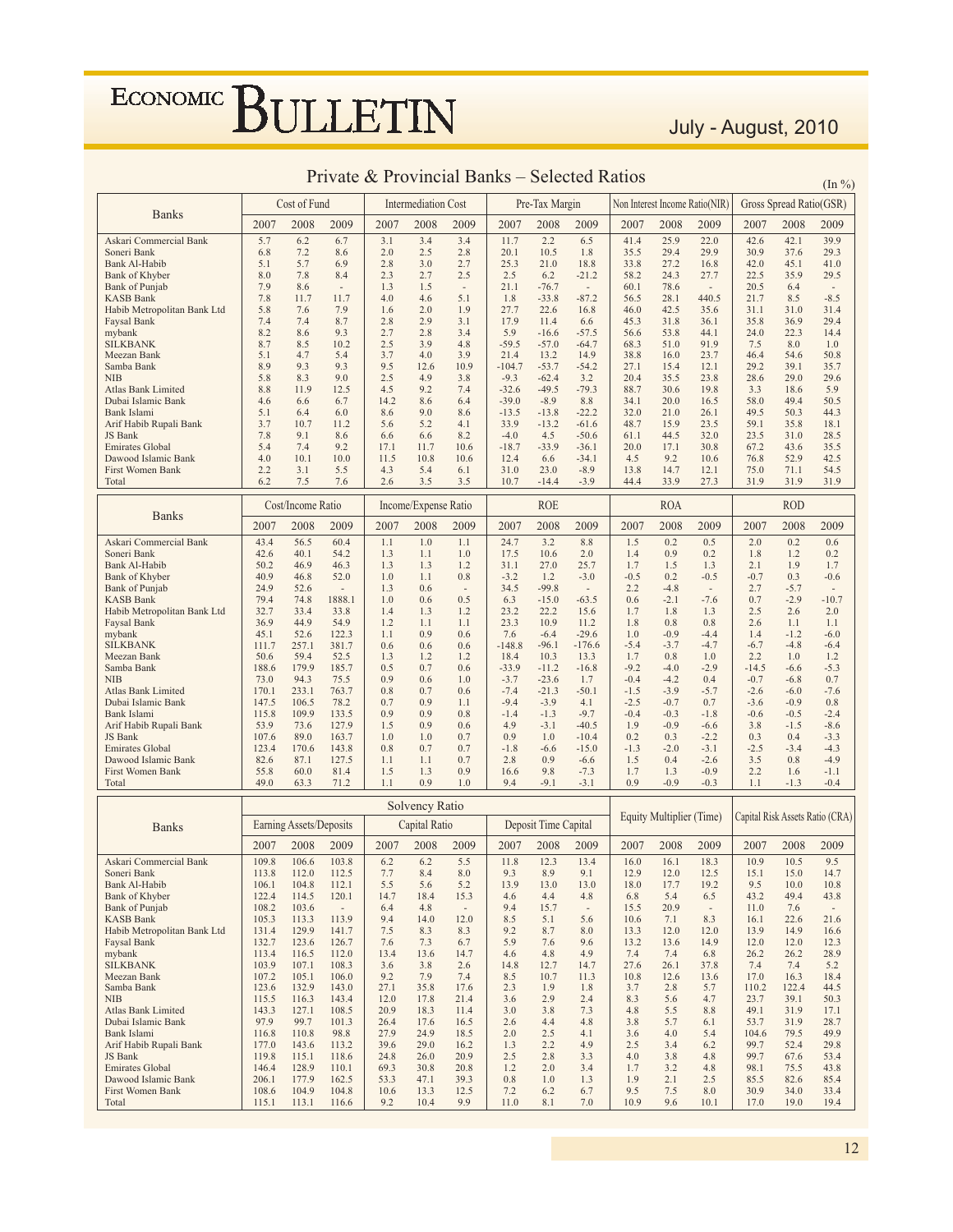July - August, 2010

|                                                 | <b>Liquidity Ratio</b><br>Debt Management Ratio |                            |                          |              |                                    |                          |              |                             |                               |              |                                |                          |                    |                           |                          |
|-------------------------------------------------|-------------------------------------------------|----------------------------|--------------------------|--------------|------------------------------------|--------------------------|--------------|-----------------------------|-------------------------------|--------------|--------------------------------|--------------------------|--------------------|---------------------------|--------------------------|
| <b>Banks</b>                                    |                                                 | Advances+Investment/Assets |                          |              | Earning Assets/Assets              |                          |              | Advances/Deposits (CDR)     |                               |              | Liabilities/Assets             |                          |                    | Liabilities/Equity (Time) |                          |
|                                                 | 2007                                            | 2008                       | 2009                     | 2007         | 2008                               | 2009                     | 2007         | 2008                        | 2009                          | 2007         | 2008                           | 2009                     | 2007               | 2008                      | 2009                     |
| Askari Commercial Bank                          | 77.0                                            | 78.5                       | 79.6                     | 86.6         | 85.3                               | 84.3                     | 93.3         | 73.9                        | 70.6                          | 93.3         | 93.5                           | 93.9                     | 15.0               | 15.0                      | 17.2                     |
| Soneri Bank                                     | 75.5                                            | 76.6                       | 79.4                     | 87.3         | 86.4                               | 86.2                     | 91.7         | 72.0                        | 71.2                          | 91.7         | 91.3                           | 91.5                     | 11.8               | 10.9                      | 11.4                     |
| Bank Al-Habib<br>Bank of Khyber                 | 80.5<br>64.6                                    | 82.5<br>66.5               | 85.6<br>73.3             | 85.4<br>87.1 | 85.3<br>86.6                       | 87.6<br>87.3             | 94.2<br>84.4 | 69.2<br>49.3                | 61.8<br>48.0                  | 94.2<br>84.4 | 93.7<br>82.8                   | 94.0<br>84.8             | 17.0<br>5.8        | 16.6<br>4.5               | 18.0<br>5.6              |
| Bank of Punjab                                  | 84.3                                            | 86.0                       | $\overline{\phantom{a}}$ | 89.2         | 87.7                               | $\sim$                   | 91.2         | 74.6                        | $\overline{\phantom{a}}$      | 91.2         | 94.6                           | $\overline{\phantom{a}}$ | 14.2               | 19.7                      | $\overline{\phantom{a}}$ |
| <b>KASB Bank</b>                                | 76.6                                            | 80.0                       | 77.8                     | 85.0         | 83.4                               | 81.0                     | 90.5         | 84.1                        | 78.2                          | 90.5         | 85.5                           | 87.2                     | 9.6                | 6.1                       | 7.3                      |
| Habib Metropolitan Bank Ltd<br>Faysal Bank      | 85.4<br>84.1                                    | 88.2<br>85.3               | 89.5<br>83.8             | 91.4<br>91.2 | 91.2<br>90.5                       | 91.4<br>89.9             | 92.4<br>88.3 | 79.4<br>83.4                | 77.7<br>77.2                  | 92.4<br>88.3 | 92.0<br>90.4                   | 92.0<br>92.6             | 12.3<br>11.6       | 11.0<br>12.3              | 11.0<br>13.8             |
| mybank                                          | 72.6                                            | 79.1                       | 78.0                     | 83.6         | 84.3                               | 81.7                     | 83.9         | 71.7                        | 69.9                          | 83.9         | 85.0                           | 85.1                     | 6.2                | 6.3                       | 5.8                      |
| <b>SILKBANK</b>                                 | 78.5                                            | 79.4                       | 76.7                     | 84.1         | 81.8                               | 79.0                     | 94.5         | 68.3                        | 69.7                          | 94.5         | 94.0                           | 95.0                     | 26.1               | 24.5                      | 35.9                     |
| Meezan Bank<br>Samba Bank                       | 66.0<br>46.0                                    | 65.0<br>50.2               | 58.0<br>63.5             | 84.0<br>78.1 | 86.1<br>80.5                       | 86.3<br>79.6             | 90.8<br>73.0 | 59.4<br>48.2                | 49.1<br>71.0                  | 90.8<br>73.0 | 92.3<br>68.6                   | 92.8<br>68.8             | 9.8<br>2.7         | 11.7<br>1.9               | 12.6<br>3.9              |
| <b>NIB</b>                                      | 71.6                                            | 66.9                       | 67.7                     | 76.2         | 72.3                               | 73.5                     | 81.7         | 73.3                        | 82.8                          | 81.7         | 78.6                           | 79.0                     | 6.8                | 4.4                       | 3.7                      |
| Atlas Bank Limited                              | 65.7                                            | 73.8                       | 79.4                     | 86.5         | 83.1                               | 81.3                     | 79.5         | 87.7                        | 88.7                          | 79.5         | 83.0                           | 89.7                     | 3.8                | 4.5                       | 7.9                      |
| Dubai Islamic Bank<br>Bank Islami               | 62.0<br>50.2                                    | 66.4<br>57.8               | 66.0<br>59.3             | 67.3<br>74.1 | 77.6<br>74.0                       | 80.3<br>74.9             | 73.5<br>68.3 | 70.8<br>46.8                | 72.3<br>49.0                  | 73.5<br>68.3 | 82.3<br>73.1                   | 83.5<br>81.4             | 2.8<br>2.5         | 4.7<br>2.9                | 5.1<br>4.4               |
| Arif Habib Rupali Bank                          | 69.7                                            | 79.9                       | 82.3                     | 89.1         | 87.3                               | 86.1                     | 60.6         | 91.2                        | 71.5                          | 60.6         | 71.8                           | 84.3                     | 1.5                | 2.5                       | 5.2                      |
| JS Bank                                         | 51.9                                            | 65.8                       | 66.1                     | 76.1         | 79.5                               | 79.6                     | 75.1         | 55.8                        | 58.4                          | 75.1         | 75.0                           | 80.0                     | 3.0                | 2.9                       | 3.8                      |
| <b>Emirates Global</b><br>Dawood Islamic Bank   | 54.8<br>73.6                                    | 60.6<br>77.5               | 64.3<br>67.6             | 74.6<br>86.9 | 78.1<br>86.2                       | 78.8<br>85.1             | 57.3<br>46.5 | 67.3<br>117.8               | 66.3<br>87.8                  | 57.3<br>46.5 | 69.0<br>52.9                   | 79.2<br>60.6             | 1.0<br>0.8         | 2.2<br>1.1                | 3.8<br>1.5               |
| First Women Bank                                | 69.1                                            | 72.4                       | 73.6                     | 87.8         | 87.0                               | 87.7                     | 88.7         | 47.1                        | 44.8                          | 88.7         | 86.5                           | 87.5                     | 8.4                | 6.5                       | 7.0                      |
| Total                                           | 77.4                                            | 78.2                       | 77.9                     | 86.3         | 84.7                               | 84.4                     | 72.0         | 73.1                        | 70.4                          | 93.2         | 90.8                           | 89.7                     | 10.1               | 8.7                       | 9.1                      |
|                                                 |                                                 | Net Profit Margin          |                          |              | Net Interest Margin (NIM)          |                          |              | Cost of Fund Earning Assets |                               |              | <b>Yield on Earning Assets</b> |                          |                    | <b>Interest Spread</b>    |                          |
| <b>Banks</b>                                    | 2007                                            | 2008                       | 2009                     | 2007         | 2008                               | 2009                     | 2007         | 2008                        | 2009                          | 2007         | 2008                           | 2009                     | 2007               | 2008                      | 2009                     |
| Askari Commercial Bank                          | 24.3                                            | 3.7                        | 9.6                      | 4.3          | 4.7                                | 4.7                      | 5.8          | 6.4                         | 7.0                           | 10.0         | 11.1                           | 11.7                     | 4.4                | 4.9                       | 5.0                      |
| Soneri Bank                                     | 33.3                                            | 16.8                       | 3.7                      | 3.0          | 4.3                                | 3.6                      | 6.7          | 7.2                         | 8.7                           | 9.7          | 11.5                           | 12.3                     | 3.0                | 4.3                       | 3.7                      |
| Bank Al-Habib<br>Bank of Khyber                 | 35.0<br>$-10.5$                                 | 26.8<br>4.9                | 26.2<br>$-11.7$          | 3.8<br>2.2   | 4.8<br>4.0                         | 4.8<br>3.3               | 5.3<br>7.4   | 5.9<br>7.2                  | 7.0<br>7.8                    | 9.1<br>9.6   | 10.7<br>11.2                   | 11.8<br>11.1             | 4.0<br>1.6         | 5.1<br>3.4                | 5.0<br>2.7               |
| <b>Bank of Punjab</b>                           | 49.3                                            | $-189.0$                   |                          | 2.0          | 0.6                                | $\overline{\phantom{a}}$ | 7.8          | 9.0                         |                               | 9.8          | 9.6                            | $\sim$                   | 2.0                | 1.0                       | $\overline{\phantom{a}}$ |
| <b>KASB Bank</b>                                | 13.6                                            | $-41.4$                    | $-3355.6$                | 2.2          | 1.1                                | $-1.0$                   | 8.0          | 11.5                        | 12.2                          | 10.2         | 12.6                           | 11.3                     | 2.3                | 0.9                       | $-0.5$                   |
| Habib Metropolitan Bank Ltd<br>Faysal Bank      | 40.5<br>29.9                                    | 35.6<br>15.4               | 26.3<br>15.4             | 2.5<br>3.5   | 3.3<br>3.9                         | 3.5<br>3.5               | 5.6<br>6.4   | 7.3<br>6.7                  | 7.6<br>8.3                    | 8.2<br>9.9   | 10.6<br>10.6                   | 11.1<br>11.8             | 2.3<br>2.5         | 2.9<br>3.2                | 3.2<br>3.1               |
| mybank                                          | 21.1                                            | $-20.0$                    | $-188.5$                 | 2.5          | 2.4                                | 1.6                      | 7.9          | 8.3                         | 9.4                           | 10.4         | 10.7                           | 11.0                     | 2.2                | 2.1                       | 1.7                      |
| <b>SILKBANK</b>                                 | $-267.5$                                        | $-267.5$                   | $-403.2$                 | 0.8          | 0.8                                | 0.1                      | 9.4          | 9.4                         | 11.9                          | 10.1         | 10.3                           | 12.0                     | 1.5                | 1.7                       | 1.8                      |
| Meezan Bank<br>Samba Bank                       | 27.8<br>$-279.7$                                | 14.0<br>$-91.4$            | 15.2<br>$-77.8$          | 4.4<br>3.1   | 5.7<br>4.6                         | 5.7<br>4.2               | 5.1<br>7.4   | 4.7<br>7.2                  | 5.5<br>7.6                    | 9.6<br>10.5  | 10.4<br>11.8                   | 11.2<br>11.7             | 4.5<br>1.6         | 5.7<br>2.5                | 5.7<br>2.4               |
| <b>NIB</b>                                      | $-16.7$                                         | $-109.5$                   | 9.8                      | 2.4          | 3.4                                | 3.8                      | 5.9          | 8.4                         | 9.0                           | 8.2          | 11.8                           | 12.8                     | 2.5                | 3.6                       | 3.8                      |
| Atlas Bank Limited                              | $-79.0$                                         | $-126.4$                   | $-686.7$                 | 0.3          | 2.6                                | 0.8                      | 7.5          | 11.2                        | 13.1                          | 7.7          | 13.8                           | 13.9                     | $-1.0$             | 1.9                       | 1.5                      |
| Dubai Islamic Bank<br>Bank Islami               | $-37.4$<br>$-8.4$                               | $-10.8$<br>$-5.7$          | 10.3<br>$-36.4$          | 6.5<br>4.4   | 6.5<br>6.0                         | 6.8<br>4.9               | 4.7<br>4.4   | 6.6<br>5.9                  | 6.7<br>6.1                    | 11.2<br>8.8  | 13.2<br>11.8                   | 13.5<br>11.0             | 6.6<br>3.7         | 6.5<br>5.4                | 6.7<br>5.0               |
| Arif Habib Rupali Bank                          | 32.3                                            | $-18.1$                    | $-248.1$                 | 3.4          | 4.7                                | 2.3                      | 2.4          | 8.5                         | 10.6                          | 5.8          | 13.2                           | 13.0                     | 2.2                | 2.5                       | 1.8                      |
| JS Bank                                         | 5.1                                             | 5.0                        | $-56.1$                  | 2.1          | 3.7                                | 3.3                      | 6.9          | 8.2                         | 8.3                           | 9.0          | 11.8                           | 11.6                     | 1.2                | 2.8                       | 3.1                      |
| Emirates Global                                 | $-17.8$                                         | $-46.7$                    | $-57.5$                  | 7.7          | 4.6                                | 4.7                      | 3.8          | 6.0                         | 8.6                           | 11.4         | 10.7                           | 13.4                     | 6.0                | 3.3                       | 4.1                      |
| Dawood Islamic Bank<br>First Women Bank         | 25.4<br>26.3                                    | 6.6<br>17.3                | $-54.5$<br>$-14.4$       | 6.4<br>6.5   | 6.4<br>7.4                         | 5.0<br>6.3               | 1.9<br>2.2   | 5.7<br>3.0                  | 6.8<br>5.3                    | 8.4<br>8.7   | 12.1<br>10.4                   | 11.8<br>11.6             | 4.4<br>6.5         | 2.0<br>7.2                | 1.7<br>6.1               |
| Total                                           | 19.2                                            | $-20.4$                    | $-7.6$                   | 2.9          | 3.5                                | 3.6                      | 6.1          | 7.4                         | 7.6                           | 9.0          | 10.9                           | 11.2                     | 2.7                | 3.4                       | 3.6                      |
|                                                 |                                                 | NPLs/Gross Advances        |                          |              | <b>NPLs Provision/Net Advances</b> |                          |              |                             | Admn Expenses/Employee(Rs.Mn) |              | Staff/Branch (Nos)             |                          |                    | Profit(A.T)/Branch(Rs.Mn) |                          |
| <b>Banks</b>                                    | 2007                                            | 2008                       | 2009                     | 2007         | 2008                               | 2009                     | 2007         | 2008                        | 2009                          | 2007         | 2008                           | 2009                     | 2007               | 2008                      | 2009                     |
| Askari Commercial Bank                          | 6.6                                             | 9.4                        | 12.3                     | 7.4          | 9.6                                | 9.5                      | 0.8          | 0.9                         | 1.1                           | 39           | 32                             | 27                       | 17.9               | 1.9                       | 4.9                      |
| Soneri Bank<br>Bank Al-Habib                    | 3.3<br>0.3                                      | 7.1<br>1.0                 | 9.9<br>2.0               | 1.7<br>0.3   | 4.3<br>1.3                         | 6.7<br>2.3               | 0.9<br>1.2   | 1.0<br>1.3                  | 1.1<br>1.4                    | 17<br>15     | 15<br>15                       | 13<br>14                 | 11.2<br>12.6       | 6.0<br>10.8               | 0.9<br>11.2              |
| Bank of Khyber                                  | 19.8                                            | 24.6                       | 30.0                     | 21.7         | 20.1                               | 24.4                     | 0.8          | 1.0                         | 0.9                           | 19           | 20                             | 19                       | $-4.0$             | 2.0                       | $-4.0$                   |
| <b>Bank</b> of Punjab                           | 2.8                                             | 29.5                       | $\overline{\phantom{a}}$ | 2.2          | 16.2                               | $\overline{\phantom{a}}$ | 0.6          | 0.7                         | $\sim$                        | 14           | 15                             | $\overline{\phantom{a}}$ | 16.3               | $-37.0$                   |                          |
| <b>KASB Bank</b><br>Habib Metropolitan Bank Ltd | 5.2<br>0.9                                      | 20.4<br>1.7                | 21.4<br>5.9              | 4.6<br>1.4   | 10.2<br>2.2                        | 13.4<br>4.4              | 1.3<br>1.3   | 1.6<br>1.6                  | 2.1<br>1.7                    | 25<br>18     | 16<br>18                       | 11<br>18                 | 5.7<br>28.0        | $-13.3$<br>29.9           | $-42.3$<br>22.8          |
| Faysal Bank                                     | 5.9                                             | 8.5                        | 11.4                     | 4.3          | 6.1                                | 8.0                      | 1.6          | 1.7                         | 2.1                           | 17           | 15                             | 15                       | 21.6               | 8.6                       | 9.0                      |
| mybank                                          | 6.6                                             | 31.7                       | 34.8                     | 5.7          | 10.0                               | 19.4                     | 0.9          | 1.0                         | 1.1                           | 14           | 12                             | 12                       | 5.7                | $-4.4$                    | $-20.5$                  |
| <b>SILKBANK</b><br>Meezan Bank                  | 19.6<br>1.8                                     | 36.9<br>3.7                | 30.2<br>4.8              | 20.2<br>2.2  | 24.9<br>3.0                        | 26.9<br>6.0              | 1.4<br>0.9   | 1.6<br>0.9                  | 2.2<br>1.1                    | 16<br>20     | 18<br>17                       | 15<br>16                 | $-55.3$<br>9.6     | $-31.0$<br>3.7            | $-35.4$<br>5.1           |
| Samba Bank                                      | 29.7                                            | 22.8                       | 26.1                     | 68.1         | 45.0                               | 33.1                     | 1.7          | 2.6                         | 3.4                           | 19           | 20                             | 15                       | $-47.3$            | $-26.5$                   | $-21.2$                  |
| <b>NIB</b>                                      | 21.3                                            | 23.7                       | 23.7                     | 18.9         | 20.9                               | 19.4                     | 0.6          | 1.2                         | 1.1                           | 15           | 22                             | 22                       | $-2.0$             | $-30.6$                   | 3.1                      |
| Atlas Bank Limited<br>Dubai Islamic Bank        | 8.6<br>0.3                                      | 9.5<br>1.9                 | 13.4<br>3.7              | 5.6<br>1.4   | 5.1<br>1.7                         | 6.1<br>1.9               | 0.9<br>2.6   | 2.2<br>3.0                  | 2.7<br>3.1                    | 31<br>33     | 22<br>26                       | 18<br>16                 | $-12.4$<br>$-21.7$ | $-25.3$<br>$-7.9$         | $-42.6$<br>6.5           |
| Bank Islami                                     | 3.2                                             | 3.5                        | 7.8                      | 1.2          | 3.1                                | 2.5                      | 0.9          | 0.9                         | 1.2                           | 16           | 12                             | 14                       | $-1.0$             | $-0.5$                    | $-4.7$                   |
| Arif Habib Rupali Bank                          | 2.6                                             | 21.8                       | 26.7                     | 2.7          | 6.3                                | 15.0                     | 1.2          | 1.4                         | 1.7                           | 27           | 16                             | 15                       | 19.2               | $-5.8$                    | $-51.7$                  |
| JS Bank<br>Emirates Global                      | 3.4<br>$\overline{\phantom{a}}$                 | 5.5<br>0.2                 | 7.8<br>13.8              | 2.9<br>0.2   | 1.6<br>0.2                         | 4.5<br>3.3               | 2.6<br>1.7   | 1.6<br>1.9                  | 2.1<br>2.4                    | 31<br>23     | 16<br>12                       | $\,$ 8 $\,$<br>10        | 3.9<br>$-5.7$      | 1.4<br>$-6.5$             | $-5.9$<br>$-9.4$         |
| Dawood Islamic Bank                             | $\overline{a}$                                  | 1.1                        | 1.8                      | 0.1          | 0.1                                | 4.6                      | 1.9          | 1.9                         | 1.5                           | 18           | 11                             | 9                        | 10.2               | 1.6                       | $-5.9$                   |
| First Women Bank                                | 2.7                                             | 5.3                        | 9.6                      | 2.2          | 3.3                                | 6.3                      | 0.6          | 0.7                         | 0.8                           | 14           | 14                             | 15                       | 4.1                | 2.8                       | $-2.1$                   |
| Total                                           | 5.9                                             | 14.2                       | 11.4                     | 5.5          | 9.4                                | 8.8                      | 1.0          | 1.2                         | 1.5                           | 19           | 18                             | 16                       | 7.3                | $-7.0$                    | $-2.5$                   |

#### Private & Provincial Banks – Selected Ratios  $\frac{(\text{In } 96)}{(\text{In } 96)}$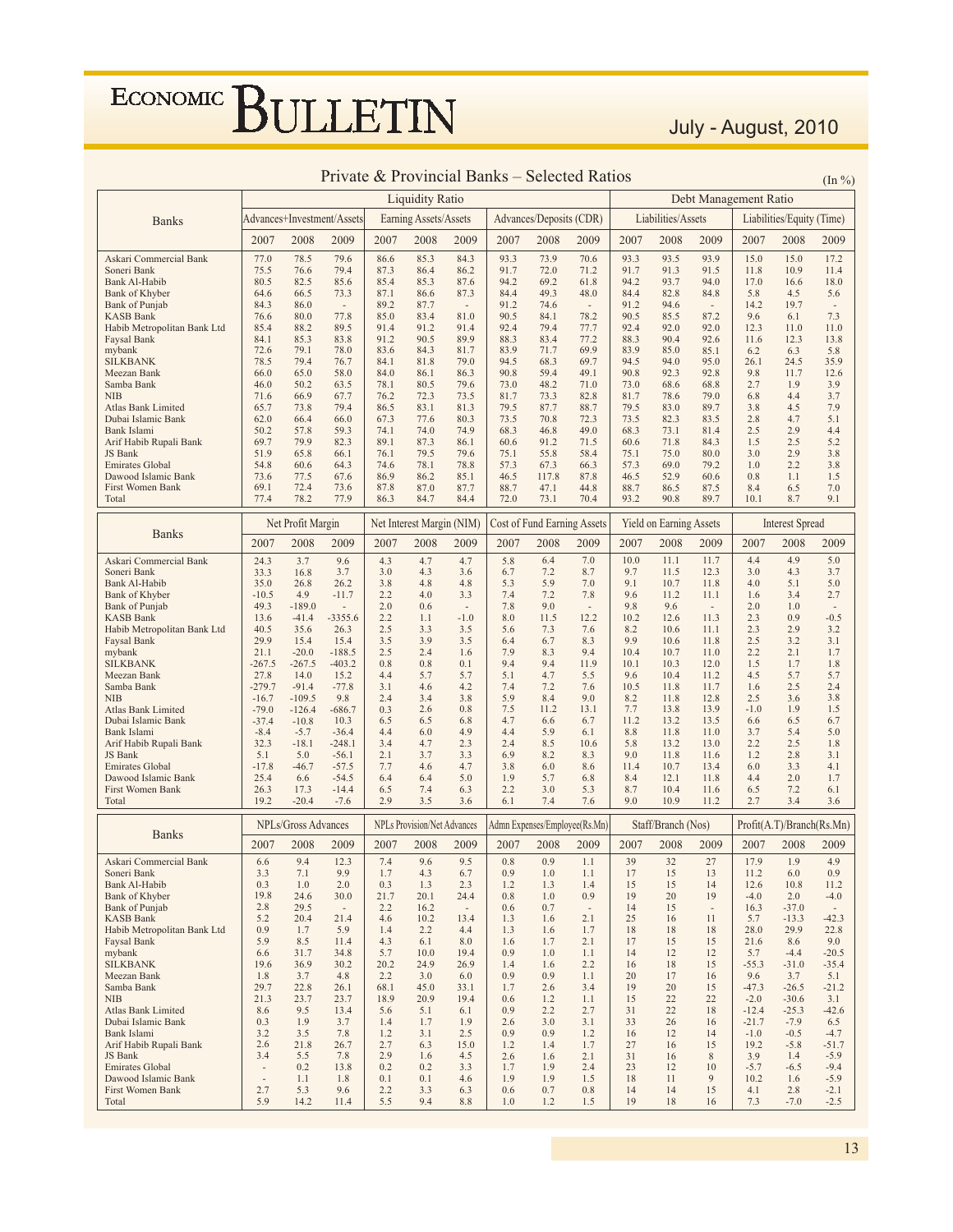### July - August, 2010

Key Performance Indicators - Foreign Banks

 $(Rs, Mn)$ 

| <b>Banks</b>             |                          | Assets               |       | Equity                   |       |       |                | Deposits |                                           | Advances                 |       |       |                          | Investments |       |
|--------------------------|--------------------------|----------------------|-------|--------------------------|-------|-------|----------------|----------|-------------------------------------------|--------------------------|-------|-------|--------------------------|-------------|-------|
|                          | 2007                     | 2008                 | 2009  | 2007                     | 2008  | 2009  | 2007           | 2008     | 2009                                      | 2007                     | 2008  | 2009  | 2007                     | 2008        | 2009  |
| $RBS*$                   | 107536                   | 108092               | 93438 | 5089                     | 8276  | 6936  | 90289          | 79103    | 63636                                     | 64155                    | 67910 | 48502 | 16444                    | 18983       | 27358 |
| Citibank                 | 92469                    | 101652               | 89781 | 6379                     | 9508  | 8652  | 68628          | 65485    | 58147                                     | 49068                    | 41857 | 28245 | 21276                    | 9194        | 33122 |
| <b>HSBC</b>              | 32386                    | 48873                | 51734 | 2549                     | 4962  | 5512  | 25401          | 37005    | 40797                                     | 19260                    | 25303 | 23248 | 301                      | 1942        | 5432  |
| Deutsche Bank            | 17604                    | 21730                | 15183 | 3569                     | 4634  | 5169  | 5129           | 10317    | 6005                                      | 4699                     | 6335  | 3457  | 3696                     | 999         | 491   |
| Oman International       | 2694                     | 3442                 | 3945  | 2034                     | 2712  | 2848  | 460            | 522      | 690                                       | 220                      | 277   | 387   |                          |             |       |
| Bank of Tokyo            | 5481                     | 10063                | 8546  | 2454                     | 3957  | 4088  | 979            | 1716     | 2740                                      | 2621                     | 4093  | 2199  |                          |             |       |
| Al Baraka Islamic Bank   | 22077                    | 24198                | 29305 | 2447                     | 2400  | 2740  | 16965          | 18336    | 22636                                     | 12586                    | 14378 | 14755 | 1154                     | 1124        | 1703  |
| Barclays**               | $\overline{\phantom{a}}$ | 24604                | 42543 | $\overline{\phantom{0}}$ | 6330  | 6840  | $\overline{a}$ | 14557    | 29920                                     | $\overline{\phantom{0}}$ | 9679  | 18034 | $\overline{\phantom{a}}$ | 9333        | 11625 |
| <b>All Foreign Banks</b> |                          | 280247 342654 334475 |       | 24521                    | 42779 | 42785 |                |          | 207851 227041 224571 152609 169832 138827 |                          |       |       | 42871                    | 41575       | 79731 |

| <b>Banks</b>             | Interest Income          |       | Interest Expense |                          |       | Net Interest Income |                          |       | Non Interest Income |                          |      | Revenue |                          |          |       |
|--------------------------|--------------------------|-------|------------------|--------------------------|-------|---------------------|--------------------------|-------|---------------------|--------------------------|------|---------|--------------------------|----------|-------|
|                          | 2007                     | 2008  | 2009             | 2007                     | 2008  | 2009                | 2007                     | 2008  | 2009                | 2007                     | 2008 | 2009    | 2007                     | 2008     | 2009  |
| $RBS*$                   | 11521                    | 11490 | 11583            | 5296                     | 5648  | 6386                | 6225                     | 5842  | 5198                | 2055                     | 3753 | 2789    | 8280                     | 9595     | 7987  |
| Citibank                 | 10554                    | 9944  | 9983             | 5071                     | 4145  | 4721                | 5482                     | 5799  | 5263                | 3134                     | 3546 | 2450    | 8616                     | 9345     | 7713  |
| <b>HSBC</b>              | 2151                     | 4072  | 4704             | 1310                     | 2444  | 2732                | 841                      | 1628  | 1971                | 396                      | 850  | 1022    | 1237                     | 2478     | 2993  |
| Deutsche Bank            | 679                      | 1041  | 1111             | 383                      | 400   | 242                 | 296                      | 641   | 869                 | 1062                     | 1053 | 1599    | 1358                     | 1694     | 2468  |
| Oman International       | 38                       | 40    | 57               | 48                       | 50    | 76                  | $-9$                     | $-10$ | $-19$               | $\overline{4}$           | 10   | 18      | $-5$                     | $\Omega$ | $-1$  |
| Bank of Tokyo            | 331                      | 538   | 516              | 243                      | 391   | 385                 | 87                       | 147   | 131                 | 61                       | 80   | 49      | 148                      | 227      | 180   |
| Al Baraka Islamic Bank   | 1493                     | 1765  | 2556             | 1090                     | 1334  | 2041                | 403                      | 431   | 515                 | 264                      | 204  | 267     | 667                      | 635      | 782   |
| Barclays**               | $\overline{\phantom{0}}$ | 833   | 3336             | $\overline{\phantom{0}}$ | 335   | 2000                | $\overline{\phantom{m}}$ | 497   | 1336                | $\overline{\phantom{m}}$ | 28   | 73      | $\overline{\phantom{0}}$ | 525      | 1794  |
| <b>All Foreign Banks</b> | 26767                    | 29723 | 33846            | 13441                    | 14747 | 18583               | 13325                    | 14975 | 15264               | 6976                     | 9524 | 8267    | 20301                    | 24499    | 23916 |

| <b>Banks</b>             | Admn Expense             |       | <b>Operating Profit</b> |                          |         | Provisions/Other Expenses |                          |       | Profit / Loss (BT) |                          |         | Profit / Loss (A.T) |                          |        |         |
|--------------------------|--------------------------|-------|-------------------------|--------------------------|---------|---------------------------|--------------------------|-------|--------------------|--------------------------|---------|---------------------|--------------------------|--------|---------|
|                          | 2007                     | 2008  | 2009                    | 2007                     | 2008    | 2009                      | 2007                     | 2008  | 2009               | 2007                     | 2008    | 2009                | 2007                     | 2008   | 2009    |
| $RBS*$                   | 5772                     | 6521  | 5797                    | 2508                     | 3074    | 2190                      | 3875                     | 3633  | 4088               | $-1367$                  | $-559$  | $-1898$             | $-1565$                  | $-518$ | $-1338$ |
| Citibank                 | 4807                     | 5128  | 3987                    | 3809                     | 4217    | 3726                      | 2678                     | 4098  | 3423               | 1131                     | 119     | 302                 | 260                      | 800    | 89      |
| <b>HSBC</b>              | 994                      | 1949  | 2200                    | 243                      | 529     | 793                       | 17                       | 268   | 471                | 226                      | 261     | 321                 | 126                      | 162    | 262     |
| Deutsche Bank            | 573                      | 814   | 863                     | 785                      | 880     | 1605                      | 9                        | 49    | 362                | 776                      | 831     | 1243                | 504                      | 534    | 805     |
| Oman International       | 44                       | 57    | 55                      | $-49$                    | $-57$   | $-56$                     | 43                       | $-16$ | $\overline{4}$     | $-92$                    | $-41$   | $-59$               | $-92$                    | $-41$  | $-59$   |
| <b>Bank of Tokyo</b>     | 68                       | 97    | 112                     | 80                       | 130     | 68                        | 0.3                      | 6     | $\overline{2}$     | 80                       | 124     | 66                  | 79                       | 78     | 45      |
| Al Baraka Islamic Bank   | 335                      | 573   | 704                     | 332                      | 62      | 78                        | 18                       | 141   | 458                | 314                      | $-78$   | $-381$              | 246                      | $-73$  | $-281$  |
| Barclays**               | $\overline{\phantom{a}}$ | 1700  | 3975                    | $\overline{\phantom{0}}$ | $-1175$ | $-2181$                   | $\overline{\phantom{a}}$ | 34    | 163                | $\overline{\phantom{m}}$ | $-1208$ | $-2344$             | $\overline{\phantom{0}}$ | $-809$ | $-1671$ |
| <b>All Foreign Banks</b> | 12593                    | 16839 | 17693                   | 7708                     | 7660    | 6223                      | 6640                     | 8235  | 8971               | 1068                     | $-551$  | $-2750$             | $-442$                   | 133    | $-2148$ |

\* The Royal Bank of Scotland

\*\* The Bank commenced its operations on July 23, 2008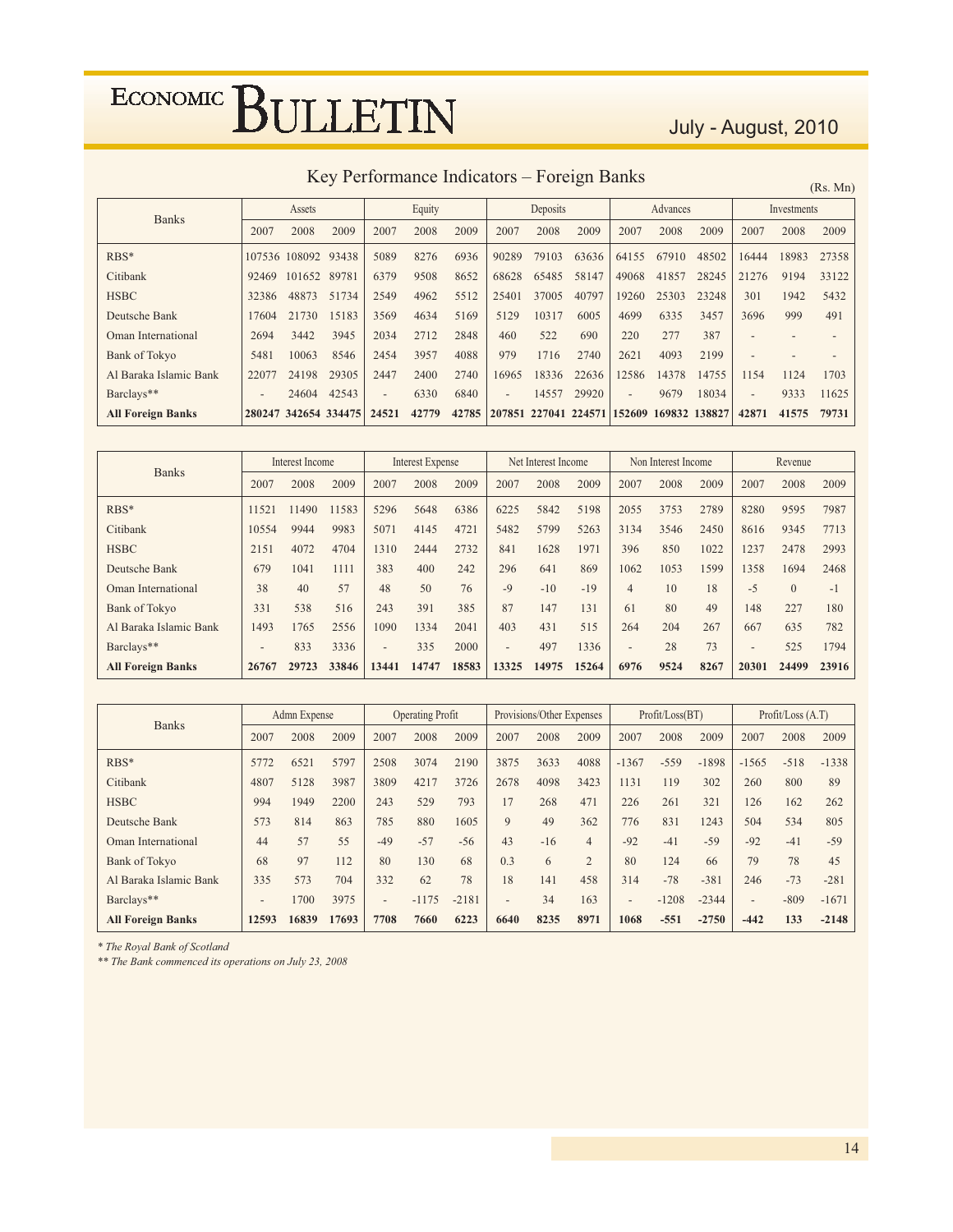### July - August, 2010

 $( \text{Im } 0 \angle )$ 

| <b>Banks</b>                 |          | Cost of Fund             |           |        | <b>Intermediation Cost</b> |                                    |            | Pre-Tax Margin              |            |                          |                                | Non Interest Income Ratio (NIIR) |         | Gross Spread Ratio (GSR)  |                                 |
|------------------------------|----------|--------------------------|-----------|--------|----------------------------|------------------------------------|------------|-----------------------------|------------|--------------------------|--------------------------------|----------------------------------|---------|---------------------------|---------------------------------|
|                              | 2007     | 2008                     | 2009      | 2007   | 2008                       | 2009                               | 2007       | 2008                        | 2009       | 2007                     | 2008                           | 2009                             | 2007    | 2008                      | 2009                            |
| <b>RBS</b>                   | 5.1      | 6.2                      | 7.9       | 5.6    | 7.1                        | 7.1                                | $-10.1$    | $-3.7$                      | $-13.2$    | 24.8                     | 39.1                           | 34.9                             | 54.0    | 50.8                      | 50.4                            |
| Citibank                     | 6.6      |                          | 3.2       | 6.3    | 6.6                        | 3.6                                | 8.3        | 0.9                         | 2.2        | 36.4                     | 37.9                           | 31.8                             | 51.9    | 58.3                      | 58.09                           |
|                              |          | 3.6                      |           |        |                            |                                    |            |                             |            |                          |                                |                                  |         |                           |                                 |
| <b>HSBC</b><br>Deutsche Bank | 5.4      | 7.0                      | 6.4       | 4.1    | 5.6                        | 5.1                                | 8.9        | $-10.7$                     | $-3.5$     | 32.0                     | 34.3                           | 34.1                             | 39.1    | 20.7                      | 34.6                            |
|                              | 4.4      | 3.5                      | 2.7       | 6.6    | 7.1                        | 7.2                                | 44.6       | 39.5                        | 57.4       | 78.2                     | 62.2                           | 64.8                             | 43.6    | 28.4                      | 57.7                            |
| Oman International           | 7.1      | 7.4                      | 8.5       | 6.5    | 8.5                        | 7.0                                | $-219.0$   | $-95.5$                     | $-87.9$    | $-66.7$                  | $\sim$                         | $-1800.0$                        | $-23.7$ | $-25.0$                   | $-17.5$                         |
| <b>Bank of Tokyo</b>         | 6.7      | 8.7                      | 7.6       | 1.9    | 2.2                        | 2.1                                | 20.3       | 20.7                        | 11.1       | 40.9                     | 35.2                           | 27.2                             | 26.3    | 27.3                      | 28.5                            |
| Al Baraka Islamic Bank       | 6.4      | 6.9                      | 9.0       | 2.0    | 3.0                        | 3.2                                | 17.9       | $-4.0$                      | $-13.5$    | 39.6                     | 32.1                           | 34.1                             | 27.0    | 24.4                      | 20.1                            |
| <b>Barclays</b>              |          |                          | 8.0       |        |                            | 20.0                               |            |                             | $-69.7$    | $\overline{\phantom{a}}$ |                                | 4.1                              |         |                           | 14.9                            |
| <b>Total</b>                 | 5.7      | 5.1                      | 5.5       | 5.4    | 5.9                        | 5.3                                | 3.1        | $-1.4$                      | $-6.5$     | 34.4                     | 38.9                           | 34.6                             | 49.8    | 50.4                      | 45.1                            |
| <b>Banks</b>                 |          | Cost / Income Ratio      |           |        | Income Expense Ratio       |                                    |            | <b>ROE</b>                  |            |                          | <b>ROA</b>                     |                                  |         | <b>ROD</b>                |                                 |
|                              | 2007     | 2008                     | 2009      | 2007   | 2008                       | 2009                               | 2007       | 2008                        | 2009       | 2007                     | 2008                           | 2009                             | 2007    | 2008                      | 2009                            |
| <b>RBS</b>                   | 69.7     | 68.0                     | 72.6      | 1.2    | 1.2                        | 1.2                                | $-22.7$    | $-7.8$                      | $-17.6$    | $-1.4$                   | $-0.5$                         | $-1.3$                           | $-1.7$  | $-0.6$                    | $-1.9$                          |
| Citibank                     | 54.9     | 54.9                     | 51.7      | 1.4    | 1.4                        | 1.5                                | 4.2        | 10.1                        | 1.0        | 0.3                      | 0.8                            | 0.1                              | 0.4     | 1.2                       | 0.1                             |
| <b>HSBC</b>                  | 80.4     | 78.7                     | 73.5      | 1.1    | 1.1                        | 1.1                                | 5.1        | 4.3                         | 4.3        | 0.5                      | 0.4                            | 0.5                              | 0.6     | 0.5                       | 0.7                             |
| Deutsche Bank                | 42.2     | 48.1                     | 35.0      | 1.8    | 1.7                        | 1.9                                | 15.9       | 13.0                        | 13.0       | 3.7                      | 2.7                            | 4.4                              | 11.9    | 6.9                       | 9.9                             |
| Oman International           | $-733.3$ | $-5700.0$                | $-5500.0$ | 0.4    | 0.4                        | 0.5                                | $-4.5$     | $-1.7$                      | $-1.7$     | $-3.4$                   | $-1.3$                         | $-1.6$                           | $-17.1$ | $-8.4$                    | $-9.6$                          |
| Bank of Tokyo                | 45.6     | 42.7                     | 62.2      | 1.3    | 1.2                        | 1.2                                | 3.3        | 2.4                         | 2.4        | 1.3                      | 1.0                            | 0.5                              | 6.5     | 5.8                       | 2.1                             |
| Al Baraka Islamic Bank       | 50.2     | 90.2                     | 90.0      | 1.2    | 1.0                        | 1.0                                | 10.6       | $-3.0$                      | $-3.0$     | 1.2                      | $-0.3$                         | $-1.1$                           | 1.6     | $-0.4$                    | $-1.4$                          |
| <b>Barclays</b>              |          |                          | 221.6     |        | 0.4                        | 0.6                                |            | $-25.6$                     | $-25.6$    |                          | $-6.6$                         | $-5.0$                           |         | $-11.1$                   | $-7.5$                          |
| <b>Total</b>                 | 62.0     | 68.7                     | 74.0      | 1.3    | 1.2                        | 1.1                                | $-1.7$     | 0.4                         | $-5.0$     | $-0.2$                   | 0.04                           | $-0.6$                           | $-0.2$  | 0.1                       | $-1.0$                          |
|                              |          |                          |           |        |                            |                                    |            |                             |            |                          |                                |                                  |         |                           |                                 |
|                              |          |                          |           |        | <b>Solvency Ratios</b>     |                                    |            |                             |            |                          | Equity Multiplier (Time)       |                                  |         |                           | Capital Risk Assets Ratio (CRA) |
| <b>Banks</b>                 |          | Earning Assets/Deposits  |           |        | Capital Ratio              |                                    |            | Deposit Time Capital        |            |                          |                                |                                  |         |                           |                                 |
|                              | 2007     | 2008                     | 2009      | 2007   | 2008                       | 2009                               | 2007       | 2008                        | 2009       | 2007                     | 2008                           | 2009                             | 2007    | 2008                      | 2009                            |
| <b>RBS</b>                   | 107.9    | 108.1                    | 118.2     | 6.0    | 6.2                        | 7.5                                | 13.5       | 11.2                        | 7.6        | 16.8                     | 16.1                           | 13.2                             | 10.1    | 10.1                      | 13.1                            |
| Citibank                     | 117.7    | 110.1                    | 118.8     | 6.8    | 8.2                        | 9.5                                | 10.7       | 8.7                         | 7.0        | 14.8                     | 12.2                           | 10.5                             | 12.4    | 17.5                      | 25.9                            |
| <b>HSBC</b>                  |          |                          |           | 8.9    | 9.2                        | 10.4                               |            | 8.3                         |            | 11.2                     | 10.8                           | 9.6                              | 16.3    |                           | 21.6                            |
|                              | 115.3    | 105.7                    | 103.2     |        |                            |                                    | 8.1        | 1.9                         | 7.4        |                          |                                |                                  |         | 16.9                      |                                 |
| Deutsche Bank                | 225.1    | 179.5                    | 145.2     | 23.5   | 20.9<br>77.3               | 26.6                               | 1.3<br>0.3 | 0.2                         | 1.7<br>0.2 | 4.2<br>1.3               | 4.8                            | 3.8                              | 71.4    | 74.3                      | 100.1                           |
| Oman International           | 64.8     | 59.0                     | 74.8      | 74.4   |                            | 75.3                               |            |                             |            |                          | 1.3                            | 1.3                              | 690.3   | 954.9                     | 837.3                           |
| <b>Bank of Tokyo</b>         | 287.9    | 317.6                    | 184.2     | 39.5   | 41.2                       | 43.2                               | 0.5        | 0.4                         | 0.6        | 2.5                      | 2.4                            | 2.3                              | 75.3    | 95.5                      | 127.9                           |
| Al Baraka Islamic Bank       | 107.2    | 107.7                    | 108.2     | 11.3   | 10.5                       | 9.6                                | 6.6        | 7.3                         | 8.0        | 8.8                      | 9.5                            | 10.4                             | 20.8    | 18.0                      | 17.6                            |
| <b>Barclays</b>              |          | 143.5                    | 130.2     |        | 25.7                       | 19.6                               |            |                             | 3.4        |                          | 3.9                            | 5.1                              |         | 65.4                      | 47.5                            |
| <b>Total</b>                 | 115.3    | 113.3                    | 117.5     | 9.2    | 10.8                       | 12.6                               | 7.8        | 6.4                         | 5.3        | 10.9                     | 9.3                            | 7.9                              | 16.7    | 20.9                      | 27.7                            |
|                              |          |                          |           |        |                            |                                    |            |                             |            |                          |                                |                                  |         |                           |                                 |
|                              |          |                          |           |        | <b>Liquidity Ratio</b>     |                                    |            |                             |            |                          |                                | Debt Management Ratio (DMR)      |         |                           |                                 |
| <b>Banks</b>                 |          | Advances+Inv./Assets     |           |        | Earning Assets/Assets      |                                    |            | Advances/Deposits           |            |                          | Avg.Liabilities/Avg.Assets     |                                  |         |                           |                                 |
|                              |          |                          |           |        |                            |                                    |            |                             |            |                          |                                |                                  |         | Liabilities/Equity (Time) |                                 |
|                              | 2007     | 2008                     | 2009      | 2007   | 2008                       | 2009                               | 2007       | 2008                        | 2009       | 2007                     | 2008                           | 2009                             | 2007    | 2008                      | 2009                            |
| <b>RBS</b>                   | 77.1     | 77.7                     | 80.8      | 85.8   | 84.9                       | 83.7                               | 73.9       | 78.0                        | 81.6       | 94.1                     | 93.0                           | 90.6                             | 15.8    | 15.0                      | 12.0                            |
| Citibank                     | 78.1     | 65.1                     | 58.7      | 84.4   | 76.1                       | 76.7                               | 76.2       | 67.8                        | 56.7       | 93.3                     | 92.1                           | 90.8                             | 13.8    | 11.3                      | 9.6                             |
| <b>HSBC</b>                  | 55.5     | 57.6                     | 55.6      | 82.9   | 81.2                       | 79.8                               | 75.9       | 71.4                        | 62.4       | 91.1                     | 90.8                           | 89.6                             | 10.2    | 9.8                       | 8.6                             |
| Deutsche Bank                | 51.0     | 40.0                     | 30.6      | 70.7   | 70.5                       | 64.2                               | 105.0      | 71.4                        | 60.0       | 76.5                     | 79.2                           | 73.4                             | 3.2     | 3.8                       | 2.8                             |
| Oman International           | 10.8     | 8.1                      | 9.0       | 12.8   | 9.4                        | 12.3                               | 54.5       | 50.6                        | 54.8       | 25.6                     | 22.7                           | 24.7                             | 0.3     | 0.3                       | 0.3                             |
| <b>Bank of Tokyo</b>         | 52.4     | 43.2                     | 33.8      | 57.6   | 55.1                       | 44.1                               | 262.4      | 249.1                       | 141.2      | 60.5                     | 58.8                           | 56.8                             | 1.5     | 1.4                       | 1.3                             |
| Al Baraka Islamic Bank       | 60.1     | 63.2                     | 59.7      | 80.6   | 82.2                       | 82.8                               | 72.4       | 76.4                        | 71.1       | 88.7                     | 89.6                           | 90.4                             | 7.8     | 8.6                       | 9.4                             |
| <b>Barclays</b>              |          | 77.3                     | 72.5      |        | 84.9                       | 86.3                               |            | 66.5                        | 62.3       |                          | 74.3                           | 80.4                             |         | 2.9                       | 4.1                             |
| <b>Total</b>                 | 71.5     | 65.3                     | 63.5      | 82.6   | 79.1                       | 78.4                               | 76.6       | 74.1                        | 68.3       | 90.9                     | 89.0                           | 87.3                             | 9.9     | 8.2                       | 6.9                             |
|                              |          |                          |           |        |                            |                                    |            |                             |            |                          |                                |                                  |         |                           |                                 |
| <b>Banks</b>                 |          | Net Profit Margin        |           |        | Net Interest Margin (NIM)  |                                    |            | Cost of Fund Earning Assets |            |                          | <b>Yield on Earning Assets</b> |                                  |         | <b>Interest Spread</b>    |                                 |
|                              | 2007     | 2008                     | 2009      | 2007   | 2008                       | 2009                               | 2007       |                             | 2009       | 2007                     |                                | 2009                             | 2007    | 2008                      | 2009                            |
|                              |          |                          |           |        |                            |                                    |            | 2008                        |            |                          | 2008                           |                                  |         |                           |                                 |
| <b>RBS</b>                   | $-18.8$  | $-5.4$                   | $-16.8$   | 6.3    | 6.4                        | 6.9                                | 5.3        | 6.2                         | 7.6        | 11.6                     | 12.5                           | 13.7                             | 6.5     | 6.4                       | 5.9                             |
| Citibank                     | 3.0      | 8.6                      | 1.2       | 7.1    | 7.9                        | 7.9                                | 6.5        | 5.6                         | 6.4        | 13.6                     | 13.5                           | 13.6                             | 7.0     | 8.1                       | 9.3                             |
| <b>HSBC</b>                  | 10.2     | 6.5                      | 8.8       | 3.6    | 2.5                        | 4.1                                | 5.7        | 7.4                         | 6.8        | 9.3                      | 12.3                           | 11.7                             | 3.9     | 5.5                       | 5.3                             |
| Deutsche Bank                | 37.1     | 31.5                     | 32.6      | 3.1    | 2.1                        | 5.4                                | 4.0        | 2.9                         | 2.0        | 7.1                      | 7.5                            | 9.4                              | 2.7     | 4.2                       | 7.3                             |
| Oman International           | 1533.3   | $\overline{\phantom{a}}$ | 5800.0    | $-2.6$ | $-3.5$                     | $-2.2$                             | 13.7       | 17.3                        | 16.8       | 10.9                     | 13.8                           | 12.6                             | 3.8     | 5.9                       | 2.9                             |
| <b>Bank of Tokyo</b>         | 53.0     | 34.4                     | 25.6      | 2.5    | 3.4                        | 3.6                                | 6.9        | 9.1                         | 9.4        | 9.4                      | 12.6                           | 12.6                             | 2.7     | 2.2                       | 5.4                             |
| Al Baraka Islamic Bank       | 36.7     | $-11.5$                  | $-35.0$   | 2.4    | 2.3                        | 2.3                                | 6.6        | 7.0                         | 9.2        | 9.1                      | 9.3                            | 11.5                             | 2.6     | 2.4                       | 2.3                             |
| <b>Barclays</b>              |          |                          | $-93.1$   |        |                            | 1.7                                |            | 3.2                         | 6.9        |                          | 8.0                            | 11.5                             |         | 3.4                       | 3.0                             |
| <b>Total</b>                 | $-2.2$   | 0.5                      | $-9.0$    | 5.8    | 6.1                        | 6.0                                | 5.3        | 6.0                         | 7.0        | 11.6                     | 12.1                           | 12.6                             | 5.9     | 6.9                       | 7.2                             |
|                              |          |                          |           |        |                            |                                    |            |                             |            |                          |                                |                                  |         |                           |                                 |
|                              |          | NPLs/Gross Advances      |           |        |                            | <b>NPLs</b> Provisons/Net Advances |            | Admn Exp./Employee          |            |                          | Staff/Banch                    |                                  |         | Profit (A.T)/Branch       |                                 |
| <b>Banks</b>                 |          |                          |           |        |                            |                                    |            |                             | (Rs.Mn)    |                          |                                |                                  |         |                           | (Rs.Mn)                         |
|                              | 2007     | 2008                     | 2009      | 2007   | 2008                       | 2009                               | 2007       | 2008                        | 2009       | 2007                     | 2008                           | 2009                             | 2007    | 2008                      | 2009                            |
| <b>RBS</b>                   | 6.4      | 10.9                     | 16.5      | 5.8    | 8.5                        | 12.8                               | 2.5        | 3.5                         | 3.5        | 28                       | 24                             | 21                               | $-19.1$ | $-6.6$                    | $-16.9$                         |
| Citibank                     | 2.0      | 4.1                      | 8.4       | 3.7    | 4.0                        | 8.4                                | 4.0        | 3.9                         | 5.3        | 46                       | 40                             | 36                               | 10.0    | 30.8                      | 4.2                             |
| <b>HSBC</b>                  | 0.5      | 1.0                      | 2.0       | 0.6    | 0.9                        | 1.9                                | 1.9        | 1.3                         | 3.8        | 57                       | 74                             | 48                               | 14.0    | 18.0                      | 21.8                            |
| Deutsche Bank                | 0.0      | 0.0                      | 6.1       | 0.4    | 0.5                        | 7.8                                | 7.4        | 0.7                         | 11.5       | 26                       | 28                             | 25                               | 168.0   | 178.0                     | 268.3                           |
| Oman International           | 16.7     | 12.1                     | 22.4      | 20.4   | 19.9                       | 11.4                               | 1.6        | 15.7                        | 1.7        | 14                       | 18                             | 11                               | $-46.0$ | $-13.7$                   | $-19.3$                         |
| <b>Bank of Tokyo</b>         | 0.0      | 0.0                      | 0.0       | 0.0    | 0.0                        | 0.0                                | 2.2        | 0.0                         | 3.5        | 31                       | 35                             | 32                               | 79.0    | 78.0                      | 46.0                            |
| Al Baraka Islamic Bank       | 2.0      | 6.3                      | 9.1       | 1.8    | 2.0                        | 5.2                                | 0.9        | 2.5                         | 1.3        | 20                       | 16                             | 18                               | 13.6    | $-2.5$                    | $-9.7$                          |
| <b>Barclays</b>              |          |                          | 6.7       |        |                            | 1.4                                |            |                             | 8.1        |                          | 59                             | 33                               |         | $-89.9$                   | $-111.4$                        |
| <b>Total</b>                 | 2.6      | 6.4                      | 9.8       | 2.8    | 5.0                        | 7.8                                | 2.8        | 3.6                         | 4.3        | 32                       | 30                             | 25                               | $-3.1$  | 0.8                       | $-13.2$                         |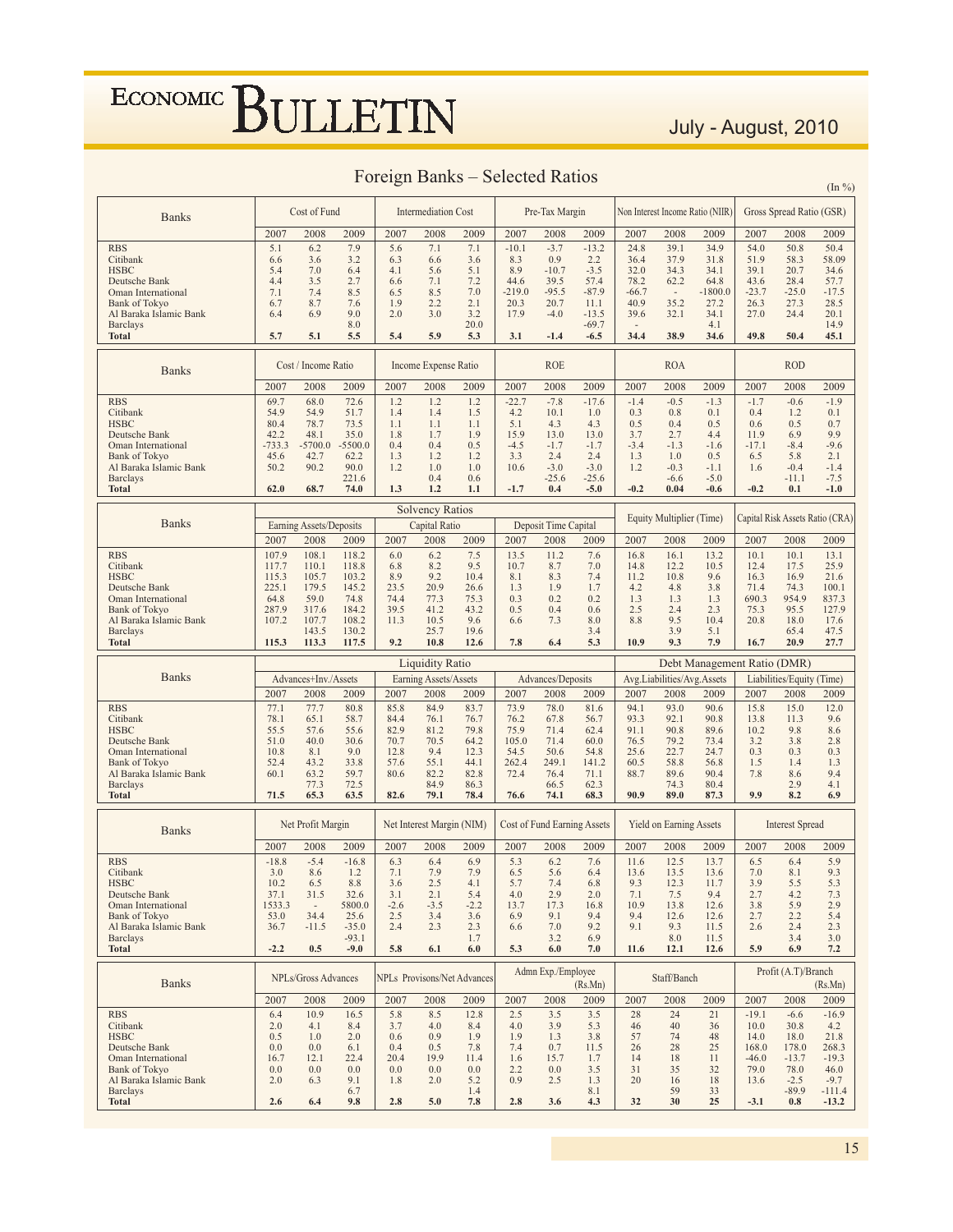July - August, 2010

 $(\mathbf{M}_{\alpha\alpha})$ 

All Bank Employees and Branches

|                                            |                          | Employees |                          |                          | <b>Branches</b> | (1803.)        |
|--------------------------------------------|--------------------------|-----------|--------------------------|--------------------------|-----------------|----------------|
| <b>Banks</b>                               | 2007                     | 2008      | 2009                     | 2007                     | 2008            | 2009           |
|                                            |                          |           |                          |                          |                 |                |
| <b>NBP</b>                                 | 14079                    | 15441     | 16248                    | 1261                     | 1276            | 1287           |
| <b>HBL</b>                                 | 14461                    | 14023     | 13122                    | 1489                     | 1508            | 1494           |
| <b>UBL</b>                                 | 9382                     | 8851      | 8466                     | 1095                     | 1136            | 1137           |
| MCB                                        | 9760                     | 10207     | 9445                     | 1026                     | 1047            | 1081           |
| <b>ABL</b>                                 | 8236                     | 8427      | 8855                     | 757                      | 766             | 779            |
| Bank Al-Falah                              | 7371                     | 7584      | 7462                     | 231                      | 282             | 320            |
| <b>Standard Chartered</b>                  | 3509                     | 3282      | 2960                     | 143                      | 174             | 162            |
| <b>Sub Total: Major Banks</b>              | 66798                    | 67815     | 66558                    | 6002                     | 6189            | 6260           |
| Askari Commercial Bank                     | 5896                     | 6496      | 6159                     | 150                      | 200             | 226            |
| Soneri Bank                                | 1477                     | 1720      | 1958                     | 89                       | 117             | 154            |
| Bank Al-Habib                              | 2704                     | 3306      | 3634                     | 175                      | 225             | 255            |
| Bank of Khyber                             | 660                      | 686       | 762                      | 34                       | 34              | 41             |
| <b>Bank of Punjab</b>                      | 3859                     | 4156      | $\overline{\phantom{a}}$ | 272                      | 272             |                |
| <b>KASB Bank</b>                           | 892                      | 1134      | 1118                     | 35                       | 73              | 100            |
| Habib Metropolitan Bank Ltd                | 1799                     | 1937      | 2117                     | 100                      | 110             | 120            |
| Faysal Bank                                | 1759                     | 1929      | 2042                     | 105                      | 129             | 133            |
| mybank                                     | 824                      | 930       | 930                      | 60                       | $80\,$          | 80             |
| <b>SILKBANK</b>                            | 901                      | 1182      | 1259                     | 55                       | 65              | 82             |
| Meezan Bank                                | 1959                     | 2801      | 3204                     | 100                      | 166             | 201            |
| <b>NIB</b>                                 | 3693                     | 5254      | 4955                     | 240                      | 244             | 223            |
| Atlas Bank                                 | 781                      | 862       | 714                      | 25                       | 40              | 40             |
| Dubai Islamic Bank                         | 553                      | 588       | 549                      | 17                       | 23              | 35             |
| Bank Islami Pakistan                       | 563                      | 1188      | 1471                     | 36                       | 102             | 102            |
| Arif Habib Rupali Bank                     | 319                      | 541       | 615                      | 12                       | 33              | 40             |
| JS Bank                                    | 280                      | 610       | 828                      | 9                        | 39              | 101            |
| Emirates Global Islami Bank                | 233                      | 499       | 593                      | 10                       | 40              | 60             |
| Dawood Islamic Bank Limited                | 89                       | 225       | 449                      | 5                        | 21              | 50             |
| Samba Bank Limited                         | 536                      | 571       | 421                      | 28                       | 28              | 28             |
| <b>Sub Total: Private/Provincial Banks</b> | 29777                    | 36615     | 33778                    | 1557                     | 2041            | 2071           |
| <b>FWB</b>                                 | 535                      | 540       | 569                      | 38                       | 38              | 38             |
| Sub Total*                                 | 30312                    | 37155     | 34347                    | 1595                     | 2079            | 2109           |
| <b>RBS</b>                                 | 2319                     | 1860      | 1643                     | 82                       | 79              | 79             |
| Citibank                                   | 1200                     | 1032      | 747                      | 26                       | 26              | 21             |
| HSBC                                       | 517                      | 663       | 576                      | $\overline{9}$           | $\overline{9}$  | 12             |
| Deutsche Bank                              | 77                       | 84        | 75                       | $\mathfrak{Z}$           | $\mathfrak{Z}$  | $\mathfrak{Z}$ |
| Oman International                         | 28                       | 35        | 32                       | $\overline{c}$           | $\mathfrak{Z}$  | $\mathfrak{Z}$ |
| <b>Bank of Tokyo</b>                       | 31                       | 35        | 32                       | $\mathbf{1}$             | $\mathbf{1}$    | $\mathbf{1}$   |
| Al Baraka Islamic Bank                     | 364                      | 455       | 528                      | 18                       | 29              | 29             |
| <b>Barclays</b>                            | $\overline{\phantom{m}}$ | 529       | 492                      | $\overline{\phantom{a}}$ | 9               | 15             |
| <b>Sub Total: Foreign Banks</b>            | 4536                     | 4693      | 4125                     | 141                      | 159             | 163            |
| <b>Grand Total</b>                         | 101646                   | 109663    | 105030                   | 7738                     | 8427            | 8532           |

\* Including FWB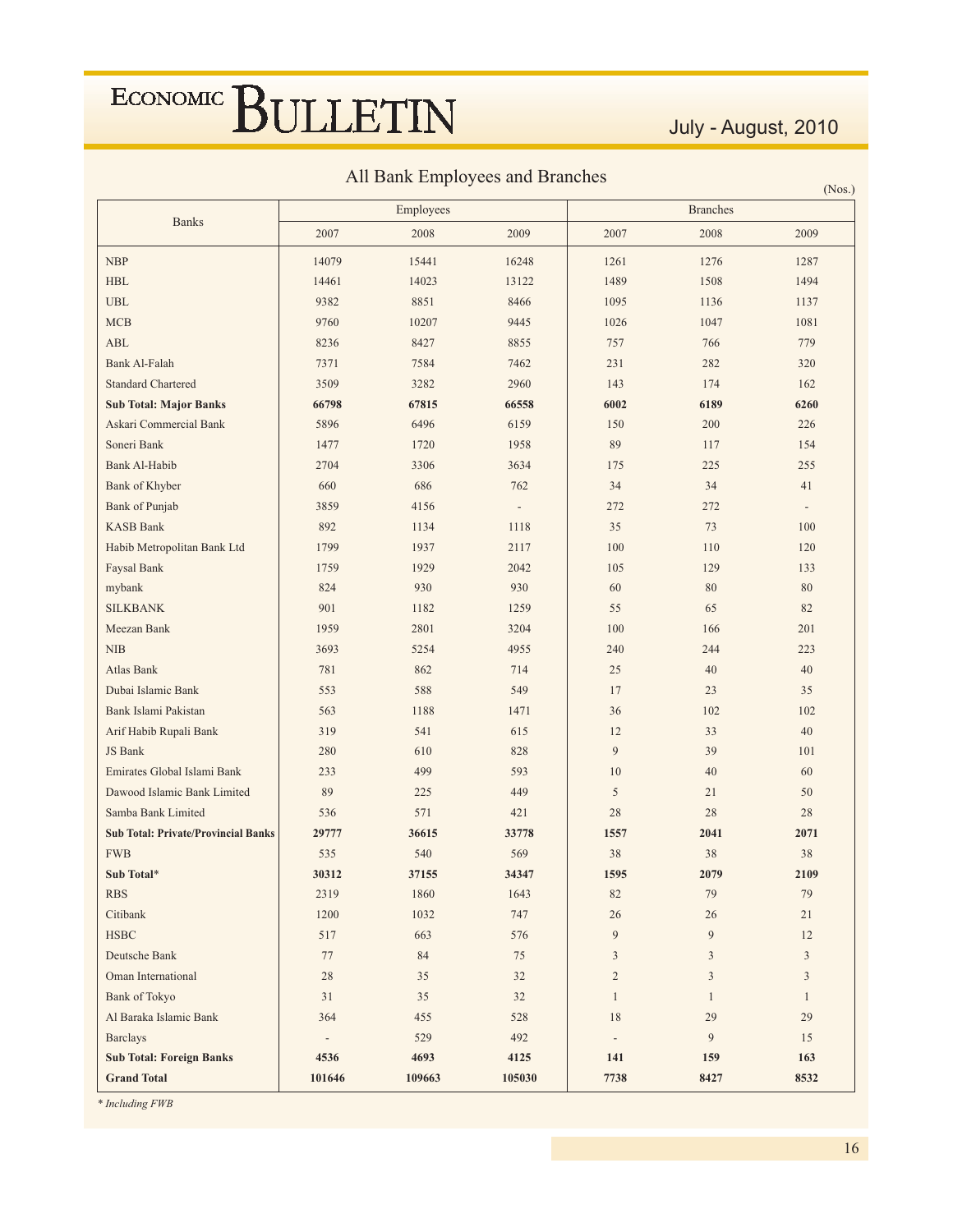### **Floods In Pakistan Initial Estimates of Damages Caused**

Since early July, Pakistan has experienced the worst monsoon related floods in living memory. Assessment of losses and damages caused are ongoing; its a difficult task as many areas remain inaccessible and only when flood waters recede, can the real assessment of damages be done. Preliminary estimates appearing in print show that data has started pouring in, as different organizations carry out surveys and meetings with government departments to assess the extent of damages caused by the flood. Initial assessments show among others the following:

• Number of people affected has reached close to 21 million. Province-wise breakup:-

Punjab 8.2 million, Sindh 7.0 million, Khyber Pakhtunkhwa 4.4 million, Balochistan 672 thousand, Azad Jammu & Kashmir 245 thousand, Gilgit-Baltistan 8.5 thousand.

- No. of schools damaged  $-10916$ , Punjab 4497, Sindh 4029, Khyber Pakhtunkhwa 923, Balochistan 997, Azad Kashmir 389 and Gilgit-Baltistan 81.
- Official death toll  $1677$  and continues to rise.
- No. of houses damaged or destroyed over 1.8 million. Province wise; Sindh 1.1 million, Punjab 0.5 million, Khyber-Pakhtunkhwa 0.2 million, AJK 0.007 million, Gilgit Baltistan  $0.002$  million.
- At least 3.2 million hectares of standing crops have so far been damaged or lost across the country.
- No. of people affected in Balochistan 400,000. 700,000 may have moved to Balochistan from affected areas in northern Sindh.
- Cotton industry may suffer a loss of \$117 mn.
- A UNDP Report shows the impact of floods on the environment in selected affected areas of Pakistan. The floods have severely damaged the natural forests, plantations, community forests & trees raised for fuelwood, habitat of

wildlife, fish resources and has also affected the habitat of some species such as Indus dolphin.

- An estimated 800,000 cft of measured and marked stocked logs have been drifted by the river Swat. About 2,000,000cft wood including standing conifer trees and stocked timber have been washed by the flood.
- Nurseries have been damaged in Kalam, Lower Swat.
- The floods have washed away about 20 percent of the plantations that were carried out during 2009-10 in Kalam, Alpuri and Lower Dir.
- Flood has inflicted heavy damages on communal forests and community plantations that were established by the projects such as **Environmental Rehabilitation Project and Social** Forests Project in Swat.
- Estimates available indicate that about 20 percent to 25 percent of the areas of communal forests and about 25 percent to 35 percent of the plantations are damaged.
- Floods have damaged wildlife in district Swat, Lower Dir and Upper Dir.
- Rice paddies along the river Swat are heavily affected.
- Silt and turbulence of flash floods has destroyed the habitats of fish population.
- In Swat valley, 60 percent of maize, 65 percent of rice, 60 percent of tomatoes and 30 percent of fruit orchards have been damaged.
- Large areas of fruit orchards have been destroyed in Dir district. The cumulative losses to agriculture sector in Upper Dir district are estimated at about Rs700 million.
- The flood has washed all the agricultural crops along the rivers in Charsadda and Nowshera and has silted up the agricultural fields.
- The preliminary agriculture assessment conducted in Khyber-Pakhtunkhwa province reveals that 10 percent of the livestock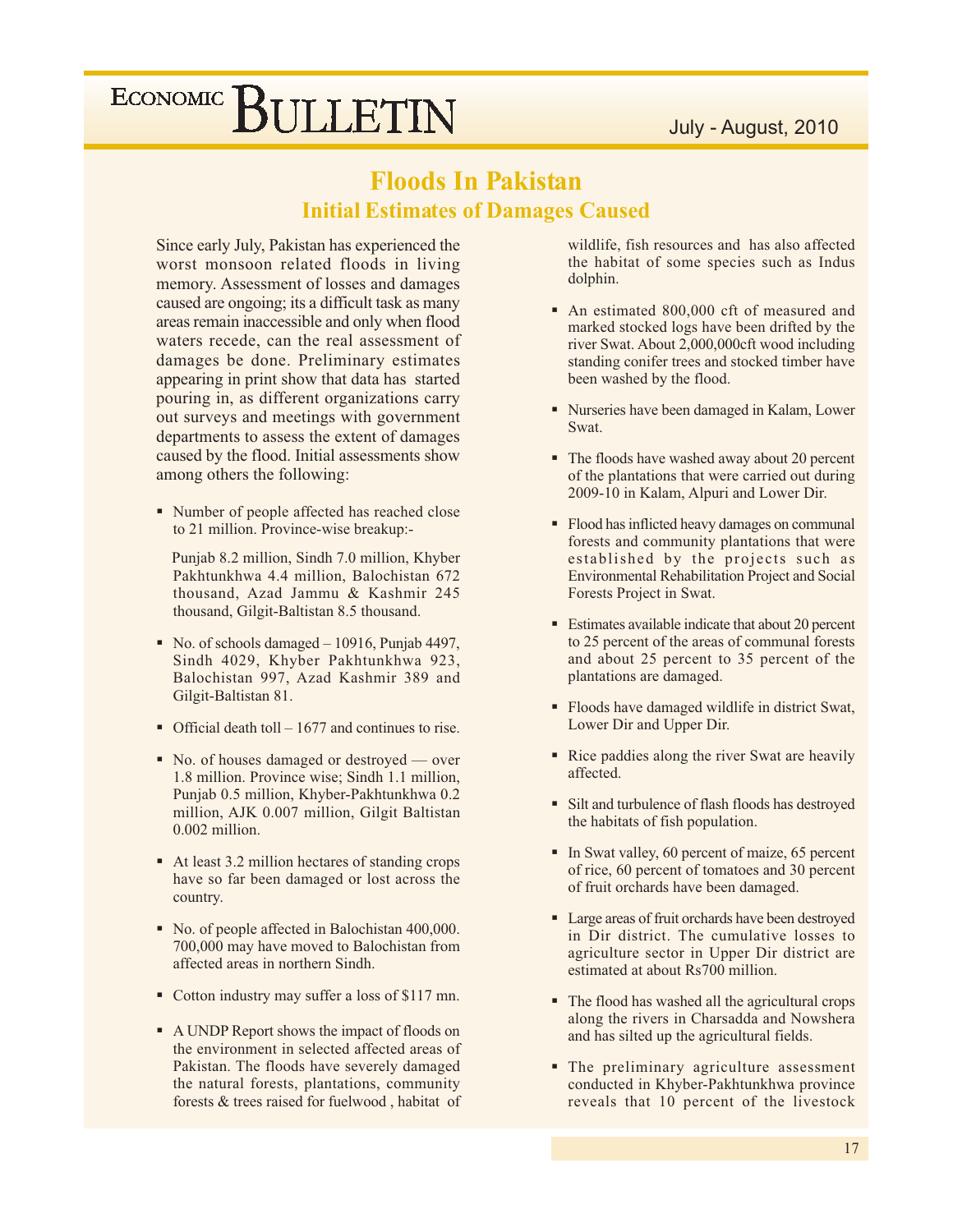population has been affected; the largest losses are recorded in Nowshera and Charsadda districts.

- In Balochistan, recent estimates indicate that about 1 million head of livestock, or 14 percent of the animal population in the province have been affected. The loss of livestock – draught animals in particular – could also have negative implications for preparation of land for the Rabi season.
- Tehsils affected by the floods in Central and Southern Punjab have witnessed large scale damages to their forest and plantations, fisheries, livestock and agricultural lands.
- The flood has affected the agricultural lands and crops severely in the central and southern districts of Punjab.
- In Muzaffargarh, the flood has completely washed about 47 percent of cotton crop, 65 percent of sugarcane, 62 percent of rice paddies and 34 percent of vegetables.
- In Dera Ghazi Khan, the flood has damaged 23 percent of the cultivated area.
- In district Mianwali, the flood has damaged crops on about 93 percent of cultivated land in 153 villages out of 256.
- In district Layyah, the flood has damaged 31 percent of cultivated land. The damaged cultivated crops include 14 percent of sugarcane, 15.5 percent of cotton, 21 percent of lentils, 6 percent of rice paddies, 4 percent of vegetable and 14 percent of other crops.
- The flood has damaged 34 percent of cultivated land in Rajanpur district.
- Floods have brought with it large quantities of sand and silt, which has silted up canals and agricultural lands and is expected to have an adverse impact on reservoirs, dams and barrages.
- Agricultural sector assessment in Khyber Pakhtunkhwa shows that 71 percent of the standing rice crop, 59 percent of vegetable crop & 45 percent of the maize crop have been destroyed. Sugarcane & tobacco are the least affected crops.
- Loss of maize in Khyber-Pakhtunkhwa province represent 18 percent of the country's yearly

#### July - August, 2010

output, and is expected to negatively affect national supply of maize, which is used both for food and animal feed.

- A total of 5406 irrigation structures have been destroyed or severely damaged.
- The flood waters have damaged/or washed away large stocks of wheat held by households. Tentative estimates put the figure at some 500,000 to 600,000 tonnes.
- The losses at household levels could also have a negative impact on planting of the 2010-11 Rabi season - scheduled to commence in October/November, due to loss of seeds, other agriculture inputs and savings.
- According to the Ministry of Food and Agriculture, the country has lost half a million tonnes of wheat, 1.6 million tonnes of rice paddy, 7.6 million tonnes of sugarcane and 2-3 million bales of cotton.
- According to the United Nations Food and Agriculture Organization (FAO) the flood has destroyed more than half a million tons of wheat seed stocks and more than 3 million hectares of standing crops in Pakistan like corn, rice, sugarcane and cotton.
- According the Ministry of Food and Agriculture, the losses of crops in the flood are estimated to amount to nearly 3 billion US dollars.
- Pakistan's export sector which is the principal source of country's foreign exchange would be affected because of the damage caused to cotton, rice, sugarcane and maize. It would have consequences for the country's textile sector, which alone accounts for 60 percent of exports.
- Manufacturing sector is likely to face weaker supply of raw material from agriculture sector like cotton, sugarcane, tobacco etc. Industries like ginneries, textiles, tobacco could be affected.
- Pressure will increase on food inflation due to rise in the prices of minor crops, some shortages of essential food items and expenses on transportation.
- Damages to growth sectors i.e., agriculture, manufacturing and services sectors suggest that FY11 real GDP growth is likely to moderately hit and could be close to the preceding year's level.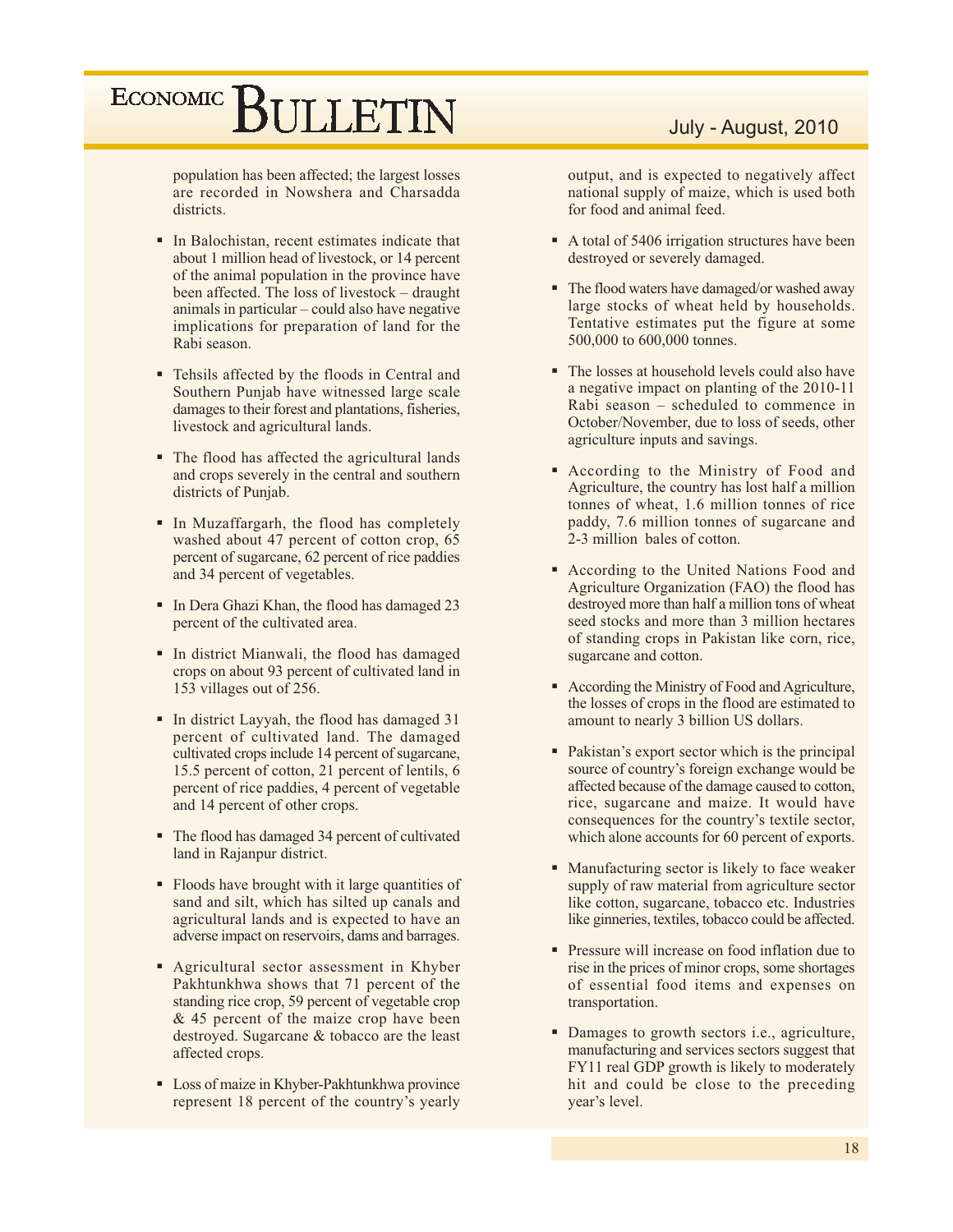### **Market Analysis**

Market

bearish

was

#### Market Review - July To August 2010

The market during the period under review was mixed due to the floods, foreign flows in the market and delay in the implementation of a margin trading system. Overall, the KSE-100 Index during July to August, 2010 gained 91 points or 1.0 percent to close at 9,813 on average daily turnover of 61.92m shares.

The market remained bullish with high fluctuation in volumes. The first week remained dull with low volumes, after which markets pick-up. The KSE-100 Index gained 716 points or 7.37 percent during July 2010 to close at 10,519. The average daily turnover during July was 67.76m shares compared to 99.4m shares during June. The net inflow of foreign funds according to NCCPL figures during July was US\$42.34m.

Market

mixed

remained

Some of the major developments during this period were:

- PSO announcing its due-diligence for the acquisition of additional 30 percent stake in PRL.
- OGDC finding an additional 1200bpd oil and 1.5mncfd gas reserves in Rajan field.
- Faysal Bank approval from SBP for acquisition of RBS.

The KSE-100 Index continued its downward trend from where it left off in the previous month. This bearish journey continued during the first week with the over all sentiment being dull due to the induction of CGT starting with effect from 1 July '10. Average volumes clocked in at 55.14m during the first week with the lowest being 14.71m on 5th July. The sentiments turned positive during the second week on the back of foreign buying and news of leverage product approval on the cards. During this time, the index crossed the 10,000 mark, to close in at 10,072.25. The application of CGT also was clarified to the dealers. Average volumes clocked in at 80.2m, an increase of 46 percent WoW.

In the third week, the index remained range bound, despite news of introduction of leverage product and U.S. Secretary of State Hillary Clinton, announcing a US\$500m aid program for Pakistan. All this on the back of higher foreign inflows of US\$ 14.06m with the major chunk of activity been seen in the E&P sector. In particular POL and PPL gaining volumes, as they were being viewed as cheaper alternatives to OGDC. OGDC itself posting remarkable gains on the back of foreign buying interest. To shed light on the fertilizer sector, Fauji Group was stirring excitement on account of merger and acquisition activity regarding Agritech Ltd.

With most companies announcing their results, the KSE-100 index inched to newer heights crossing the  $10,300$  level to reach  $10,500$ mark. However the volumes remained thin, with an average weekly volume of 75m. Foreign investors kept their avid interest with net buying of US\$ 12.68m. Most of the activity was seen in the Fertilizer,  $E \& P$  and Banking sectors. Especially the Fertilizer sector, coming up with better than expected results in particular FFBL and FFC and Engro.

After a bullish July, the market was mainly bearish due to the possible adverse economic impact of the floods throughout the country and the delay in the implementation of a margin trading system. The KSE-100 Index shed 705 points or 6.71 percent during August 2010 to close at 9,813 while the KSE-30 Index plunged by 783 points or 7.47 percent to 9,699. The average daily turnover during August was 56.07m shares compared to 67.76m shares during July. The net inflow of foreign funds according to NCCPL figures during August was US\$41.32m while the fiscal year-to-date net inflow was US\$83.66m.

The market began the month under review on a negative note as the SBP raised the policy rate by 50 bps to 13 percent on July 31 which caught most investors on the back foot and thus, the immediate reaction on the bourses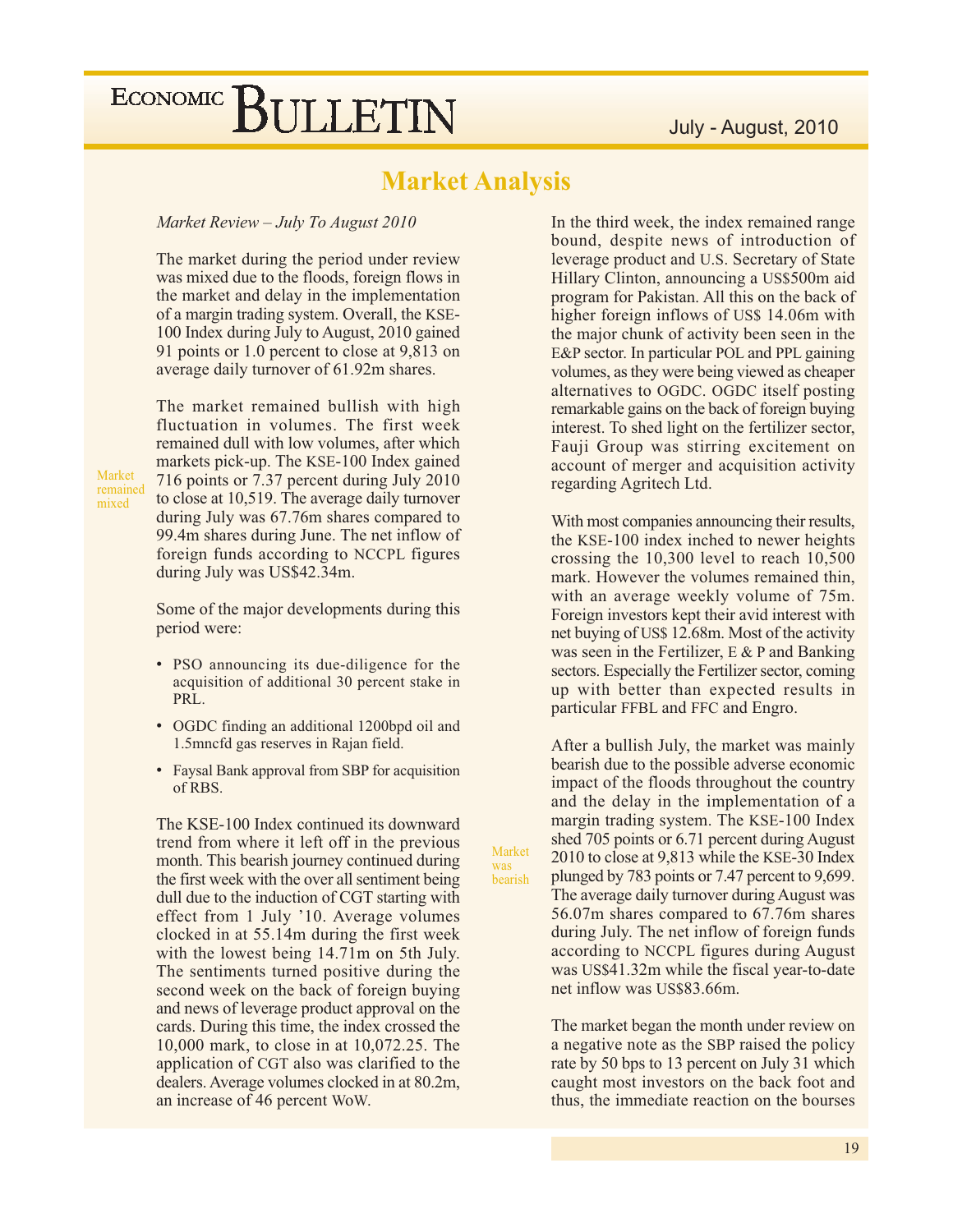was bearish. In addition, the negative sentiments were further exacerbated by target killings in Karachi, leading to decline in market volumes. The news of devastating floods had a muted impact on the KSE-100 Index as corporate results of companies such as PPL and net foreign inflow lent some support. The KSE-100 shed 1.94 percent to end the week at 10,315.

The second week was not much better than the first week as the floods continued to cause havoc throughout the country. Adding to the despair of investors was the news of potential delays in the re-introduction of a leverage product because of a letter of dissent by the Chairman of the KSE Board of Directors reported by the media despite approval by the KSE Board Directors. In addition, the Mutual Funds Association of Pakistan expressed its concerns about the proposed margin financing that there should be no cap on the financing rate and proposed that the cash margin should increase from 25 percent to 30 percent.

The first T-bill auction on August 11 after the policy rate hike saw the weighted average yield of the 6-month benchmark T-bill increase by 31 bps to 12.65 percent, which also had a adverse impact on the equity markets. The results and dividend payouts of companies such as Hubco, OGDC and Lucky Cement received a mixed reaction by investors. The rise in T-bill rates and July inflation being reported in double digits also hampered market sentiments. The KSE-100 Index dropped a further 4.77 percent to close the second week of August at 9,823.

The KSE-100 Index continued to slide on the first day of the third week, but staged a minor recovery for the remainder of the week. Investors began to accumulate selective value stocks in the anticipation that foreign aid would materialize to help flood victims. The Asian Development Bank announced an emergency loan of US\$2bn while the World Bank has approved a loan of US\$900m for flood relief. However, the activity can be described as sluggish and lackluster. The KSE-

100 Index gained 0.38 percent to end the third week at 9,860.

The final week of the month saw the market come under selling pressure again despite the positive trend of the previous week. The concerns over the extent of flood damage along with continued delay in the launch of the margin product as news reports were still reporting dissention among the KSE Board members. However, the last trading day of the month, the KSE-100 Index surged by nearly 300 points due to positive expectations regarding a meeting between SECP and the KSE Board of Directors over a possible resolution to the margin trading system issue.

The Pakistan market PE at 6.57x is trading at a 47.5 percent discount to the regional average of 12.53x. Based on dividend yield, Thailand is the most attractive at 7.76 percent as compared to the regional average of 2.86 percent, followed by Pakistan (5.85 percent) and Taiwan (3.61 percent).

Regional

valuation

Looking

ahead

With the floods still ongoing, the focus will remain on relief efforts. The main triggers for the market would be the level of financial assistance pledged and received by the GoP, as well as any concessions by the IMF on the Standby Arrangement or any significant progress on a margin product for the bourses. Another monetary policy statement is scheduled near the end of September; however we do not see any change in direction.

#### **Regional Valuation Comparison**

|             | 12m F      | 12m F              |
|-------------|------------|--------------------|
| Country     | <b>PEx</b> | Dividend Yield (%) |
| China       | 15.14      | 1.33               |
| Hong Kong   | 11.48      | 2.50               |
| India       | 14.20      | 1.03               |
| Indonesia   | 13.30      | 2.17               |
| Malaysia    | 13.29      | 2.88               |
| Pakistan    | 6.57       | 5.85               |
| Philippines | 12.26      | 2.92               |
| Singapore   | 12.80      | 3.00               |
| South Korea | 8.95       | 1.38               |
| Taiwan      | 12.64      | 3.61               |
| Thailand    | 11.23      | 7.76               |

Source: Thomson One Analytics, Date: August 19, 2010

(Contributed by Taurus Securities Ltd, a subsidiary of National Bank of Pakistan)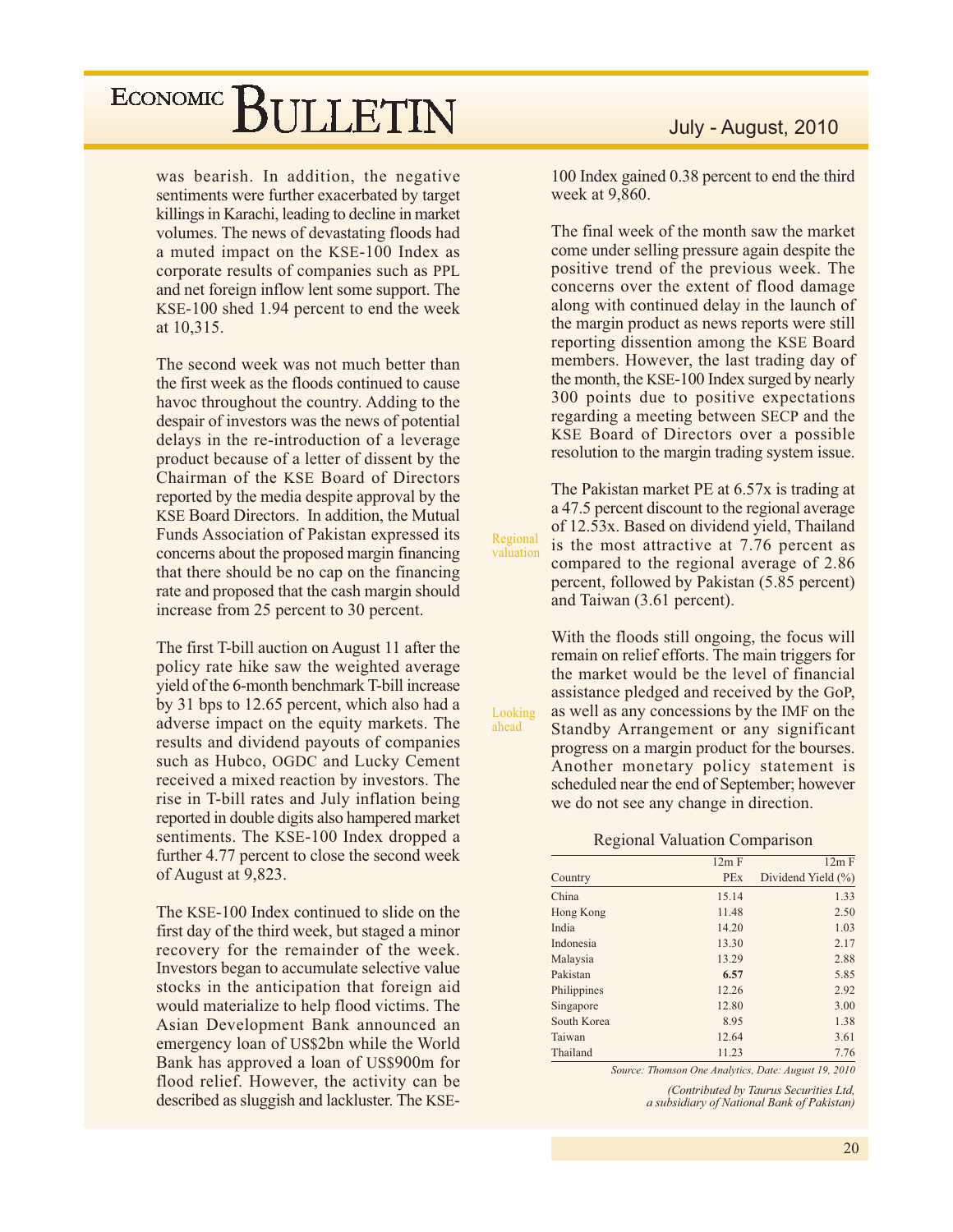#### July - August, 2010

# ECONOMIC BULLETIN

### **Book/Report Reviews**

Pakistan's Development Challenges Federalism, Security and Governance Akhtar Ali Royal Book Company - 2010

The book under review examines the major issues faced by Pakistan. It focuses on federalism, governance and security. These are the areas where reform and initiatives need to be taken. The initial chapters in the book deal with issues in economic development.

It examines how and why some countries have developed and others have not, the resourcefulness of Pakistan, how development can be brought about through cooperatives, how the country fares in competitiveness in international markets, what is its position with respect to food, water, energy and environment. Energy is another major issue facing the country. Emphasis should be laid on completion of Thar coal project and factors which are slowing down the project should be looked into. Cheaper coal based electricity would not only save precious foreign exchange, but would also bring down the ever rising electricity tariff due to expensive oil. Wind power could fill part of the demand, while nuclear power is another option.

Federalism and provincial autonomy is another major theme of the book. This issue has been discussed, in one of the chapters, alongwith evidence from other federations. While discussing the issues in provincial autonomy, the specific cases of royalties, taxation and income sharing, with respect to natural resources such as oil, gas and minerals, ownership and control issue among others have been examined.

The issue of governance and the role of freedom and transparency have been discussed in the third section of the book. It also evaluates various ratings of governance by international institutions, the strength, weaknesses, opportunities and threats of state institutions and outlines a course of action for improved delivery. The last section of the book discuses internal and external security.

Pakistan's Energy Development: The Road Ahead Akhtar Ali Royal Book Company - 2010

The book gives a detailed analysis of the issues facing Pakistan's energy sector. Energy deficit is growing as demand has outstripped local supplies and the country has to import oil to meet its requirements. There is a significant drain of its foreign exchange reserves.

The introductory chapter has raised a number of questions and seeks to find solutions. The second chapter gives the country's energy perspective with the author's estimates of proposed energy plan 2010-2030, which are based on critical assumptions, which if not realized would shatter its projections.

Electrical power has been dealt with in detail, its demand and consumption patterns, the electricity generation sector, the transmission and distribution sector, the policy and institutional issues.

Coal consumption has increased in Pakistan, as coal based electricity is relatively cheaper. Coal mining technologies have been discussed, and case studies of coal fired plants have been quoted.

Oil and gas are major resources for meeting the country's energy needs. Oil production, major oil fields, consumption, exploration, demand, comparative performance of oil companies, CNG, natural gas and its related issues have been discussed in length.

The book has also devoted chapters to hydropower, nuclear power, renewable energy, solar energy, wind energy and energy conservation and efficiency.

The appendices contain among others three case studies; hydroprofits and royalty issues, Balochistan gas royalty issue, and KESC tariff petition. There is a case study on power plant construction cost data.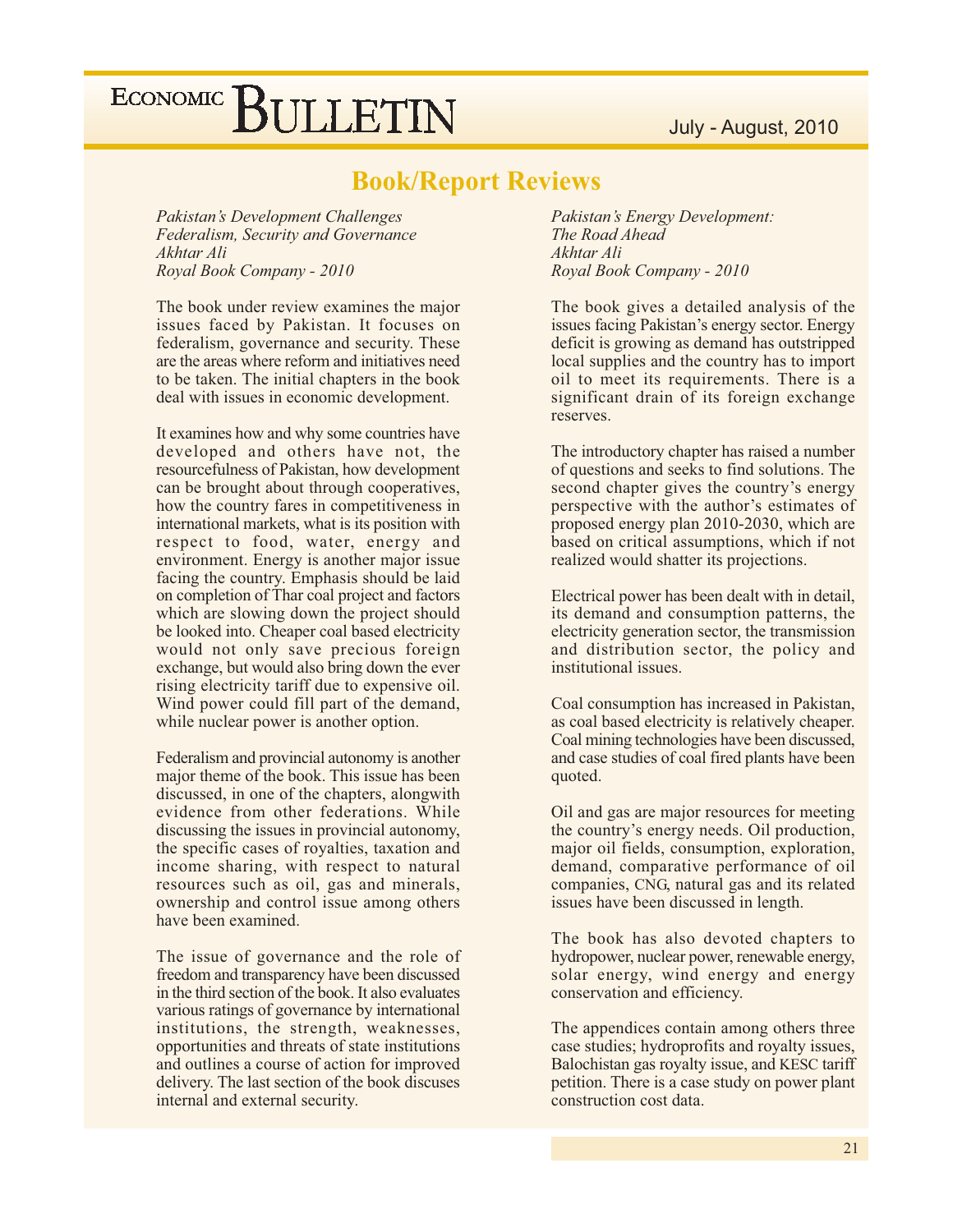Trade Liberalisation and Gender Dynamics of Employment in Pakistan Social Policy and Development Centre

The Research Report seeks to analyze the changing structure of economy and employment during the period of trade liberalisation and to estimate the effect of trade liberalisation and other relevant socioeconomic characteristics on female participation in the labour force in Pakistan.

The last chapter in the Report presents the policy implication of the results obtained in the earlier chapters. It emphasises on the need to focus on enhancing the growth in agriculture and manufacturing sectors to encourage female labour force participation. To ensure gender sensitivity in trade and labour force policies, representatives of women workers need to be involved in formulating policies.

Public Spending on Education and Health in Pakistan A Dynamic Investigation through Gender Lens Social Policy and Development Centre

The Research Report looks at the inequalities in access to education and health services between males and females in Pakistan, Wide gender disparity exists in gross enrollment rates across provinces, regions and income groups, which are more pronounced in poor income groups compared to rich income groups, and in Balochistan compared to other provinces.

Incidence of illness is higher among females as compared to males. The incidence of illness varies with level of income and is higher among males and females of poor income groups.

The insights provided by gender disaggregated benefit incidence analysis of education and health services can be used to formulate province-wise need based gender sensitive policies. To improve gender equality in education and health the Report has recommended a number of policy interventions.

### July - August, 2010

**Choked Pipes** Reforming Pakistan's Mixed Health System Sania Nishtar Oxford University Press - 2010

In the book the author has presented her viewpoint on reforming Pakistan's health system, a system that has under-performed during the last six decades.

She has highlighted the impediments, which hinder efforts at development in general and has framed the discussion in a manner so that Pakistan's example can be of relevance to other developing countries as well.

The book is divided into three sections; Pakistan's Health System, Health System Domains — A Review and Health Reform in Pakistan. The first section discusses the history of health reform in Pakistan and its health care systems. The factors responsible for poor health status have been discussed. Part II is a review of individual health system domains. Reform of governance is a priority before reform in any other health system domain is envisaged.

In this section there is a chapter on health financing, a major factor determining the performance of a health system. One of the chapters discusses challenges specific to the public health care system and outlines opportunities for reformation of health care service delivery in Pakistan. Another key factor which can assist or be an impediment in the reform process is the human resource element. This has been discussed in detail in one of the chapters.

The third part of the book presents a vision for reforming Pakistan's health system. It discusses the reforms outside of the health care system and reform within the health care system.

The last chapter in the book The Reform Agenda sets forth actionable steps, which can be implemented in a phased manner to bring changes in the health care system. It has identified priority areas in the whole process.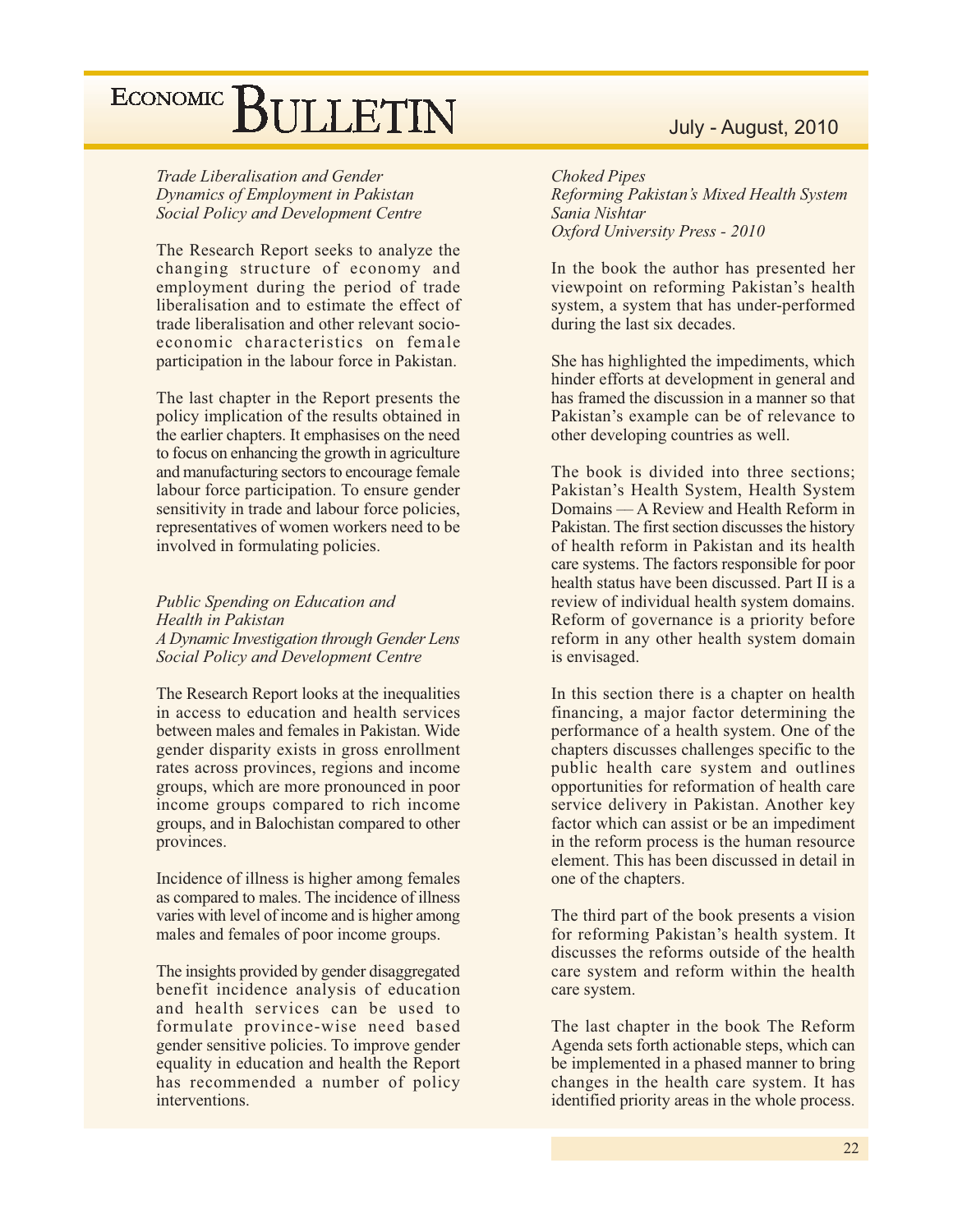### Pakistan Economy - Key Economic Indicators

|                                  | Unit            | 2002-03                  | 2003-04 | 2004-05 | 2005-06 | 2006-07 | 2007-08 | 2008-09 | $2009 - 10^{P}$<br>(July-March) |
|----------------------------------|-----------------|--------------------------|---------|---------|---------|---------|---------|---------|---------------------------------|
| <b>Output and Prices</b>         |                 |                          |         |         |         |         |         |         |                                 |
| GNP Size (MP)                    | Rs.bn           | 5027                     | 5765    | 6634    | 7773    | 8831    | 10452   | 13084   | 15239                           |
| GDP Size (FC)                    | Rs.bn           | 4534                     | 5250    | 6123    | 7158    | 8235    | 9921    | 12082   | 13843                           |
| Income Per Capita                | $\mathbb{S}$    | 579                      | 669     | 733     | 836     | 921     | 1038    | 1018    | 1095                            |
| Real Growth                      | $(^{0}_{0})$    |                          |         |         |         |         |         |         |                                 |
| <b>GNP</b>                       |                 | 7.9                      | 6.4     | 8.7     | 5.6     | 6.7     | 3.7     | 1.7     | 5.4                             |
| <b>GDP</b>                       |                 | 4.7                      | 7.5     | 9.0     | 5.8     | 6.8     | 3.7     | 1.2     | 4.1                             |
| Agriculture                      |                 | 4.1                      | 2.4     | 6.5     | 6.3     | 4.1     | 1.0     | 4.0     | 2.0                             |
| Manufacturing                    |                 | 6.9                      | 14.0    | 15.5    | 8.7     | 8.3     | 4.8     | $-3.7$  | 5.2                             |
| Services Sector                  |                 | 5.2                      | 5.8     | 8.5     | 6.5     | 7.0     | 6.0     | 1.6     | 4.6                             |
| <b>Prices</b>                    | (%)             |                          |         |         |         |         |         |         |                                 |
| <b>Consumer Price Inflation</b>  |                 | 3.1                      | 4.6     | 9.3     | 7.9     | 7.8     | 12.0    | 20.8    | $13.3*$                         |
| <b>Wholesale Price Inflation</b> |                 | 5.6                      | 7.9     | 6.8     | 10.1    | 6.9     | 16.4    | 18.2    | 22.0                            |
| Food Inflation                   |                 | 2.8                      | 6.0     | 12.5    | 6.9     | 10.3    | 17.6    | 23.7    | $14.5*$                         |
| Non Food Inflation               |                 | 3.3                      | 3.6     | 7.1     | 8.6     | 6.0     | 7.9     | 18.4    | $12.2*$                         |
| Core Inflation <sup>†</sup>      |                 | $\overline{\phantom{a}}$ | 3.8     | 7.2     | 7.5     | 5.9     | 8.4     | 17.6    | $10.6*$                         |
| <b>GDP</b> Deflator              |                 | 4.4                      | 7.7     | 7.0     | 10.5    | 7.7     | 16.2    | 20.3    | $10.1*$                         |
| Gold Tezabi (Karachi)            | Rs./10 grams    | 6378                     | 7328    | 8216    | 10317   | 12619   | 16695   | 22195   | 30555                           |
| Motor Gasoline Premium           | Rs/Ltr          | 33.08                    | 33.69   | 40.74   | 55.12   | 56.00   | 57.83   | 67.68   | 66.49                           |
| Kerosene oil                     | Rs/Ltr          | 22.48                    | 24.95   | 29.11   | 36.19   | 39.09   | 43.44   | 66.79   | 71.45                           |
| Wheat Flour                      | Rs/Kg           | 10.14                    | 11.71   | 13.28   | 13.06   | 13.64   | 18.07   | 25.64   | 29.05                           |
| <b>Savings and Investment</b>    | $%$ GDP         |                          |         |         |         |         |         |         |                                 |
| <b>National Savings</b>          |                 | 20.8                     | 17.9    | 17.5    | 18.2    | 17.4    | 13.6    | 13.3    | 13.8                            |
| <b>Domestic Savings</b>          |                 | 17.6                     | 15.7    | 15.4    | 16.3    | 15.6    | 11.6    | 10.6    | 9.9                             |
| <b>Gross Fixed Investment</b>    |                 | 15.3                     | 15.0    | 17.5    | 20.5    | 20.9    | 20.4    | 17.4    | 15.0                            |
| Public                           |                 | 4.0                      | 4.0     | 4.3     | 4.8     | 5.6     | 5.4     | 4.6     | 4.3                             |
| Private                          |                 | 11.3                     | 10.9    | 13.1    | 15.7    | 15.4    | 15.0    | 12.7    | 10.7                            |
| <b>Public Finance</b>            |                 |                          |         |         |         |         |         |         |                                 |
| Revenue Receipts (Fed & Prov)    | $%$ GDP         | 14.8                     | 14.1    | 13.8    | 14.1    | 15.0    | 14.6    | 14.5    | 14.7                            |
| <b>Tax Revenue</b>               | $%$ GDP         | 11.4                     | 10.8    | 10.1    | 10.5    | 10.3    | 10.3    | 9.5     | 10.9                            |
| <b>Total Expenditure</b>         | $%$ GDP         | 18.5                     | 16.9    | 17.2    | 18.4    | 20.8    | 22.2    | 19.9    | 19.6                            |
| <b>Fiscal Deficit</b>            | $%$ GDP         | 3.7                      | 2.3     | 3.3     | 4.3     | 4.4     | 7.6     | 5.3     | 4.9                             |
| FBR Tax Collection (Fed & Prov)  | Rs.bn           | 555.8                    | 611.0   | 659.4   | 803.7   | 889.7   | 1050.7  | 1312.2  | 1593.5                          |
| <b>Direct Taxes</b>              | $%$ share       | 28.4                     | 28.0    | 28.0    | 27.9    | 38.0    | 37.2    | 34.3    | 35.5                            |
| <b>Indirect Taxes</b>            | $%$ share       | 71.6                     | 72.0    | 72.0    | 72.1    | 62.0    | 62.8    | 65.7    | 64.5                            |
| <b>Internal Debt Outstanding</b> | Rs.bn           | 1894.5                   | 2027.5  | 2177.6  | 2336.8  | 2610.2  | 3274.5  | 3859.9  | 4490.6                          |
| <b>Funded Debt</b>               | % Internal Debt | 52.0                     | 54.9    | 59.9    | 62.3    | 64.0    | 68.8    | 67.1    | 68.6                            |
| Un-Funded Debt                   | % Internal Debt | 48.0                     | 45.1    | 40.1    | 37.7    | 36.0    | 31.2    | 32.9    | 31.4                            |
| <b>Monetary Sector</b>           |                 |                          |         |         |         |         |         |         |                                 |
| Growth of Monetary Assets M2     | $\%$            | 18.0                     | 19.6    | 19.1    | 15.1    | 19.3    | 15.3    | 9.6     | 6.0                             |
| Currency in Circulation          | Rs.bn           | 994.6                    | 578.1   | 665.9   | 740.4   | 840.2   | 982.3   | 1152.2  | 1277.2                          |

P Provisional

\* April '10 over April '09

*inon-food non-energy*